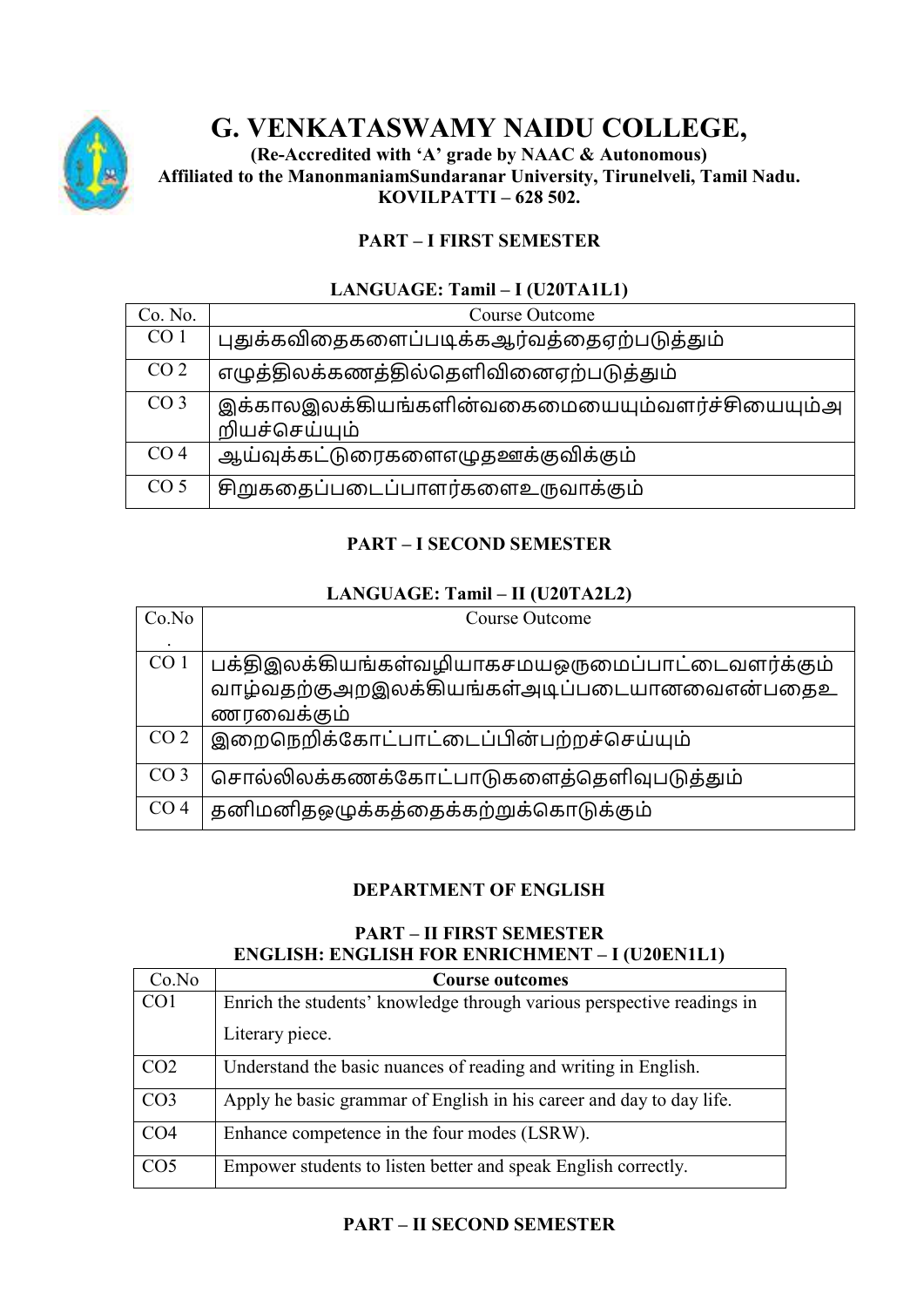| CO No.          | <b>Course outcomes</b>                                                           |
|-----------------|----------------------------------------------------------------------------------|
| CO <sub>1</sub> | Acquire the knowledge of the best literary works in English                      |
| CO <sub>2</sub> | Comprehend and appreciate the creative use of Language                           |
| CO <sub>3</sub> | Apply the formal and informal writing in various social contexts                 |
| CO <sub>4</sub> | Analyze the creativity of language through literature                            |
| CO <sub>5</sub> | Develop students' public speaking ability which elevates interpersonal<br>skills |

### **ENGLISH: ENGLISH FOR ENRICHMENT – II (U20EN2L2)**

### **DEPARTMENT OF MATHEMATICS (UG) FIRST SEMESTER CORE - 1: CALCULUS (U20MA101)**

| CO No.          | <b>Course Outcome</b>                                                                    |
|-----------------|------------------------------------------------------------------------------------------|
| CO <sub>1</sub> | Find the series solutions of radius of curvature, pedal equations.                       |
| CO <sub>2</sub> | Demonstrate beta and gamma function, curvature.                                          |
| CO <sub>3</sub> | Application of maxima and minima, multiple points, p-rEquations.                         |
| CO <sub>4</sub> | Analyze the asymptotes, Jacobians.                                                       |
| CO <sub>5</sub> | Evaluate double and triple integrals, change of variables in double and triple integrals |

### **CORE - 2: CLASSICAL ALGEBRA(U20MA102)**

| $CO$ No.        | <b>Course Outcome</b>                                                           |
|-----------------|---------------------------------------------------------------------------------|
| CO <sub>1</sub> | Understand various methods of solving equations.                                |
| CO <sub>2</sub> | Analyze the nature of the roots of the equations.                               |
| CO <sub>3</sub> | Form different kind of equation using transformation.                           |
|                 | Determine the sum of the series and determine approximate value of real root by |
| CO <sub>4</sub> | Newton's method and Horner's method.                                            |
|                 | Gain knowledge of removal of terms using theorems like Rolle's theorem and      |
| CO5             | Strum's theorem.                                                                |

### **ELECTIVE GENERIC - 1: THEORY OF EQUATIONS AND MATRICES(U20PH1A1)**

| $CO$ No.        | <b>Course Outcome</b>                                                                                      |
|-----------------|------------------------------------------------------------------------------------------------------------|
| CO1             | Familiar with the concept of Eigen values and Eigen vectors.                                               |
| CO <sub>2</sub> | Understand the theory of equations, relation between the roots and coefficients,<br>reciprocal equations.  |
| CO <sub>3</sub> | Apply concept of matrices, characteristic equation of aMatrix.                                             |
| CO <sub>4</sub> | Analyze the properties of Theory of equations, Simultaneous linear equations.                              |
| CO <sub>5</sub> | Explain transformation of equations, approximations outliers to equation, Newton's<br>and Horner's method. |

### **SECOND SEMESTER**

**CORE - 3: ANALYTICAL GEOMETRY OF THREE DIMENSIONS(U20MA203)**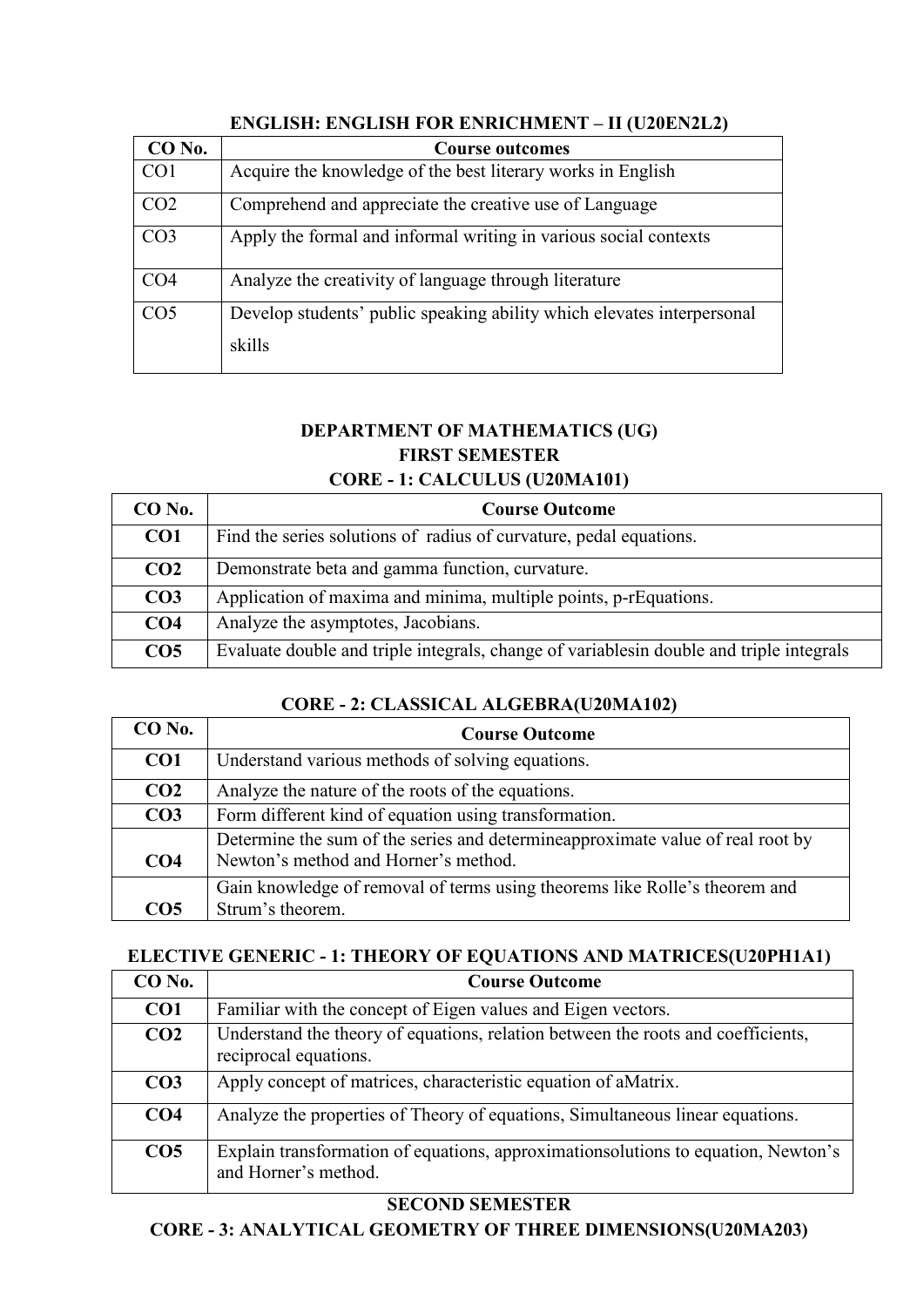| CO No.          | <b>Course Outcome</b>                                                                                                                   |
|-----------------|-----------------------------------------------------------------------------------------------------------------------------------------|
| CO <sub>1</sub> | Find the angle between planes, Length of perpendicular, coplanar lines.                                                                 |
| CO <sub>2</sub> | Demonstrate the direction cosines, the angle between two<br>planes, the angle bisectors of two planes.                                  |
| CO <sub>3</sub> | Application of Equation of a line in different forms, Sphere, Tangent plane.                                                            |
| CO <sub>4</sub> | Analyze Shortest distance between two lines, coaxial system of spheres, Radical<br>Planes.                                              |
| CO <sub>5</sub> | Evaluate Equation of a cone, cone with vertex at the origin, Tangent plane and<br>normal, Right circular cylinder, enveloping cylinder. |

### **CORE - 4: DIFFERENTIAL EQUATIONs(U20PS2PE)**

| CO No.          | <b>Course Outcome</b>                                                          |
|-----------------|--------------------------------------------------------------------------------|
| CO <sub>1</sub> | Solvable for x, y, p, linear equations of second order.                        |
| CO <sub>2</sub> | Understand the ordinary differential equation, partial differential equations. |
| CO <sub>3</sub> | Application of Lagrange's differential equations.                              |
| CO <sub>4</sub> | Analyze the homogenous equations, Newton's law.                                |
| CO <sub>5</sub> | Evaluate equation reducible for homogenous equations.                          |

### **ELECTIVE GENERIC - 2: VECTOR CALCULUS(U20MA2C1)**

| $CO$ No.        | <b>Course Outcome</b>                                               |
|-----------------|---------------------------------------------------------------------|
| CO <sub>1</sub> | Find the solution of double and triple integrals, Volume Integrals. |
| CO <sub>2</sub> | Understand the divergence and curl, surface.                        |
| CO <sub>3</sub> | Apply concept of green's, stokes and divergences Theorem.           |
| CO <sub>4</sub> | Analyze the Gradient, Vector algebra.                               |
| CO <sub>5</sub> | Explain vector differentiation, Surface and volume integrals.       |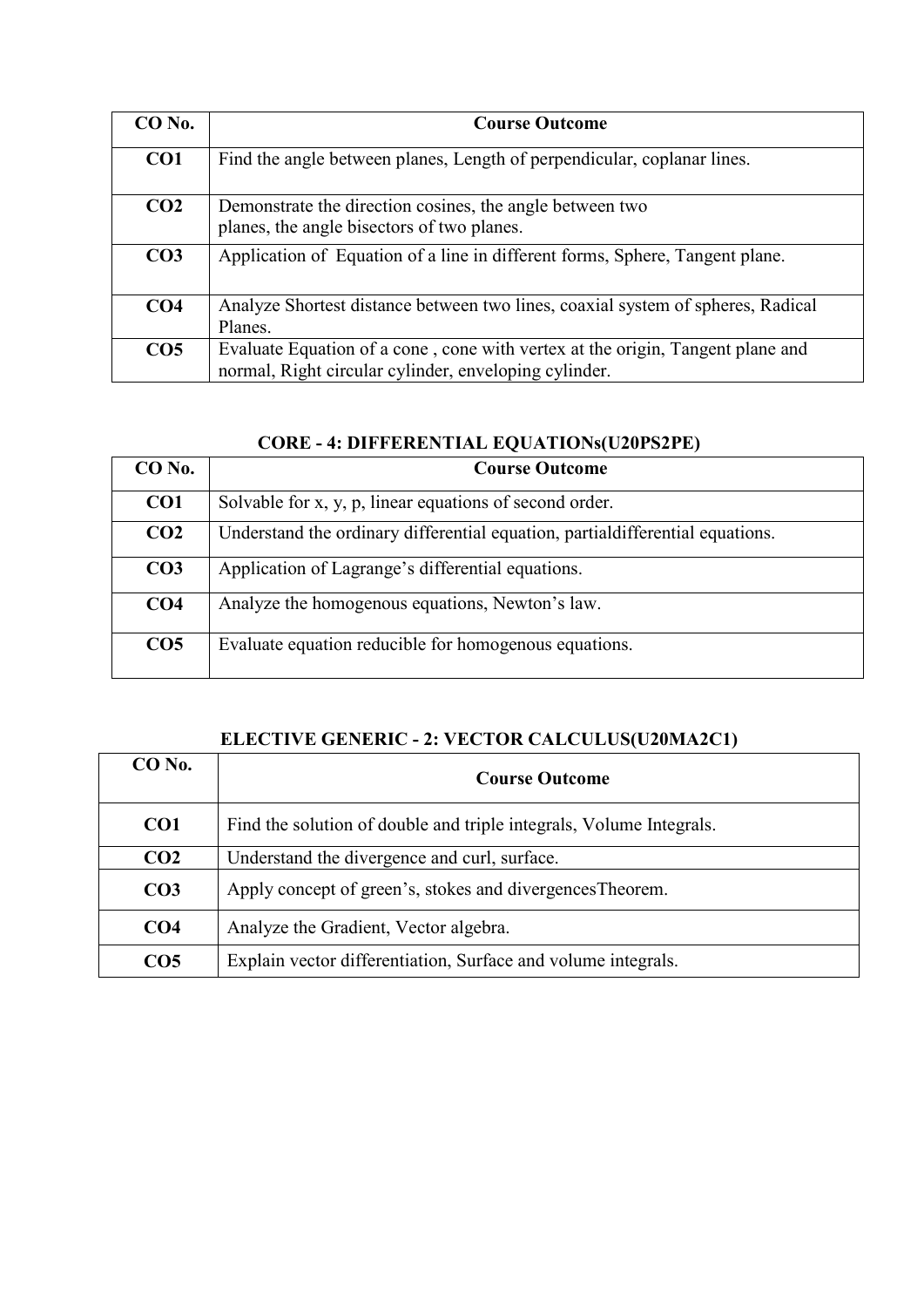### **DEPARTMENT OF MATHEMATICS (PG) FIRST SEMESTER CORE - 1: GROUP THEORY (P20MA101)**

| $CO$ No.        | <b>Course Outcome</b>                                                            |
|-----------------|----------------------------------------------------------------------------------|
| CO <sub>1</sub> | Understand the concept of Normal subgroups and Quotient groups.                  |
| CO <sub>2</sub> | Explain the Properties of Automorphism and the concept of Solvability of groups. |
| CO <sub>3</sub> | Remember the concept of Permutation groups.                                      |
| CO <sub>4</sub> | Apply Class equation and Sylow's theorems to solve different problems.           |
| CO <sub>5</sub> | Find the relation of Abelian groups and Direct products.                         |

# **CORE 2: ANALYSIS-I (P20MA102)**

 $\Gamma$ 

 $\overline{\mathsf{T}}$ 

| CO No.          | <b>Course Outcome</b>                                                 |
|-----------------|-----------------------------------------------------------------------|
| CO <sub>1</sub> | Identify the basics concepts of real number system.                   |
| CO <sub>2</sub> | Demonstrate the knowledge of convergence and divergence of sequences. |
| CO <sub>3</sub> | Determine convergence and divergence of series using various tests.   |
| CO <sub>4</sub> | Analyze the concept of continuous functions and their properties.     |
| CO <sub>5</sub> | Describe properties of differentiability and study related theorems.  |

### **CORE – 3: ORDINARY DIFFERENTIAL EQUATIONS (P20MA103)**

| CO No.          | <b>Course Outcome</b>                                                     |
|-----------------|---------------------------------------------------------------------------|
| CO <sub>1</sub> | Find the series solutions of the ordinary differential equations.         |
| CO <sub>2</sub> | Demonstrate ordinary points, singular points and Regular singular points. |
| CO <sub>3</sub> | Apply concept of power series solution.                                   |
| CO <sub>4</sub> | Analyze the properties of Legendre polynomials.                           |
| CO <sub>5</sub> | Explain Homogeneous linear differential equations.                        |

### **CORE – 4: PROBABILITY AND STATISTICS (P20MA104)**

| CO No.          | <b>Course Outcome</b>                                      |
|-----------------|------------------------------------------------------------|
| CO <sub>1</sub> | Familiar with the concept of probability and independence. |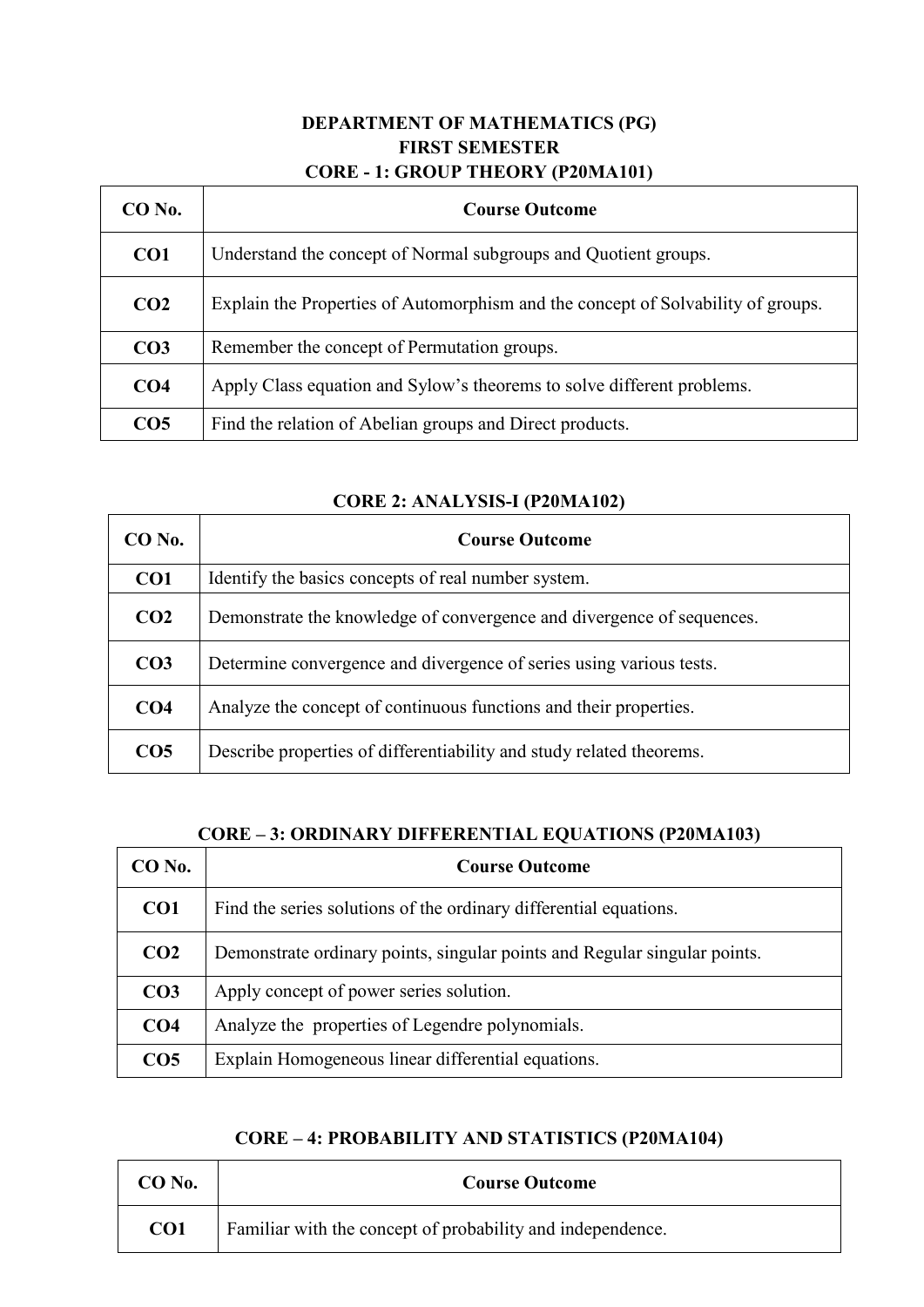| CO <sub>2</sub> | Transform the variable technique, the m.g.f. technique. |
|-----------------|---------------------------------------------------------|
| CO <sub>3</sub> | Understand the different distributions.                 |
| CO <sub>4</sub> | Solve the problems using distributions.                 |
| CO <sub>5</sub> | Apply the different techniques.                         |

### **ELECTIVE – I: DIFFERENTIAL GEOMETRY (P20MA1E1A)**

| $CO$ No.        | <b>Course Outcome</b>                               |
|-----------------|-----------------------------------------------------|
| CO <sub>1</sub> | Recall and Analyze knowledge in space curves.       |
| CO <sub>2</sub> | Demonstrate the metric concepts in surface.         |
| CO <sub>3</sub> | Find geodesics on curves.                           |
| CO <sub>4</sub> | Apply surfaces of revolution.                       |
| CO <sub>5</sub> | Evaluate Principal curvature and line of curvature. |

### **ELECTIVE – I: NUMBER THEORY (P20MA1E1B)**

| $CO$ No.        | <b>Course Outcome</b>                                                  |
|-----------------|------------------------------------------------------------------------|
| CO <sub>1</sub> | Recall the basic concept of Numbers and need of Number theory.         |
| CO <sub>2</sub> | Understand the concept of Mobius function.                             |
| CO <sub>3</sub> | Apply the concept of Chebyshev's functions and its connections.        |
| CO <sub>4</sub> | Analyze the properties of congruences and also reduced residue system. |
| CO <sub>5</sub> | Develop the knowledge of Number Theory in different situations.        |

### **ELECTIVE – I: CLASSICAL MECHANICS (P20MA1E1C)**

| $CO$ No.        | <b>Course Outcome</b>                                         |
|-----------------|---------------------------------------------------------------|
| CO <sub>1</sub> | Techniques of Calculus of Variation.                          |
| CO <sub>2</sub> | Understand the Simple applications of Lagrangian formulation. |
| CO <sub>3</sub> | Understand D'Alembert's Principle.                            |
| CO <sub>4</sub> | Find the equation of motion.                                  |
| CO <sub>5</sub> | Derivation of Lagrange's equations from Hamilton's principle. |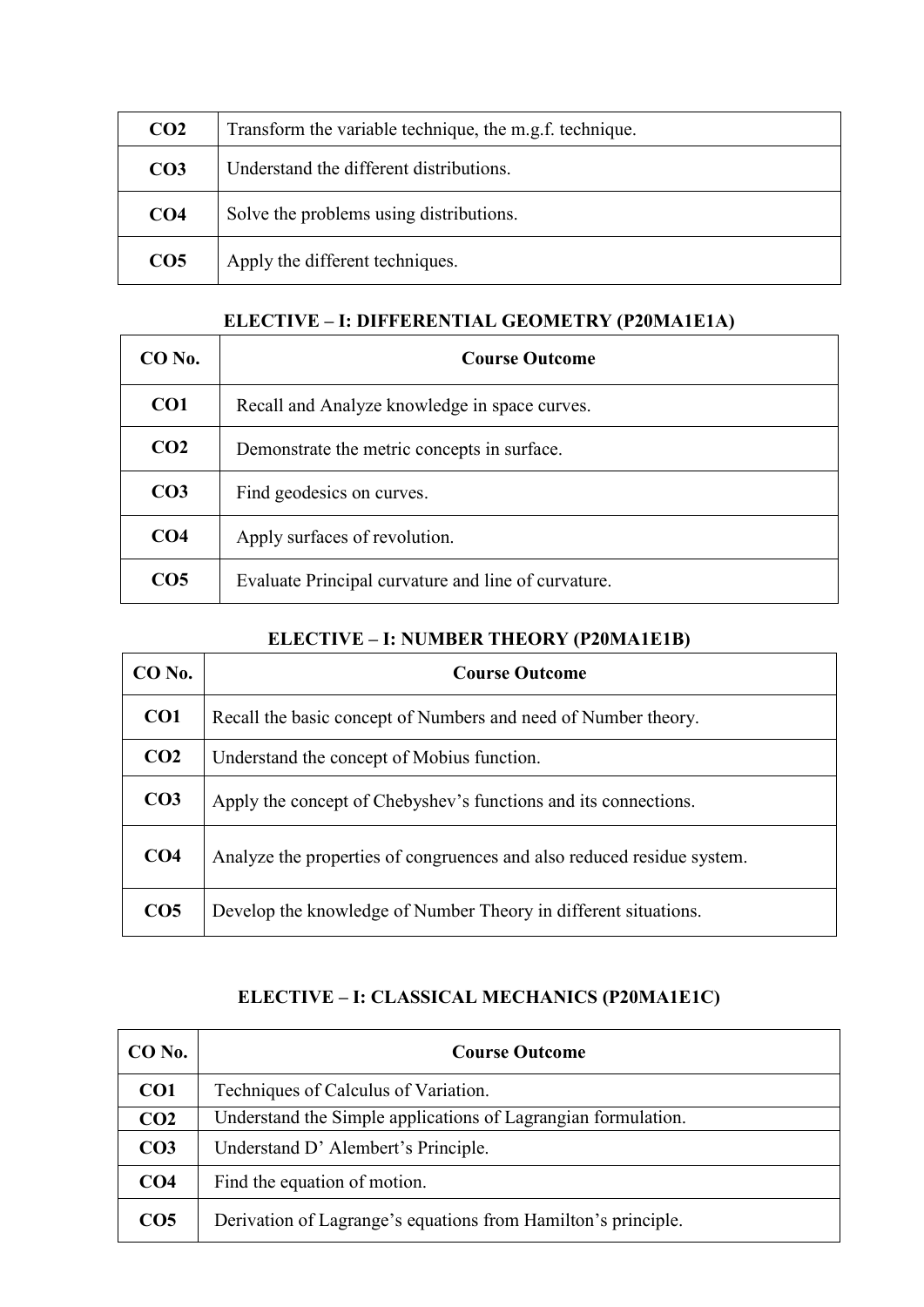| CO No.          | <b>Course Outcome</b>                                                                                                                                        |
|-----------------|--------------------------------------------------------------------------------------------------------------------------------------------------------------|
| CO <sub>1</sub> | Remember the Ring homomorphism and give some properties.                                                                                                     |
| CO <sub>2</sub> | Analyze Euclidean ring with some properties and utilize the results of Euclidean<br>ring to Gaussian integers.                                               |
| CO <sub>3</sub> | Gain knowledge about ring of polynomials, prime, irreducible elements and their<br>properties, UFD, PID and Euclidean domains, prime ideals, maximal ideals. |
| CO <sub>4</sub> | Generalize ideal concept in Ring theory.                                                                                                                     |
| CO <sub>5</sub> | Explain the Direct sum of rings.                                                                                                                             |

### **CORE – 5: RING THEORY (P20MA205)**

### **CORE – 6: ANALYSIS-II (P20MA206)**

| $CO$ No.        | <b>Course Outcome</b>                                                                            |
|-----------------|--------------------------------------------------------------------------------------------------|
| CO <sub>1</sub> | Identify the basics concepts of Riemann Stielties integral.                                      |
| CO <sub>2</sub> | Demonstrate the knowledge of convergence and divergence of sequences and series<br>of functions. |
| CO <sub>3</sub> | Determine the difference between pointwise convergence and uniform convergence.                  |
| CO <sub>4</sub> | Analyze the concept of Fourier series.                                                           |
| CO <sub>5</sub> | Describe properties of some special functions and power series.                                  |

### **CORE – 7: GRAPH THEORY (P20MA207)**

| CO No.          | <b>Course Outcome</b>                                            |
|-----------------|------------------------------------------------------------------|
| CO <sub>1</sub> | To understand the fundamental concepts in Graph Theory.          |
| CO <sub>2</sub> | Acquire the knowledge of Eulerian and Hamiltonian graphs.        |
| CO <sub>3</sub> | Understand the concept of colourings and their implications.     |
| CO <sub>4</sub> | To apply graph theory based tools in solving practical problems. |
| CO <sub>5</sub> | To pursue research in discrete mathematics.                      |

### **CORE – 8: COMBINATORICS (P20MA208)**

| $CO$ No.        | <b>Course Outcome</b>                                                                                          |
|-----------------|----------------------------------------------------------------------------------------------------------------|
| CO <sub>1</sub> | Identify and apply the rules of sum and product in combinatorics.                                              |
| CO <sub>2</sub> | Discuss the distributions of distinct objects, identical objects and its application<br>in counting principle. |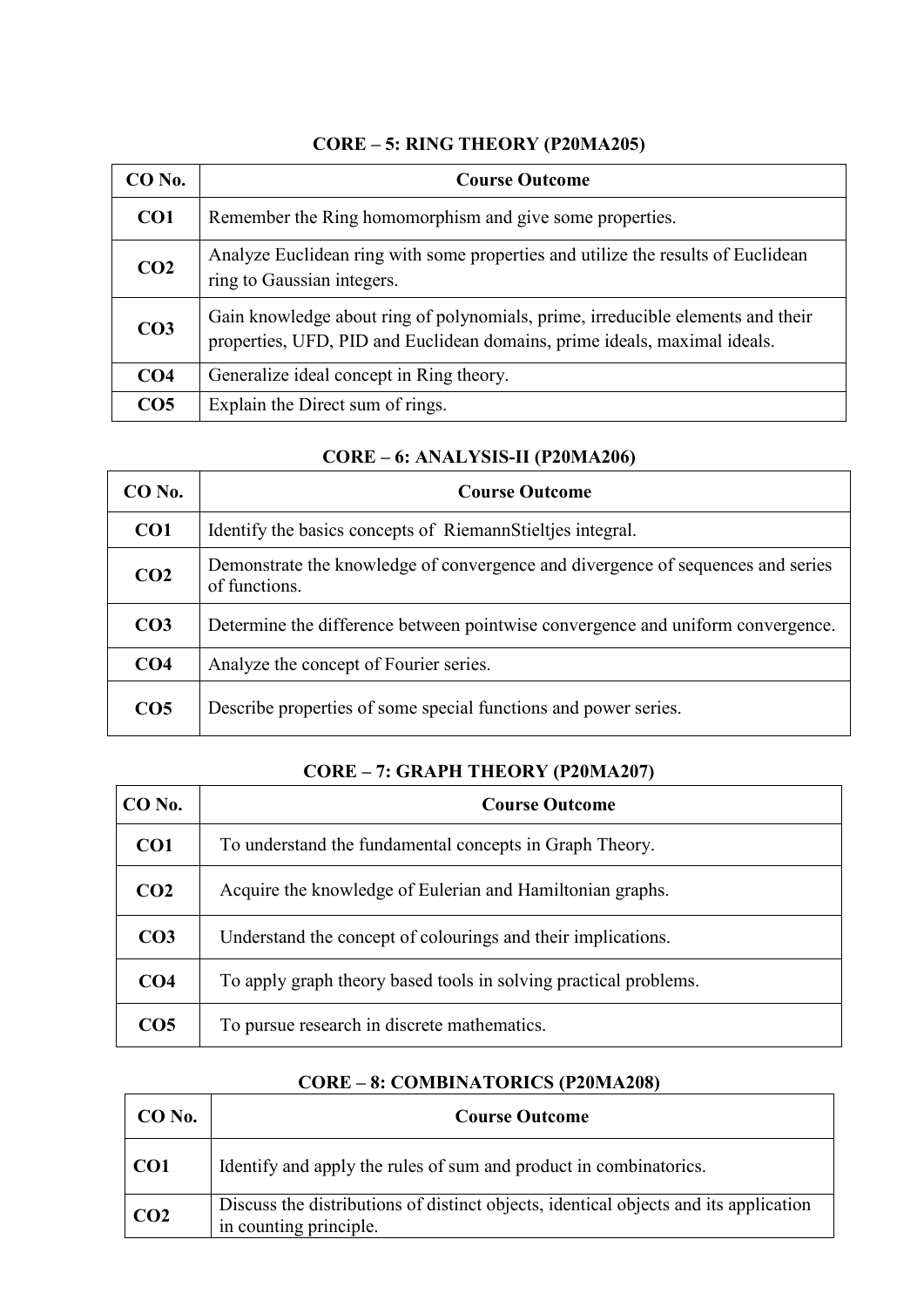| CO <sub>3</sub> | Use generating function as a tool for solving counting problems.                                                                 |
|-----------------|----------------------------------------------------------------------------------------------------------------------------------|
| CO <sub>4</sub> | Formulate recurrence relation for counting problems and solve them using<br>known techniques including the generating functions. |
| CO <sub>5</sub> | Outline the principle of inclusion and exclusion and solve counting problems.                                                    |

| $CO$ No.        | <b>Course Outcome</b>                                                     |
|-----------------|---------------------------------------------------------------------------|
| CO <sub>1</sub> | Identification of actual problems and its equivalent mathematical models. |
| CO <sub>2</sub> | Gain knowledge of Queuing model.                                          |
| CO <sub>3</sub> | Application to different optimization techniques in real life situations. |
| CO <sub>4</sub> | Evaluate Integer Programming Solutions.                                   |
| CO <sub>5</sub> | Relate the exponential and Poisson distribution.                          |

### **ELECTIVE – II: OPERATIONS RESEARCH (P20MA2E2A)**

### **ELECTIVE – II: FLUID DYNAMICS (P20MA2E2B)**

| $CO$ No.        | <b>Course Outcome</b>                                                      |
|-----------------|----------------------------------------------------------------------------|
| CO <sub>1</sub> | Recall the curvilinear coordinates.                                        |
| CO <sub>2</sub> | Demonstrate the properties of fluids.                                      |
| CO <sub>3</sub> | Solve the equations of motion of a fluid when it is at rest and in motion. |
| CO <sub>4</sub> | Analyze three dimensional flow and explain Stoke's stream function.        |
| CO <sub>5</sub> | Find complex velocity potentials for standard two dimensional flows.       |

#### **ELECTIVE – II: STOCHASTIC PROCESSES (P20MA2E2C)**

| CO No.          | <b>Course Outcome</b>                                                                   |
|-----------------|-----------------------------------------------------------------------------------------|
| CO <sub>1</sub> | Recall Markov chains and explain the generalization<br>of independent Bernoulli trails. |
| CO <sub>2</sub> | Classify states and chains and analyze stability of a Markov system.                    |
| CO <sub>3</sub> | Demonstrate and apply renewal theorems.                                                 |
| CO4             | List and illustrate renewal processes in continuous time using Wald's<br>equation.      |
| CO <sub>5</sub> | Analyze transient behaviour of Queuing models.                                          |

### **SKILL ENHANCEMENT COURSE – I: LATEX (P20MA2S1)**

| $CO$ No. | <b>Course Outcome</b>                                           |
|----------|-----------------------------------------------------------------|
| CO1      | Recall the basics of LATEX software while preparing a Document. |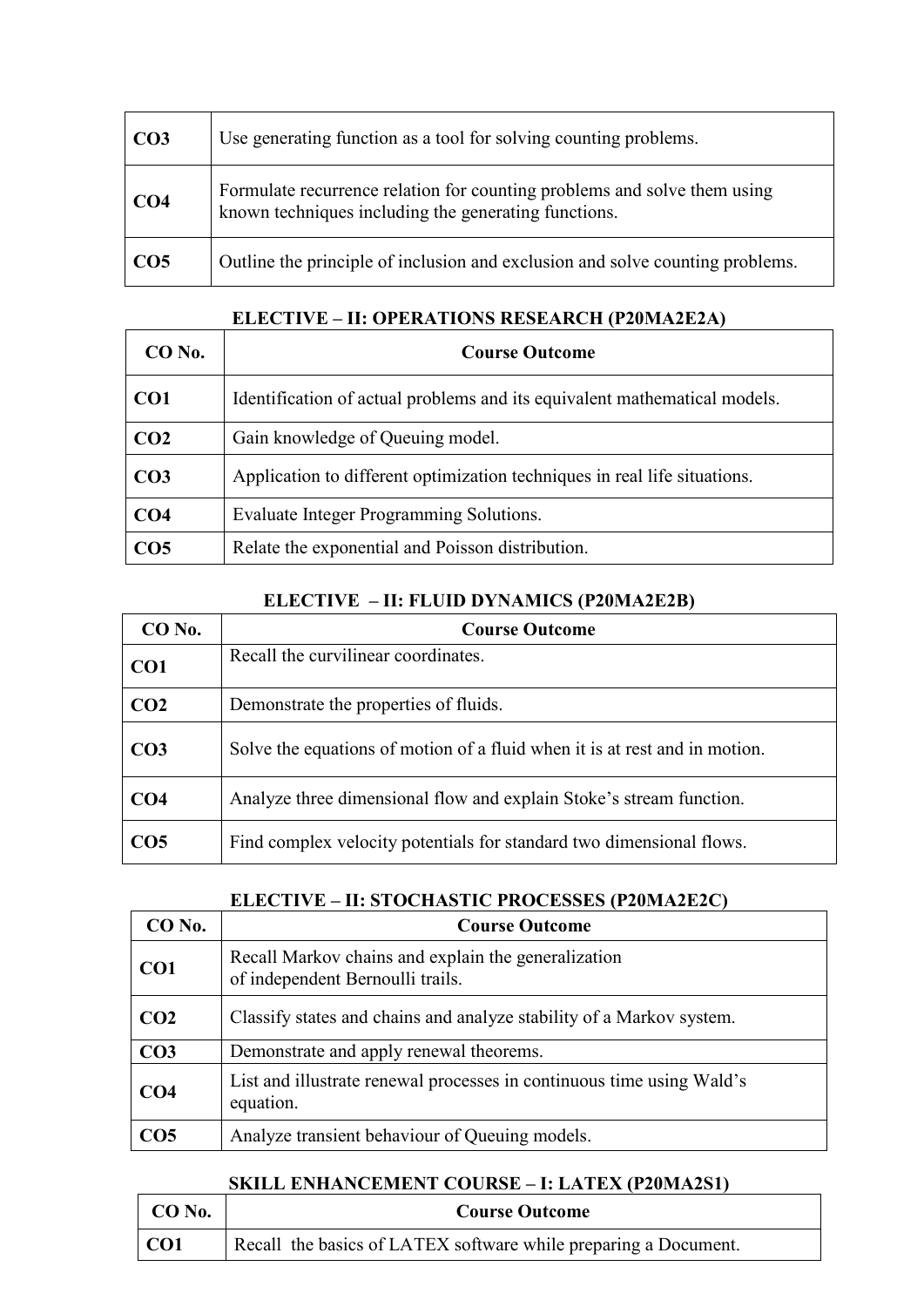| CO <sub>2</sub> | Understand the Mathematical formulas and Drawing tools of LATEX. |
|-----------------|------------------------------------------------------------------|
| CO <sub>3</sub> | Develop the knowledge of investigating and learning new LATEX.   |
| CO4             | Set page style and Constructing tables.                          |
| CO <sub>5</sub> | Commands names and arguments.                                    |

### **TEACHING SKILLS: TEACHING AND LEARNING PROCESS AND CORE TEACHING SKILLS (P20TS201)**

| CO No.          | <b>Course Outcome</b>                                                                           |
|-----------------|-------------------------------------------------------------------------------------------------|
| CO1             | Analyze the concept of teaching and its relationship with learning process in<br>the classroom. |
| CO <sub>2</sub> | Understand the nature of learner in the present study context.                                  |
| CO <sub>3</sub> | Understand the needed shifts in teaching-learning process.                                      |
| CO <sub>4</sub> | Articulate subject related broad objectives in terms of specific relations<br>objectives.       |
| CO <sub>5</sub> | Demonstrate core teaching skills at competence level.                                           |

### **DEPARTMENT OF PHYSICS FIRST SEMESTER CORE - 1: MECHANICS (U20PH101)**

| $CO$ No.        | <b>Course outcome</b>                                                                                                  |
|-----------------|------------------------------------------------------------------------------------------------------------------------|
|                 |                                                                                                                        |
| CO <sub>1</sub> | Grasp the basic concept of mechanics such as force, work, inertia, momentum and<br>hydrostatics etc.                   |
| CO <sub>2</sub> | Explore more knowledge about gravitation, satellite and rocket population system.                                      |
| CO <sub>3</sub> | Understand the fundamentals of mechanics, Collisions, Projectile and special theory<br>of relativity.                  |
| CO <sub>4</sub> | Learn conservation laws of energy, linear and angular momentum and apply them<br>to solve problems                     |
| CO <sub>5</sub> | Determine the centre of gravity of different shapes of solids and centre of Pressure<br>of laminas immersed in liquid. |

### **CORE 2: PROPERTIES OF MATTER AND ACOUSTICS (U20PH102)**

| CO No.          | <b>Course Outcome</b>                                                              |
|-----------------|------------------------------------------------------------------------------------|
| CO <sub>1</sub> | Define and explain the fundamentals of elasticity, surface tension, viscosity etc. |
| CO <sub>2</sub> | Illustrate bending moments, uniform and non-uniform bending.                       |
| CO <sub>3</sub> | Summarize the concepts of properties of a matter, its implications and analyze it. |
| CO <sub>4</sub> | Understand the basic concepts of simple harmonic motion, laws of vibration,        |
|                 | sound and musical scale.                                                           |
| CO <sub>5</sub> | Describe the key concepts of Ultrasonics and acoustics.                            |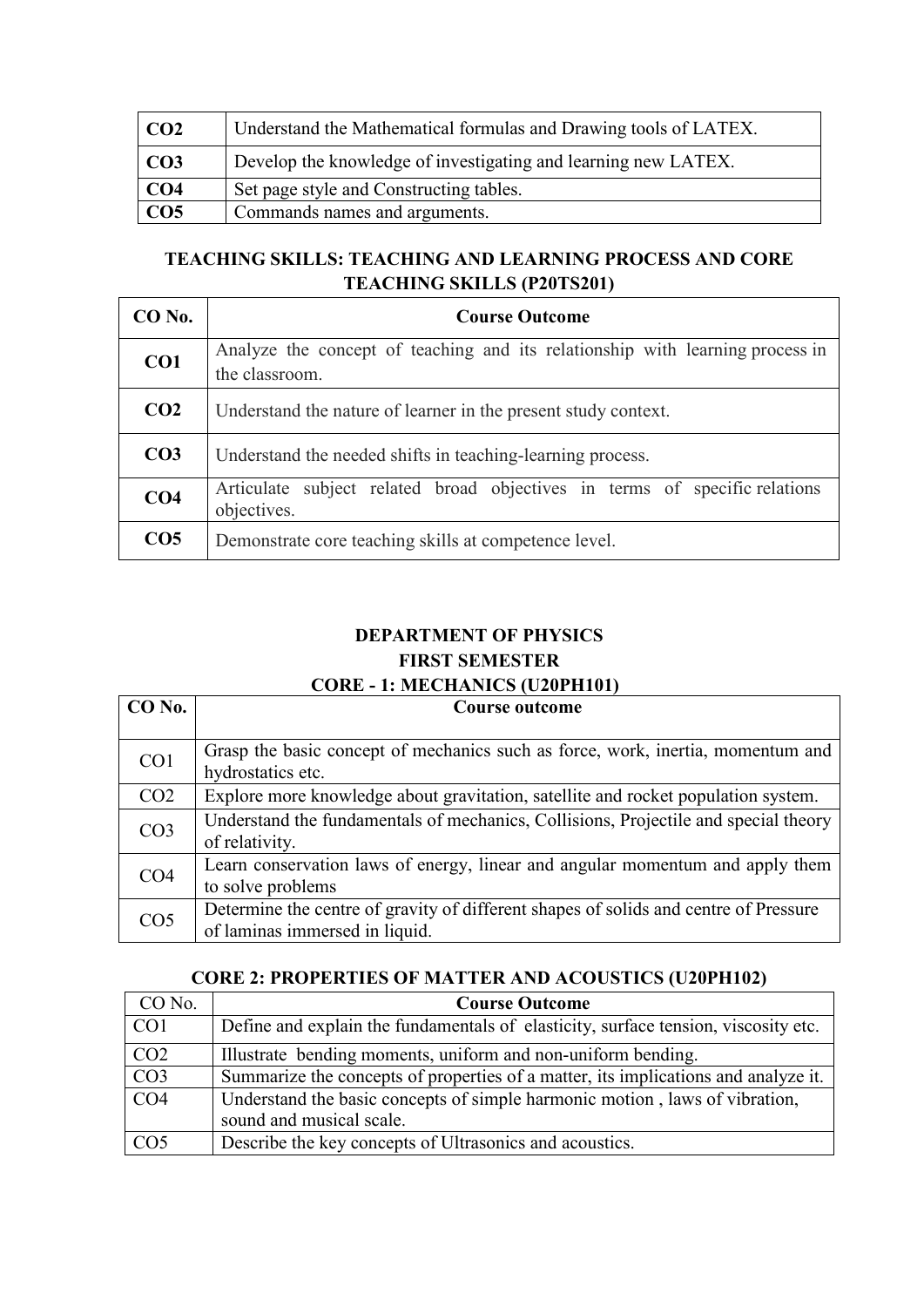### **ELECTIVE GENERIC - 1: PHYSICS - I(U20PH1A1)**

| CO No.          | <b>Course Outcome</b>                                                                  |
|-----------------|----------------------------------------------------------------------------------------|
| CO <sub>1</sub> | Impart knowledge of fundamental physics in a broader context.                          |
| CO <sub>2</sub> | Understand the concept of Elasticity, viscosity, surface tension and its applications. |
| CO <sub>3</sub> | Understand the methodology of movement of heat energy                                  |
| CO <sub>4</sub> | learn about the concept of sound                                                       |
| CO <sub>5</sub> | Learn the principles of Interference, Diffraction and polarization and the             |
|                 | experiments related to them.                                                           |

### **SECOND SEMESTER**

### **CORE 3: HEAT AND THERMODYNAMICS (U20PH203)**

| $CO$ No.        | Course outcome                                                                                  |
|-----------------|-------------------------------------------------------------------------------------------------|
| CO <sub>1</sub> | understand the working of Refrigerator and Air-conditioner.                                     |
| CO <sub>2</sub> | Recognize and understand the methodology of movement of heat energy.                            |
| CO <sub>3</sub> | Inspect the Heat Engine and estimate the efficiency of heat engine.                             |
| CO <sub>4</sub> | Know the laws of thermodynamics and also the different problem-solving<br>methods in the field. |

### **CORE 4: OPTICS (U20PH204)**

| $CO$ No.        | <b>Course Outcome</b>                                                                               |
|-----------------|-----------------------------------------------------------------------------------------------------|
| CO <sub>1</sub> | Describe and discuss the key concepts in geometrical optics, eyepieces.                             |
| CO <sub>2</sub> | Explain and illustrate the concepts in wave optics – interference, diffraction and<br>polarization. |
| CO <sub>3</sub> | Categorize different types of laser and rate equation.                                              |
| CO <sub>4</sub> | Explain Key concepts in fibre optics and its applications.                                          |

### **ELECTIVE GENERIC – 2: PHYSICS– II(U20PH2A2)**

| CO <sub>No.</sub> | <b>Course Outcomes</b>                                                                                                                                                                                                                                          |
|-------------------|-----------------------------------------------------------------------------------------------------------------------------------------------------------------------------------------------------------------------------------------------------------------|
| CO <sub>1</sub>   | Understand the fundamental of electricity and its application                                                                                                                                                                                                   |
| CO <sub>2</sub>   | Learn the basics of the Magnetic behaviour of various materials.                                                                                                                                                                                                |
| CO <sub>3</sub>   | Understand the characteristics diodes, Transistor and their applications. Learn the<br>fundamentals of number system viz., -Binary, and decimal numbers.Construct<br>logic gates using discrete components and Apply De Morgan's theorem in Boolean<br>algebra. |
| CO <sub>4</sub>   | Acquire basic knowledge about nuclear properties such as mass, spin, radius,<br>binding energy etc.                                                                                                                                                             |
| CO <sub>5</sub>   | Gain basic knowledge of relativity.                                                                                                                                                                                                                             |

### **CORE LAB: PHYSICS PRACTICAL – I (U20PH2P1)**

| <b>CO</b> No    | <b>Course Outcomes</b>                                                                                         |
|-----------------|----------------------------------------------------------------------------------------------------------------|
| CO <sub>1</sub> | Understand the experimental ideas related with Mechanics, Properties of matter,<br>Thermal Physics and Optics. |
| CO <sub>2</sub> | Develop the skill of performing experiments accurately and analyze<br>observations.                            |
| CO <sub>3</sub> | By constructing the experimental setup and making meaningful conclusions.                                      |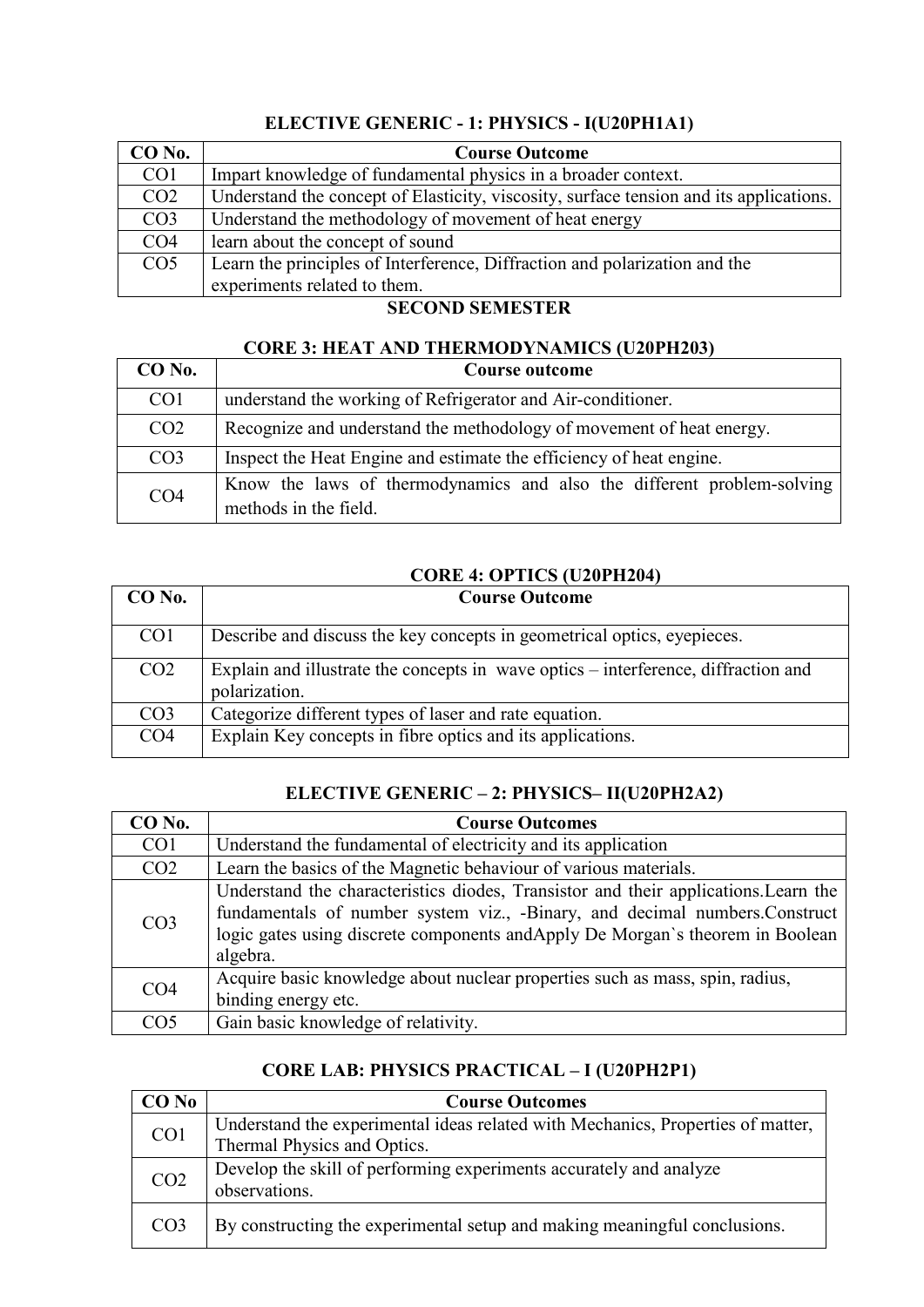| $CO$ No         | <b>Course Outcomes</b>                                               |
|-----------------|----------------------------------------------------------------------|
| CO <sub>1</sub> | Understand the experimental ideas related with Properties of matter, |
|                 | Thermal Physics, Electricity, Electronics and Optics.                |
| CO <sub>2</sub> | Develop the skill of performing experiments accurately.              |
| CO <sub>3</sub> | Understanding the applications of transistors and diodes.            |
| CO <sub>4</sub> | Analyze the observations and make meaningful conclusions.            |

### **ELECTIVE GENERIC LAB: PHYSICS PRACTICAL** (**U20PH2AP)**

### **DEPARTMENT OF CHEMISTRY FIRST SEMESTER CORE – 1: INORGANIC CHEMISTRY – I (U20CH101)**

| CO <sub>No</sub> | <b>Course Outcome</b>                                                                                                                                                                                     |
|------------------|-----------------------------------------------------------------------------------------------------------------------------------------------------------------------------------------------------------|
| CO <sub>1</sub>  | recall the basic concepts of atomic structure, periodic table, periodic<br>properties, chemical bonding and properties of s amd p block elements.                                                         |
| CO <sub>2</sub>  | understand the arrangement of elements in the periodic table,<br>the<br>properties, principles of bonding and the general<br>periodicity in<br>characteristics and properties of s and p block elements.  |
| CO <sub>3</sub>  | apply Pauli's exclusion principle, Hunds rule and Aufbau principle to<br>filling up of atomic orbitals. the concept of hybridization to geometry of<br>molecules, VBT, MOT and VSEPR theory to molecules. |
| CO <sub>4</sub>  | analyse various atom models, theories of chemical bonding, the position of<br>elements in the P.T., the general characteristics of s block and p block<br>elements and their preparation and properties.  |
| CO5              | Evaluate and justify the position of elements in the P.T.                                                                                                                                                 |

### **Core – 2: Physical Chemistry – I (U20CH102)**

| $CO$ No         | <b>Course Outcome</b>                                                    |
|-----------------|--------------------------------------------------------------------------|
| CO <sub>1</sub> | recall the concepts of gaseous stare, photochemistry, nuclear chemistry, |
|                 | solid state and dilute solutions.                                        |
| CO <sub>2</sub> | differentiate various states of matter and thermal and photochemical     |
|                 | reactions.                                                               |
| CO <sub>3</sub> | explain the principles of radioactivity.                                 |
| CO <sub>4</sub> | Analyse the crystal structure and crystal defects in solids.             |
| CO <sub>5</sub> | evaluate and explain the properties of dilute solutions.                 |

#### **SECOND SEMESTER**

#### **Core Practical - I:InorganicQuantitativeAnalysis (Volumetric method) (U20CH2P1)**

| $CO$ No         | <b>Course Outcome</b>                                                    |
|-----------------|--------------------------------------------------------------------------|
| CO <sub>1</sub> | recall the principles of volumetric titrations.                          |
| CO <sub>2</sub> | demonstrate the experimental skills in volumetric titration.             |
| CO <sub>3</sub> | apply the volumetric formula to calculate strengths of solutions.        |
| CO <sub>4</sub> | analyse the theory of indicators and employ it in volumetric titrations. |
| CO <sub>5</sub> | evaluate and interpret the results of Volumetric Analysis.               |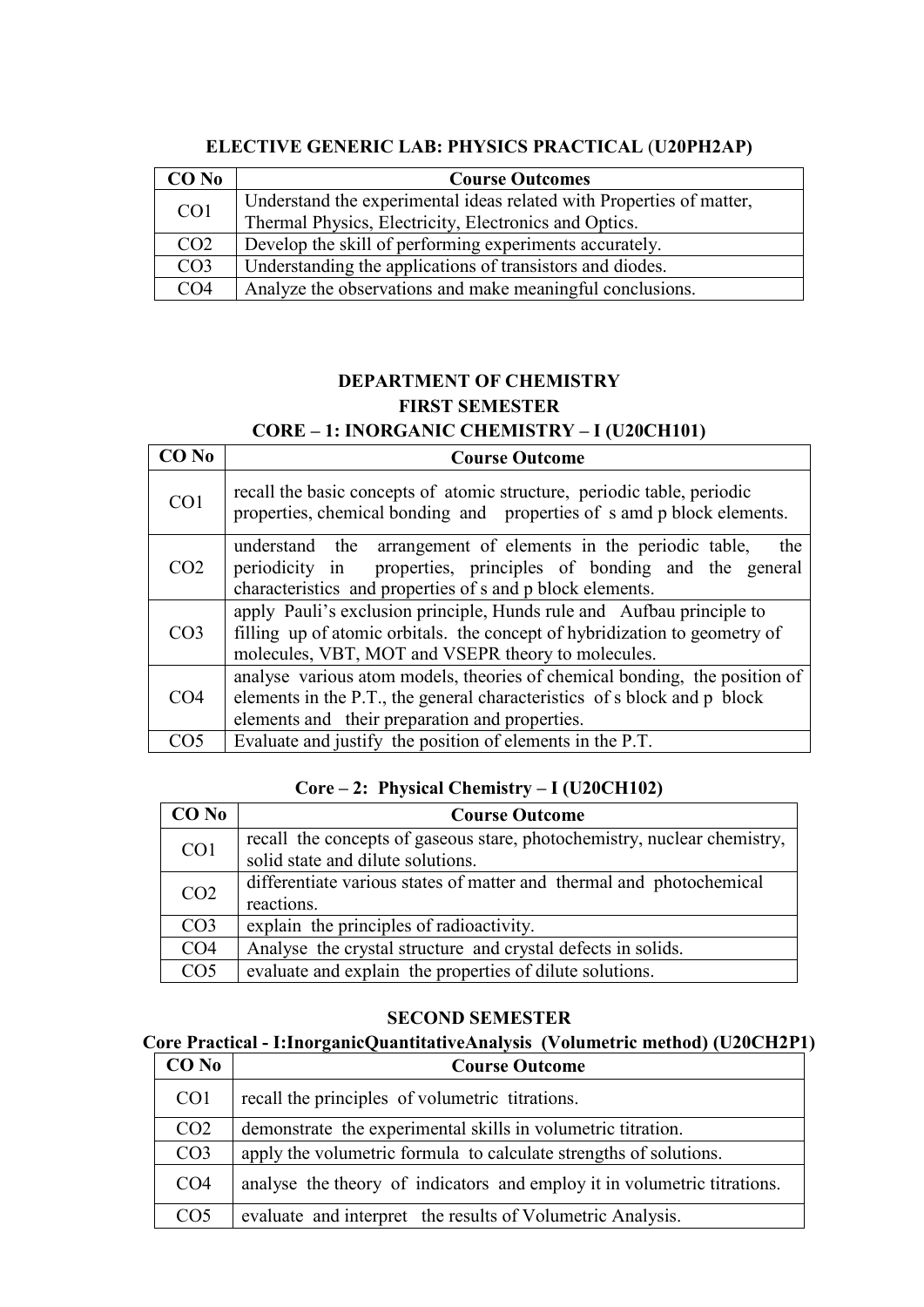### **Elective Generic I: Allied Chemistry- I (U20CH1A1)**

| CO <sub>No</sub> | <b>Course Outcome</b>                                                                                                                                                                                                                                                                                                                                                                                       |
|------------------|-------------------------------------------------------------------------------------------------------------------------------------------------------------------------------------------------------------------------------------------------------------------------------------------------------------------------------------------------------------------------------------------------------------|
| CO <sub>1</sub>  | Recall the atomic structure, bonding, Hybridization and VSEPR theory,<br>Heterolytic and Homolytic cleavage, Neucleophiles and electrophiles,<br>Carbonium and carbanions, photochemistry, Photochemical process,<br>Polymers, Lubricants.                                                                                                                                                                  |
| CO <sub>2</sub>  | Understand the atomic structure, bonding, Hybridization and VSEPR<br>theory, Heterolytic and Homolytic cleavage, Neucleophiles<br>and<br>electrophiles, Carbonium and carbanions, photochemistry, Photochemical<br>process, Polymers, Lubricants.                                                                                                                                                           |
| CO <sub>3</sub>  | Apply the rules for writing electronic configuration of an atom, orbital<br>overlapping, Illustrate the Heterolytic and Hemolytic cleavage, identify<br>Neucleophiles and electrophiles Properties of reaction intermediate, Laws<br>of photochemistry, Preparation and properties and uses of polymers,<br>Criteria of good lubricating oils, Advantages and disadvantages of various<br>types lubricants. |
| CO <sub>4</sub>  | To study about various types of Bonding, Classification of reaction<br>intermediates, comparison of thermal and photochemical reactions,<br>different types of polymers and polymerization reactions, Bonding,<br>classification of polymers and Lubricants.                                                                                                                                                |
| CO <sub>5</sub>  | Explain Hybridization, VSEPR theory, various types of reactions and<br>reaction intermediates, Photochemical process and photochemical<br>reactions, Quantum yield. Thermoplastics and thermosetting plastics,<br>Elastomers. Preparation and uses of some chemicals used in our day-to-<br>day life                                                                                                        |

#### **Elective Generic Practical I: Inorganic Quantitative Analysis (Volumetric Method) and Organic Analysis (U20CH2AP)**

| <b>CO</b> No    | <b>Course Outcome</b>                                                         |
|-----------------|-------------------------------------------------------------------------------|
| CO <sub>1</sub> | understand the concept of volumetric titrations and carry out volumetric      |
|                 | titrations.                                                                   |
| CO <sub>2</sub> | demonstrate the experimental skills in volumetric titration and organic       |
|                 | analysis.                                                                     |
| CO <sub>3</sub> | apply the volumetric formula to calculate the strengths of solutons, observe, |
|                 | infer and thereby identify the functional group present in the organic        |
|                 | compound.                                                                     |
| CO <sub>4</sub> | analyse and apply the theory of indicators in volumetric titration.           |
|                 |                                                                               |
| CO <sub>5</sub> | Evaluate and interpret the results in volumetric and organic analyses.        |
|                 |                                                                               |

### **Second Semester Core 3: Inorganic Chemistry II (U20CH203)**

| CO<br>No.       | <b>Course Outcome</b>                                                                                                 |
|-----------------|-----------------------------------------------------------------------------------------------------------------------|
| CO <sub>1</sub> | rememberl the chemistry of noble gases, d and f block elements, principles<br>of metallurgy and theory of practicals. |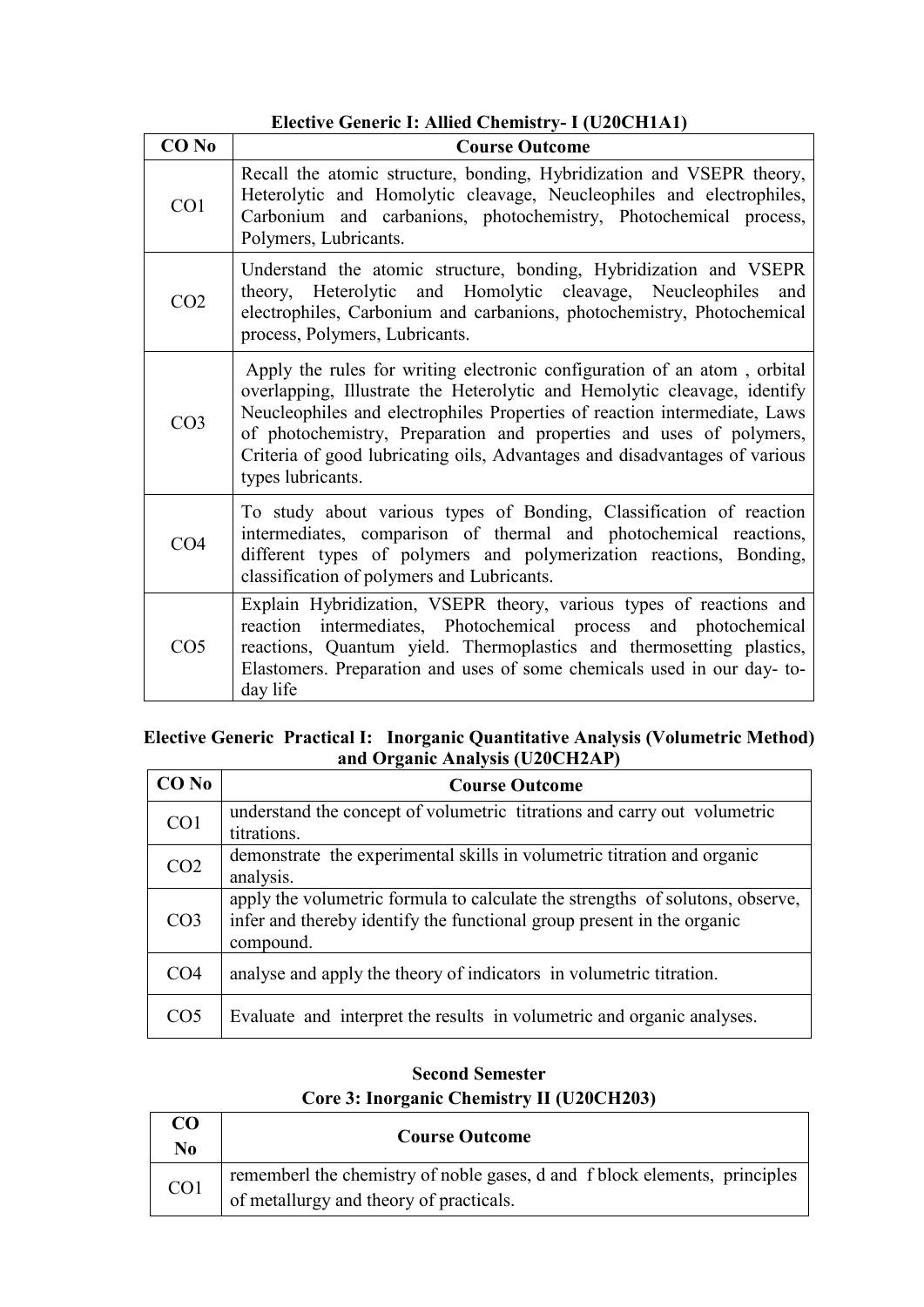| CO <sub>2</sub> | explain the properties of noble gases, d and f block elements, principles<br>of metallurgy and theory of practicals.                         |
|-----------------|----------------------------------------------------------------------------------------------------------------------------------------------|
| CO <sub>3</sub> | apply the knowledge of solubility product and common ion effect in<br>inorganic qualitative analysis and inorganic quantitative estimations. |
| CO <sub>4</sub> | analyse the theory of inorganic practicals, principles of metallurgy, general<br>properties od d and f block elements.                       |
| CO <sub>5</sub> | justify the position of noble gases, d and f block elements in the periodic<br>table.                                                        |

### **Core 4: Organic Chemistry I (U20CH204)**

| CO No           | <b>Course Outcome</b>                                                                                              |
|-----------------|--------------------------------------------------------------------------------------------------------------------|
| CO <sub>1</sub> | recall the classification and nomenclature of organic compounds.                                                   |
| CO <sub>2</sub> | understand the electronic theories of organic compounds.                                                           |
| CO <sub>3</sub> | applymarkownikoff rule and peroxide effect to the addition reactions<br>of unsymmetrical olefins.                  |
| CO <sub>4</sub> | analyse the electrophilic and nucleophilic substitution reactions,<br>addition and elimination reactions.          |
| CO <sub>5</sub> | compare and distinguish primary, secondary and tertiary alcohols and<br>differentiate between alcohols and ethers. |

### **Elective Generic - II: Allied Chemistry II (U20CH2A2)**

| CO No           | <b>Course Outcome</b>                                                                                                                            |
|-----------------|--------------------------------------------------------------------------------------------------------------------------------------------------|
| CO <sub>1</sub> | recall the preparation, properties and structure of<br>aromatic compounds. and the classification of carbohydrates, amino<br>acids and proteins. |
| CO <sub>2</sub> | summarise the applications of radio isotopes.                                                                                                    |
| CO <sub>3</sub> | apply the knowledge about common diseases and drugs in common<br>ailments encountered in daily life.                                             |
| CO <sub>4</sub> | analysethe composition of fuels, fertilizers, soaps, cement and glass.                                                                           |
| CO <sub>5</sub> | explain the Chemistry of carbohydrates, amino acids, proteins and<br>nucleic ac.                                                                 |

### **Department of Botany (UG)**

### **First Semester Core – 1: Phycology & Bryology (U20BO101)**

| $Co$ No. | <b>Course Outcome</b>                                                                                               |
|----------|---------------------------------------------------------------------------------------------------------------------|
| 1.       | Understand the unique and general features of Algae and Bryophytes<br>and familiarize it                            |
| 2.       | Identify the external morphology, internal structure and reproduction<br>of different types of Algae and Bryophytes |
| 3.       | Examine the possible applications of Algae                                                                          |
| 4.       | Predict the Economic Importance of Algae & Bryophytes                                                               |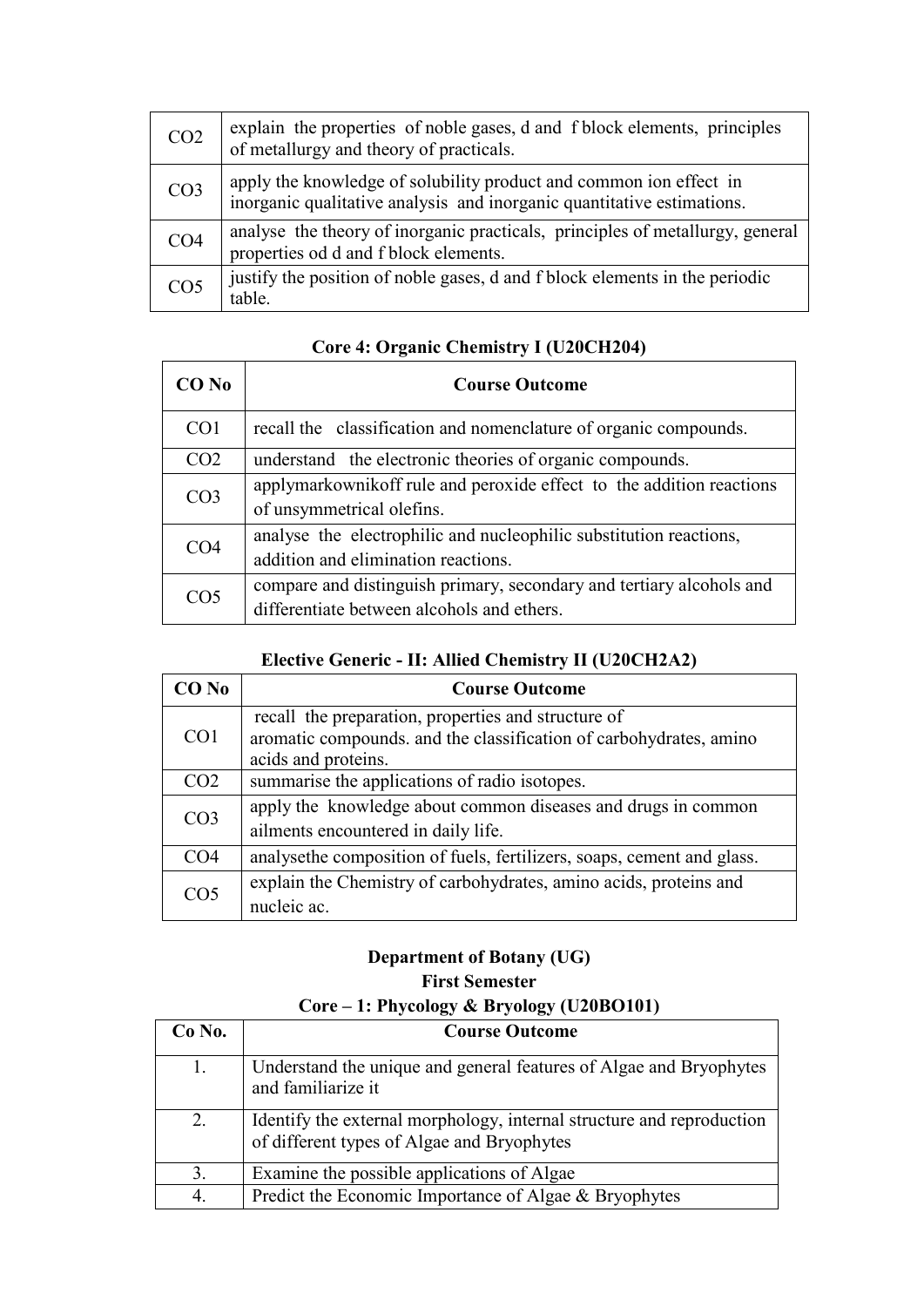| $Co$ No. | <b>Course Outcome</b>                                               |
|----------|---------------------------------------------------------------------|
| 1.       | Understand the Individual Cells and Tissues Simultaneously.         |
| 2.       | Discuss the Structural Adaptations in Plants Growing in Different   |
|          | Environment.                                                        |
| 3.       | Understand the Nodal Anatomy and Epidermal tissue system in plants. |
| 4.       | Devise Techniques to Preserve and Study Plant Materials.            |

#### **Core – 2Plant Anatomy and Microtechnique (U20BO102)**

### **Second Semester Core-3Pteridophphytes, Gymnosperm &Paleobotany (U20BO203**)

| CoNo. | <b>Course Outcome</b>                                                                                            |
|-------|------------------------------------------------------------------------------------------------------------------|
| 1.    | Describe the general characters and classifications in lower forms of plants-<br>Pteridophytes and Gymnosperms.  |
| 2.    | Examine the distribution, morphology, anatomy, reproduction and life cycle<br>of types mentioned in the syllabus |
| 3.    | Identify the economic importance of Gymnosperms and Pteridophytes                                                |
| 4.    | Understand the significance of Paleobotany and its applications.                                                 |

### **Core-4Microbiology, Mycology, Lichenology & Plant Pathology (U20BO204)**

| Co.No. | <b>Course Outcome</b>                                                         |
|--------|-------------------------------------------------------------------------------|
| 1.     | Understand the world of microbes, fungi and lichens.                          |
| 2.     | Appreciate the adaptive strategies of the microbes, fungi and lichens.        |
| 3.     | Understand the economic and pathological importance of bacteria and<br>Fungi. |
| 4.     | Understand the ecological significance of lichens.                            |
| 5.     | Identify common plant diseases and device control measures.                   |

### **Core Lab-1Phycology, Bryology, Anatomy, Microtechniques, Pteridophytes, Gymnospersm, Paleobotany, Microbiology, Mycology, Lichenology & Plant Pathology (U20BO2P1)**

| CoNo. | <b>Course Outcome</b>                                                                                                                         |
|-------|-----------------------------------------------------------------------------------------------------------------------------------------------|
| 1.    | Understand the unique and general features of Algae and Bryophytes and<br>familiarize it.                                                     |
| 2.    | Identify the external morphology, internal structure and reproduction of<br>different types of algae and bryophytes                           |
| 3.    | Understand the Individual Cells and Tissues Simultaneously.                                                                                   |
| 4.    | Discuss the Structural Adaptations in Plants Growing in Different<br>Environment.                                                             |
| 5.    | Examine the classification, distribution, morphology, anatomy,<br>reproduction and life cycle of pteridophyte types mentioned in the syllabus |
| 6.    | Examine the classification, distribution, morphology, anatomy,<br>reproduction and life cycle of Gymnosperms types mentioned in the syllabus  |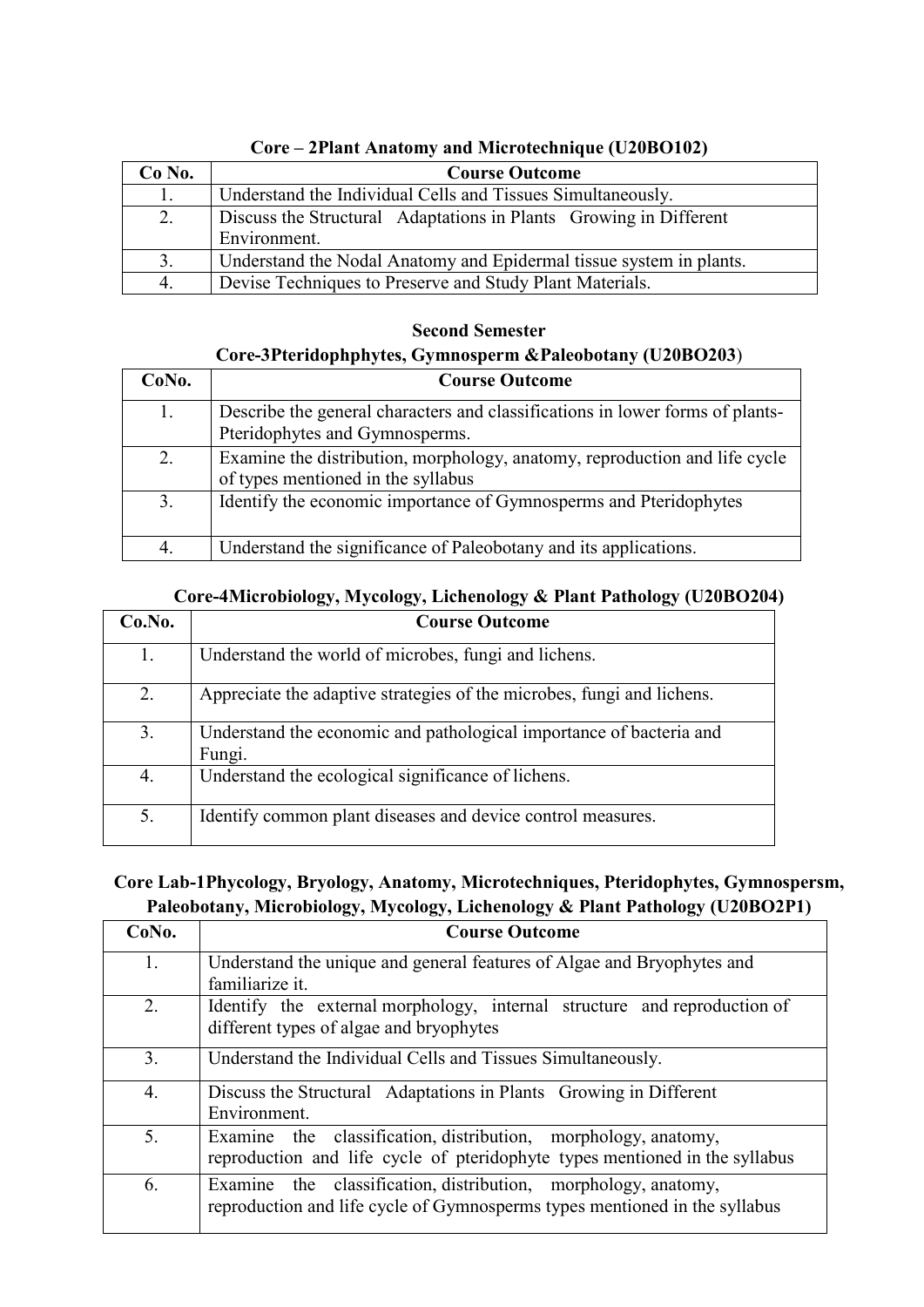|  | Understand the world of microbes, fungi and lichens                        |
|--|----------------------------------------------------------------------------|
|  | Understand the economic and pathological importance of bacteria and fungi. |
|  | Identify common plant diseases and device control measures.                |

### **Department of Botany (PG)**

#### **First Semester**

#### **Core – 1 Plant Diversity (Algae, Fungi, Lichen, Bryophytes,Pteridophytes and Gymnosperms) (P20BO101)**

| Co. No. | <b>Course Outcome</b>                                                                             |
|---------|---------------------------------------------------------------------------------------------------|
| 1.      | Comprehend various groups of plants                                                               |
| 2.      | Elucidate the phylogenetic sequence of plant groups                                               |
| 3.      | Reveal the economic significance of various plant forms                                           |
| 4.      | Scrutinize their ecological adaptations, internal organization and<br>reproductive specialization |
| 5.      | Analyze the fossil forms and the reasons for fossilization                                        |

#### **Core – 2 Biochemistry & Biophysics (P20BO102)**

| Co. No. | <b>Course Outcome</b>                                                       |
|---------|-----------------------------------------------------------------------------|
| 1.      | Understand the Chemical diversity in plants                                 |
| 2.      | Impart the knowledge of forces regulating metabolism.                       |
| 3.      | Understand about bioenergetics.                                             |
| 4.      | Understand the structure, function and metabolism of biomolecules in plants |
|         | Understand the various aspects of enzymes and its mechanism of action       |

#### **Core Lab – 1 Plant Diversity (Algae, Fungi, Lichen, Bryophytes, Pteridophytes and Gymnosperms) (P20BO1P1)**

| Co. No. | <b>Course Outcome</b>                                         |
|---------|---------------------------------------------------------------|
|         | Classify various groups of plants                             |
|         | Dissect and draw internal structures of different plant forms |
| 3.      | Isolate fungi from different sources                          |
| 4.      | explain the ecological adaptations and internal organization  |

### **Core Lab -2Biochemistry & Biophysics (P20BO1P2)**

| Co. No. | <b>Course Outcome</b>                                                                      |
|---------|--------------------------------------------------------------------------------------------|
| 1.      | Understand and workout problems related to genetics                                        |
| 2.      | Describe the structure & function of the Biomolecules.                                     |
| 3.      | Devise methods and tests to improve basic skills and techniques related to<br>biochemistry |
| 4.      | Understand and apply the quantitative and qualitative analysis of biochemicals             |

#### **Employability Enhancement – 1: Pomology (P20BO1EEA)**

| Co.No. | <b>Course Outcome</b>                 |
|--------|---------------------------------------|
|        | Understand the importance of pomology |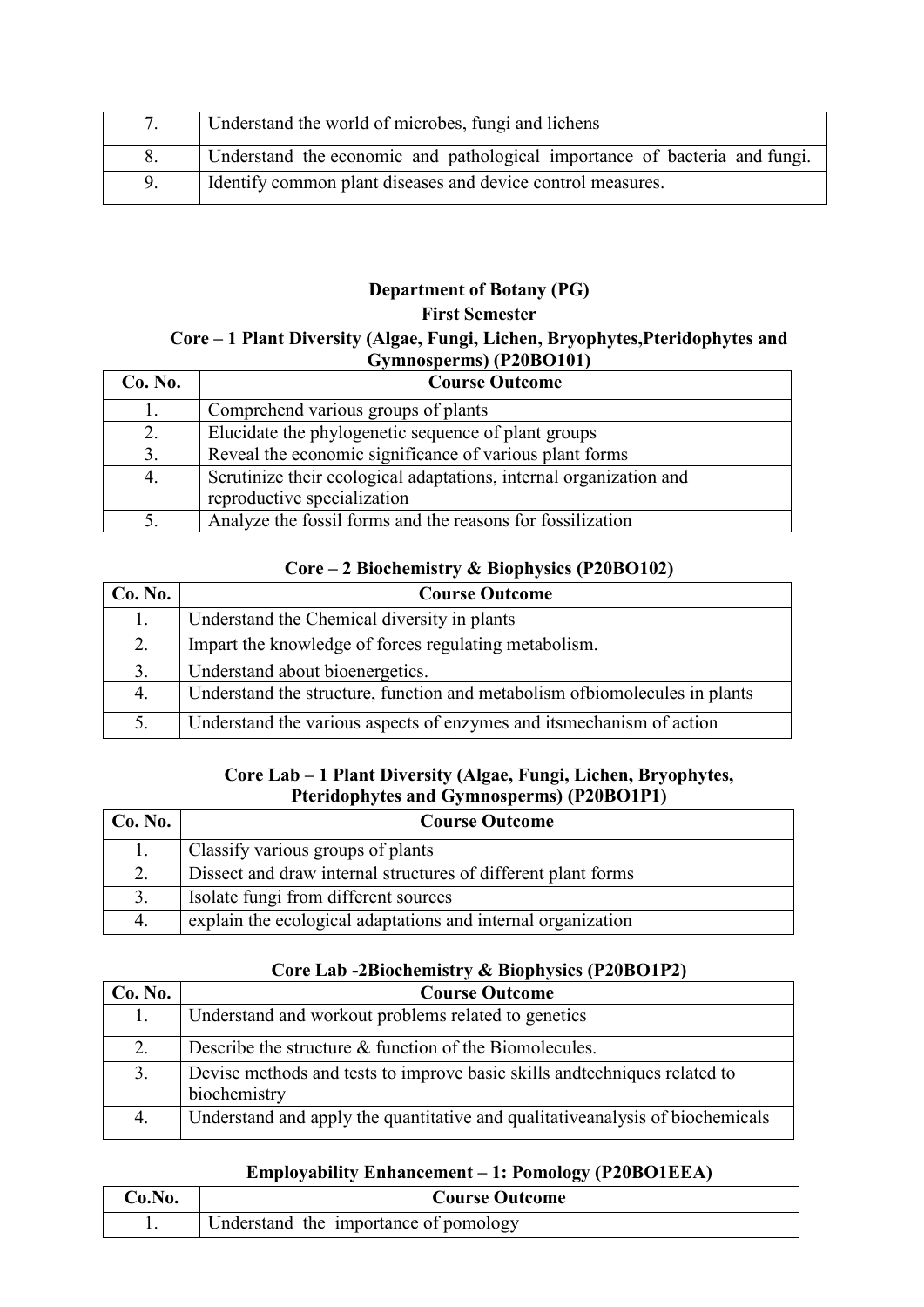| 2. | Classify the fruits according to scientific names.             |
|----|----------------------------------------------------------------|
|    | Plan the development of orchards and its management            |
|    | Explain the methods of post-harvest preservation requirements. |

### **Employability Enhancement – 1: Horticultural Post harvest- Practices (P20BO1EEB)**

| Co. No. | <b>Course Outcome</b>                                                         |
|---------|-------------------------------------------------------------------------------|
| 1.      | Understand the concept of different types of horticultural crops, for value   |
|         | addition                                                                      |
| 2.      | Visualize the post-harvest problems likely to be confronted                   |
| 3.      | Critically evaluate different cultivation practices and disease management    |
| 4.      | Know the tricks of the trade and how to increase the longevity of the produce |

#### **Second Semester**

### **Core – 3: Plant Ecology, and Conservation of Biodiversity (P20BO203)**

| $Co$ No. | <b>Course Outcome</b>                                              |
|----------|--------------------------------------------------------------------|
|          | Reveal the facts related to environmental components               |
| 2.       | Identify values of biodiversity and evolve conservation strategies |
| 3.       | Comprehend natural and anthropogenic risks related to environment  |
| 4.       | Perform analytical methods in environmental management             |
| 5.       | Adapt the concepts of sustainable environmental management through |
|          | acquired knowledge and analytical skills                           |

#### **Core – 4: Cell and Molecular Biology (P20BO204)**

| Co No.         | <b>Course Outcome</b>                                                       |
|----------------|-----------------------------------------------------------------------------|
|                | Know about microscopic techniques                                           |
| $\overline{2}$ | Understand the Cell signaling process                                       |
| 3              | Understand about the basic and fundamental organization of life and genetic |
|                | material                                                                    |
|                | Explain the structure of nucleic acids                                      |
|                | Recognize, compare and distinguish the processes and mechanisms involved in |
|                | Transcription and Translation.                                              |

# **Core Lab – 3Plant Ecology and Conservation of Biodiversity (P20BO2P3)**

| Co. No. | <b>Course Outcome</b>                                         |
|---------|---------------------------------------------------------------|
|         | Estimate the nutrients in water                               |
| 2       | Analyze the soil nutrients and Construct quadrates            |
| 3       | Estimate the primary productivity of an ecosystem             |
| 4       | Determine the pollutant level in water ecosystem              |
|         | Analyze morphological and anatomical variations of xerophytes |

### **Core Lab – 4Cell and Molecular Biology (P20BO2P4)**

| Co. No. | <b>Course Outcome</b>                                                     |
|---------|---------------------------------------------------------------------------|
| 1.      | memorize the types of DNA and RNA; discuss the chromosomal examination in |
|         | plants                                                                    |
| 2.      | demonstrate isolation methodology of DNA                                  |
| 3.      | separate DNA from bacterial genome                                        |
| 4.      | asses mitosis process on onion root tip                                   |
| 5.      | organize protein synthesis technique                                      |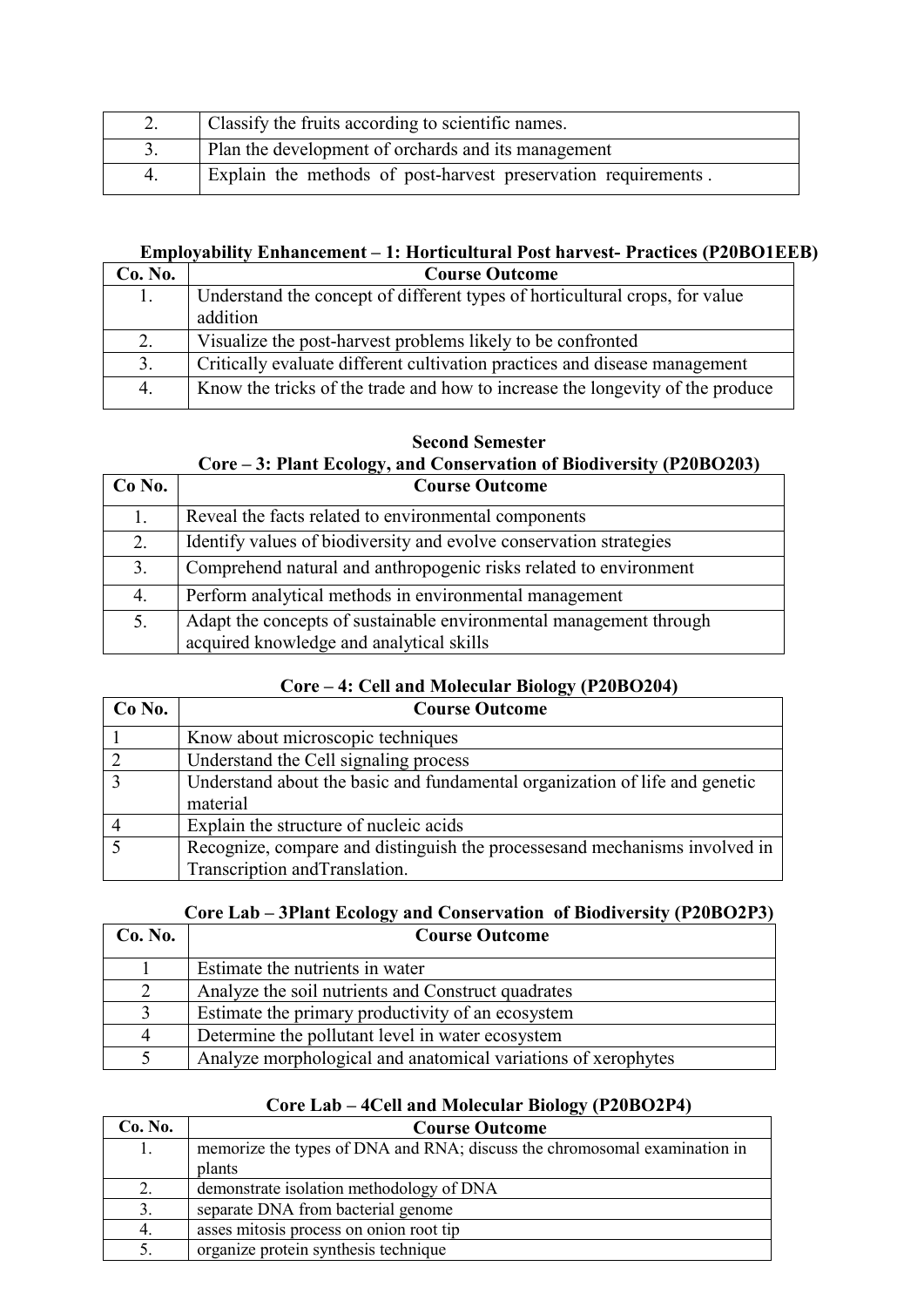| Co. No. | <b>Course Outcome</b>                              |
|---------|----------------------------------------------------|
|         | To bring desired changes in student's attitude     |
|         | Acquisition of Knowledge                           |
|         | To improve the learning skills of the students     |
| 4       | To become a social and efficient member of society |

#### **Core – 5Botany for Competitive Examinations (P20BO205)**

### **Department of Computer Science (UG)**

### **First Semester Core – 1 Programming in C (U20CS101)**

| Co. No.         | <b>Course Outcome</b>                                                      |  |
|-----------------|----------------------------------------------------------------------------|--|
| CO <sub>1</sub> | Students will be able to remember the essential notions of C Programming   |  |
| CO <sub>2</sub> | Understand the concepts of C programming                                   |  |
| CO <sub>3</sub> | Students will be able to apply different features of C Programming to real |  |
|                 | time applications                                                          |  |
| CO <sub>4</sub> | Analyze and discover bugs in the program.                                  |  |
| CO <sub>5</sub> | Evaluate an application using memory management functions.                 |  |

#### **Core Lab –1: C Programming lab (U20CS1P1)**

| Co. No.         | <b>Course Outcome</b>                                             |
|-----------------|-------------------------------------------------------------------|
| CO <sub>1</sub> | recall the mathematical functions while creating a program        |
| CO <sub>2</sub> | understand the fundamental programming concepts                   |
| CO <sub>3</sub> | apply the concepts to find solution for the problems              |
| CO <sub>4</sub> | illustrate the programming technique to analyze software problems |
| CO <sub>5</sub> | design and develop the simple application.                        |

### **Elective Generic -1: Digital Principles and Application (U20CS1A1)**

| Co. No.                                                | <b>Course Outcome</b>                                        |  |
|--------------------------------------------------------|--------------------------------------------------------------|--|
| CO <sub>1</sub>                                        | design digital circuits using simplified boolean functions   |  |
| CO <sub>2</sub><br>apply design combinational circuits |                                                              |  |
| CO <sub>3</sub>                                        | analyze and design synchronous and asynchronous sequential   |  |
|                                                        | circuits                                                     |  |
| CO <sub>4</sub>                                        | evaluate programmable logic devices                          |  |
| CO <sub>5</sub>                                        | implement HDL code for combinational and sequential circuits |  |

### **Elective Lab –1: Office Automation (U20CS1AP)**

| Co. No.                                                   | <b>Course Outcome</b>                                            |  |
|-----------------------------------------------------------|------------------------------------------------------------------|--|
| CO <sub>1</sub>                                           | students will be able to understand about document and spread    |  |
|                                                           | sheet preparation                                                |  |
| CO <sub>2</sub>                                           | apply formulas and make what if analysis in excel                |  |
| CO <sub>3</sub>                                           | students will have the ability to analyze different presentation |  |
|                                                           | styles.                                                          |  |
| CO <sub>4</sub>                                           | evaluate database management application                         |  |
| create database management application<br>CO <sub>5</sub> |                                                                  |  |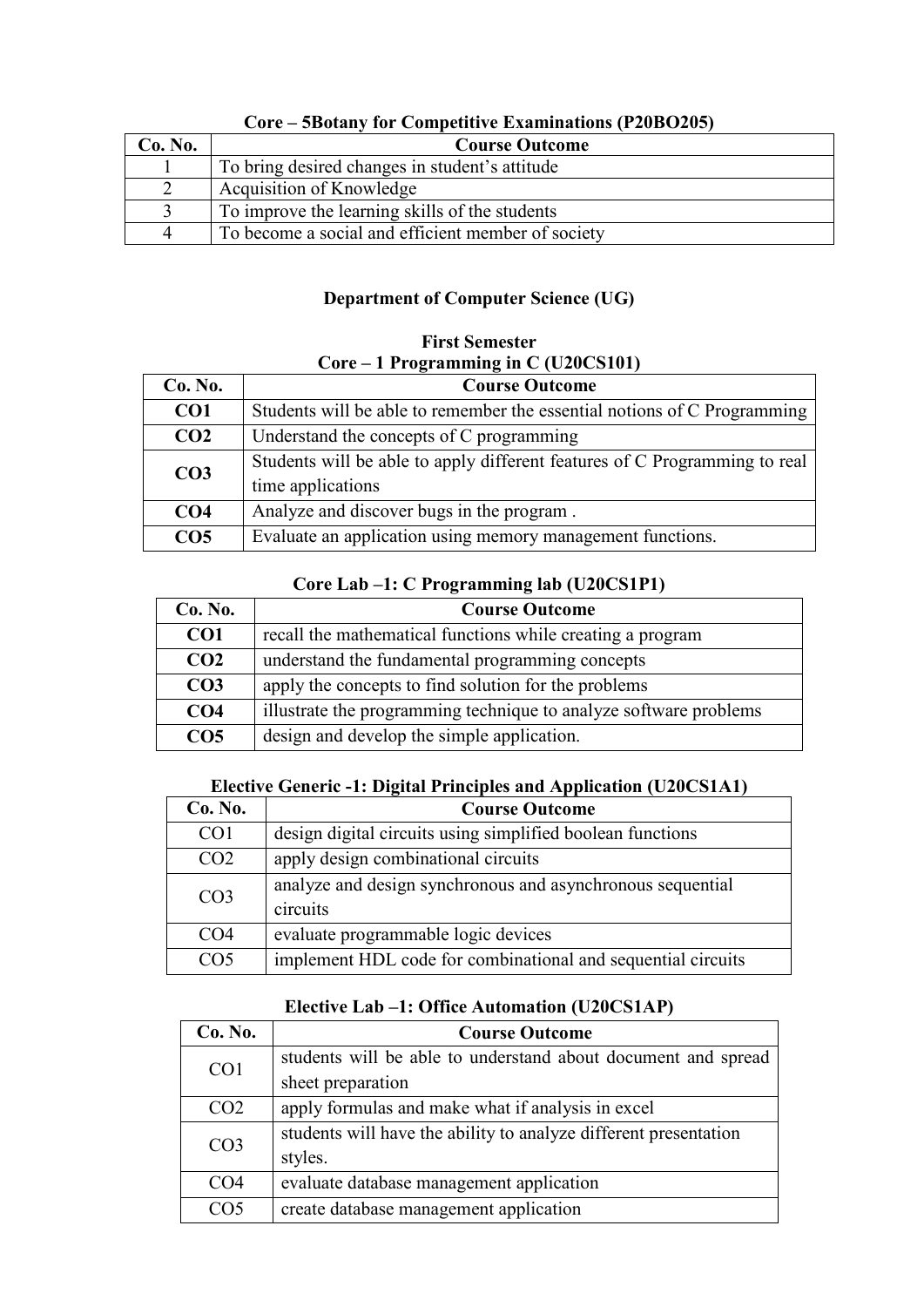| $\mu$ , $\sigma$ + + 1 requirements and bata structures (0.40 co404) |                                                                          |  |
|----------------------------------------------------------------------|--------------------------------------------------------------------------|--|
| Co. No.                                                              | <b>Course Outcome</b>                                                    |  |
|                                                                      | remember and understand the procedures and object-oriented               |  |
| CO1                                                                  | programming concepts                                                     |  |
| CO <sub>2</sub>                                                      | apply advanced data structure strategies for exploring complex data      |  |
|                                                                      | structures.                                                              |  |
| CO <sub>3</sub>                                                      | analyze all data structures like stacks, queues, trees, lists and graphs |  |
|                                                                      | and compare their performance and trade offs                             |  |
| CO <sub>4</sub>                                                      | evaluate data structures into the applications such as trees and graphs  |  |
|                                                                      | implement data structure algorithms through $c++$ .                      |  |
| CO <sub>5</sub>                                                      | to make students as creating algorithms for real applications related    |  |
|                                                                      | to life skills.                                                          |  |

**Second Semester Core – 2: C++ Programming and Data structures (U20CS202)** 

| Core Lab -2: C++ Programming and Data structures Lab (U20CS2P2) |  |  |
|-----------------------------------------------------------------|--|--|
|-----------------------------------------------------------------|--|--|

| Co. No.         | <b>Course Outcome</b>                                                                                                                                |  |
|-----------------|------------------------------------------------------------------------------------------------------------------------------------------------------|--|
| CO <sub>1</sub> | understand and identity the appropriate data structure for given problem                                                                             |  |
| CO <sub>2</sub> | apply appropriate data structure and algorithm design method for a<br>specified Program.                                                             |  |
| CO <sub>3</sub> | Analyze $C++$ concepts to all data structures algorithm like stacks, queues,<br>trees, lists and graphs and compare their Performance and trade offs |  |
| CO <sub>4</sub> | Evaluate different implementations of data structures and to recognize the<br>advantages and disadvantages of them.                                  |  |
| CO <sub>5</sub> | To make students as creating algorithms for real applications related to<br>Life Skills.                                                             |  |

### **Elective Generic – 2: Discrete Mathematics (U20CS2A2)**

| Co. No.         | <b>Course Outcome</b>                                                                                    |
|-----------------|----------------------------------------------------------------------------------------------------------|
| CO <sub>1</sub> | Understand mathematical reasoning in order to read, comprehend, and<br>construct mathematical arguments. |
|                 | <b>CO2</b> Remember enumerate objects and perform combinatorial analysis.                                |
| CO <sub>3</sub> | apply the relations and functions and be able to determine their properties.                             |
| CO <sub>4</sub> | Analyze and verify whether an algorithm works well and perform<br>analysis in terms of memory and time.  |
| CO <sub>5</sub> | evalute model problems with the concepts and techniques of discrete<br>mathematics.                      |

### **Elective Generic Lab –2: Linux Lab (U20CS2AP)**

| Co. No.         | <b>Course Outcome</b>                                           |  |
|-----------------|-----------------------------------------------------------------|--|
| CO1             | Students will be able to understand the basic commands of linux |  |
|                 | operating system and can write shell scripts                    |  |
| CO <sub>2</sub> | Apply various types of servers                                  |  |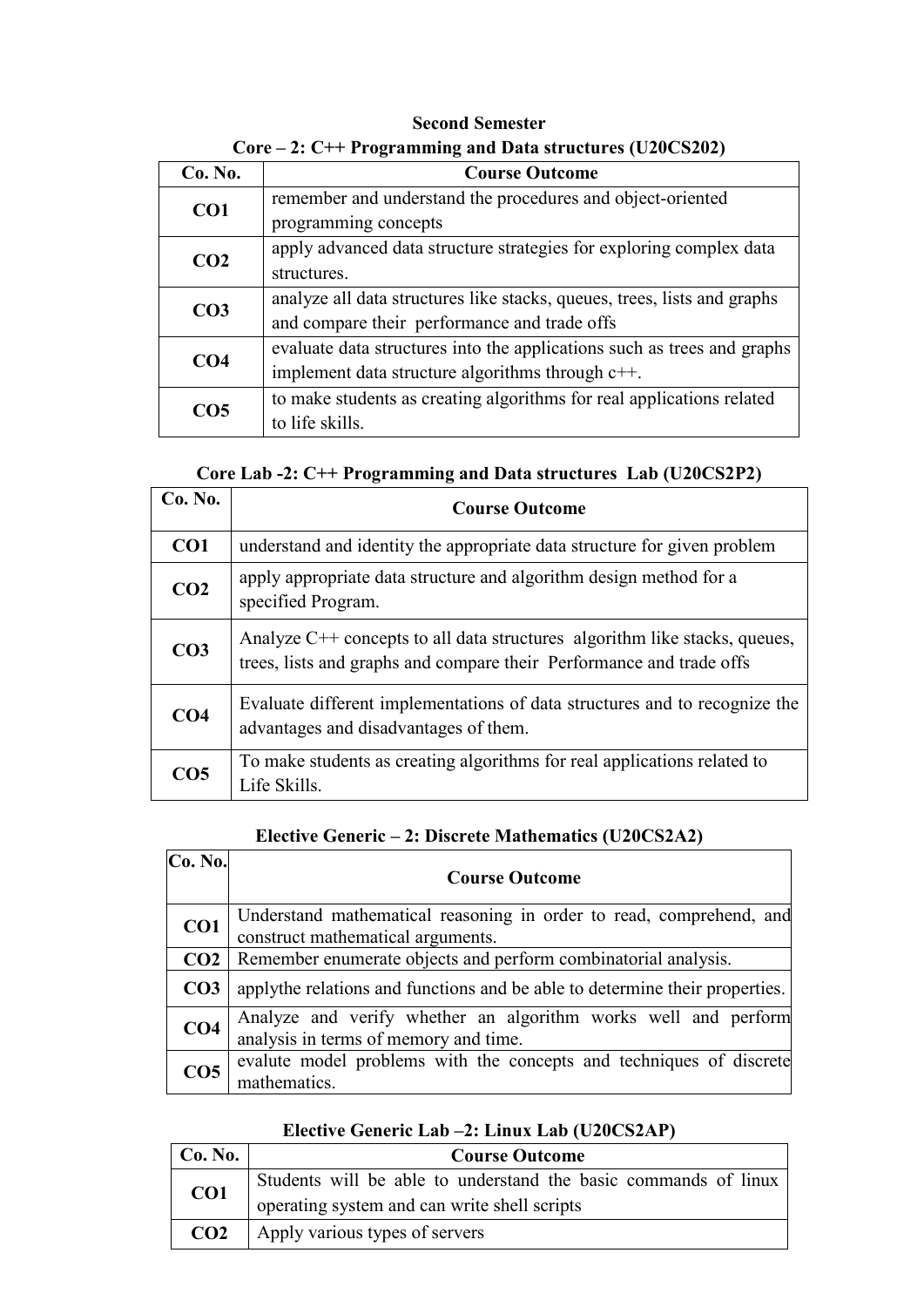| CO <sub>3</sub> | Analyse and explain the requirements for linux program                 |
|-----------------|------------------------------------------------------------------------|
| CO <sub>4</sub> | Evaluate shell programming                                             |
| CO <sub>5</sub> | Students will be able to create files and directories and operate them |

### **Department of Computer Science (PG) First Semester**

### **CORE-1: ADVANCED ANDROID PROGRAMMING (P20CS101)**

| Co. No.         | <b>Course Outcome</b>                                     |
|-----------------|-----------------------------------------------------------|
| CO <sub>1</sub> | Familiarized with Android Architecture                    |
| CO <sub>2</sub> | Apply User Interface and develop activity for Android App |
| CO <sub>3</sub> | Analyze and implement Database Application and Content    |
| CO <sub>4</sub> | Evaluate android apps                                     |
| CO <sub>5</sub> | Creative android app development                          |

### **CORE – 2: DIGITAL IMAGE PROCESSING (DIP)** (**P20CS102)**

| Co. No.         | <b>Course Outcome</b>                                          |
|-----------------|----------------------------------------------------------------|
| CO <sub>1</sub> | Able to understand basic concepts of image processing          |
| CO <sub>2</sub> | Apply the trends of Image processing and Analyze general       |
|                 | terminology of digital image processing.                       |
| CO <sub>3</sub> | Analyze how to use built-in image processing functions in      |
|                 | <b>MATLAB</b>                                                  |
| CO <sub>4</sub> | Evaluate image processing algorithms in practical applications |
| CO <sub>5</sub> | Create new real time applications using Matlab                 |

### **CORE-3: RESEARCH METHODOLOGY (P20CS103)**

| Co. No.         | <b>Course Outcome</b>                                   |
|-----------------|---------------------------------------------------------|
| CO <sub>1</sub> | Learning basic ideas on Research Methodology            |
| CO <sub>2</sub> | Understand how to write thesis                          |
| CO <sub>3</sub> | Apply the methods & models used in research Methodology |
| CO <sub>4</sub> | Gathering & Analysing Concept in Research Methodology   |
| CO <sub>5</sub> | Evaluate research methodology software                  |

### **CORE LAB – 1: ADVANCED ANDROID PROGRAMMING LAB (P20CS1P1)**

| Co. No.         | <b>Course Outcome</b>                                     |
|-----------------|-----------------------------------------------------------|
| CO1             | Remember and Understand android features                  |
| CO <sub>2</sub> | Apply anatomy of an Android app                           |
| CO <sub>3</sub> | Analyze the android geo location based services           |
| CO <sub>4</sub> | Illustrate - android wifi features & advanced development |
| CO <sub>5</sub> | Demonstrate database link                                 |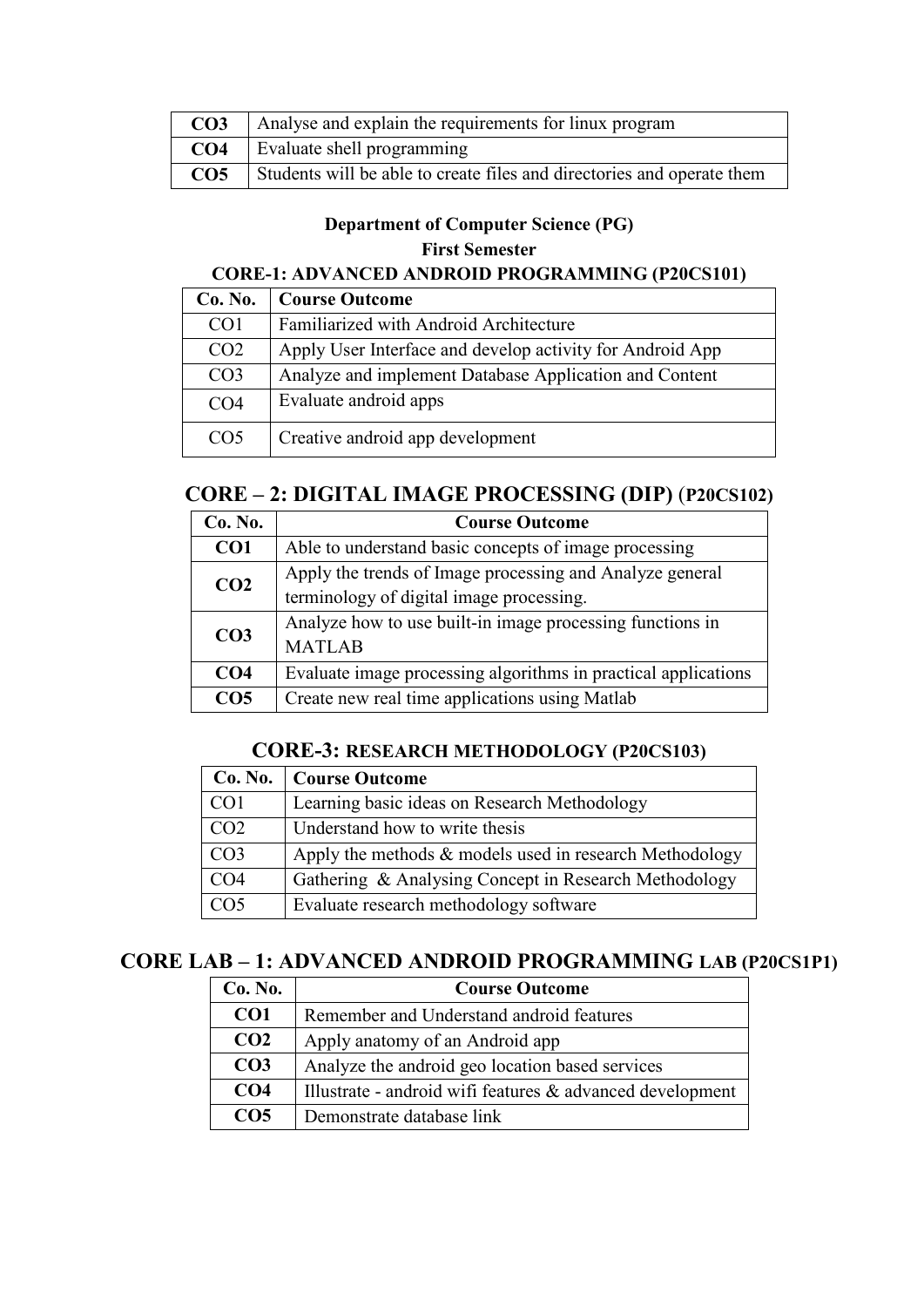### **CORE LAB – 2: DIGITAL IMAGE PROCESSING (DIP) LAB (P20CS1P2)**

| Co. No.         | <b>Course Outcome</b>                                                                                |
|-----------------|------------------------------------------------------------------------------------------------------|
| CO <sub>1</sub> | Able to understand basic concepts of image processing                                                |
| CO <sub>2</sub> | Apply the trends of Image processing and Analyze general terminology<br>of digital image processing. |
| CO <sub>3</sub> | Analyze how to use built-in image processing functions in MATLAB                                     |
| CO <sub>4</sub> | Evaluate image processing algorithms in practical applications                                       |
| CO <sub>5</sub> | Create new real time application in Matlab                                                           |

### **EEC – 1 A – HADOOP (P20CS1EEA)**

| Co. No.         | <b>Course Outcome</b>                                   |
|-----------------|---------------------------------------------------------|
| CO <sub>1</sub> | Learning basic ideas on big data and Hadoop             |
| CO <sub>2</sub> | Gain Knowledge about Hadoop applications & data storage |
| CO <sub>3</sub> | Apply data in Hadoop, MapReduce Programming             |
| CO <sub>4</sub> | Analyze the features of Hadoop                          |
| CO5             | Evaluate the application of Hadoop                      |

### **EEC – B ENTERPRISE RESOURCE PLANNING (P20CS1EEB)**

| Co. No.         | <b>Course Outcome</b>                                              |
|-----------------|--------------------------------------------------------------------|
| CO <sub>1</sub> | Understand software project planning and management.               |
| CO <sub>2</sub> | Apply Measure and enhance Software Quality                         |
| CO <sub>3</sub> | Categorize risk and analyze resources.                             |
| CO4             | Evaluate cost and contract management.                             |
| CO <sub>5</sub> | Create Select appropriate project approach for problem at<br>hand. |

### **AEC - CYBER SECURITY (P20AE101)**

| Co. No.         | <b>Course Outcome</b>                                                 |
|-----------------|-----------------------------------------------------------------------|
| CO <sub>1</sub> | Understand key terms and concepts in cyber law, intellectual property |
|                 | and cyber crimes, trademarks and domain theft.                        |
| CO2             | Determine computer technologies, digital evidence collection, and     |
|                 | evidentiary reporting in forensic acquisition                         |
| CO <sub>3</sub> | Analyze Secure both clean and corrupted systems, protecting           |
|                 | personal data, securing simple computer networks, and safe Internet   |
|                 | usage.                                                                |
| CO <sub>4</sub> | Evaluate the security measure                                         |
| CO <sub>5</sub> | Create approaches for incident analysis and response.                 |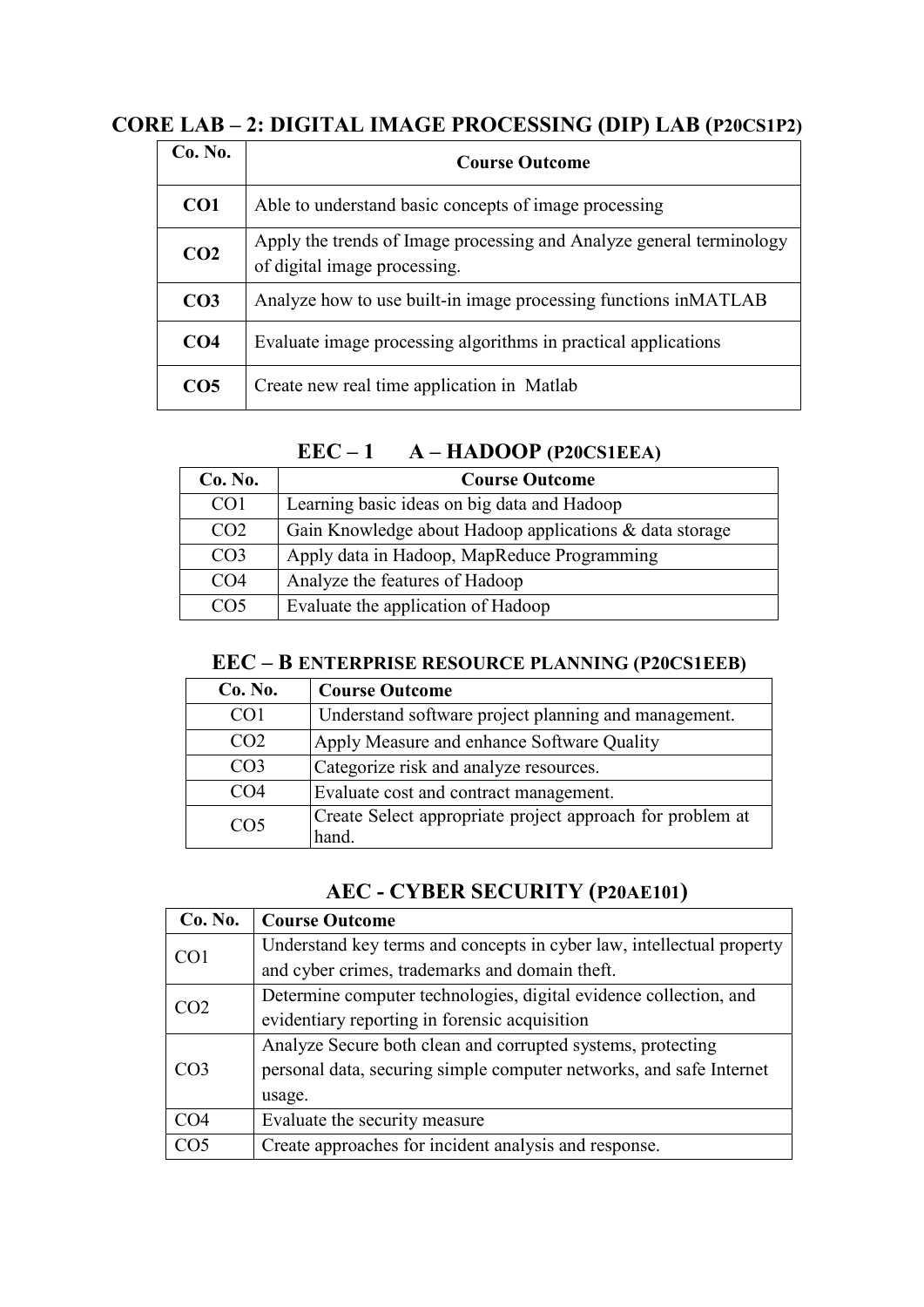### **Semester-II**

### **TEACHING SKILLS - TEACHING AND LEARNING PROCESS AND CORE TEACHING SKILLS (**P20TS201**)**

| Co. No. | <b>Expected Course Outcome</b>                                                                 |
|---------|------------------------------------------------------------------------------------------------|
|         | Upon completion of this course, the students will be able to                                   |
|         | Remember the nature of learner in the present study context.                                   |
| 2.      | Understand the needed shifts in teaching-learning process.                                     |
| 3.      | Articulate subject related broad objectives in terms of<br>specific relations objectives       |
| 4.      | Analyse the concept of teaching and its relationship with<br>learning process in the classroom |
|         | Demonstrate core teaching skills at competence level                                           |

### **CORE – 4: CRYPTOGRAPHY AND NETWORK SECURITY (**P20CS204**)**

| Co. No.         | <b>Course Outcome</b>                                               |
|-----------------|---------------------------------------------------------------------|
| CO1             | Understand the fundamental principles of cryptography, network      |
|                 | security concepts and application                                   |
| CO <sub>2</sub> | Apply strong understanding of different cryptographic protocols and |
|                 | chiper techniques                                                   |
| CO <sub>3</sub> | Analyze the methods for public keys and investigate concern         |
|                 | network security threat                                             |
| CO <sub>4</sub> | Evaluate the performance and design network security protocols      |
| CO <sub>5</sub> | Create research in network security                                 |

### **CORE-5: DATA ANALYTICS WITH PYTHON PROGRAMMING (P20CS205)**

| Co. No.         | <b>Course Outcome</b>                                                                                                |
|-----------------|----------------------------------------------------------------------------------------------------------------------|
| CO <sub>1</sub> | Understand and demonstrate the usage of built-in objects in Python                                                   |
| CO <sub>2</sub> | the significance of python program development<br>Apply<br>environment and apply it to solve real world applications |
| CO <sub>3</sub> | Analyze skill to implement Python programming for data science                                                       |
| CO <sub>4</sub> | Evaluate numerical programming, data handling and visualization<br>through NumPy, Pandas and MatplotLib modules.     |
| CO <sub>5</sub> | Hands-on Python experience for professional advancements                                                             |

### **CORE ELECTIVE – 1A. DISTRIBUTED OPERATING SYSTEM (P20CS2EA)**

| Co. No.         | <b>Course Outcome</b>                                                                                                  |
|-----------------|------------------------------------------------------------------------------------------------------------------------|
| CO <sub>1</sub> | Define the distributed operating system, architecture, goal of DOS<br>and its designing issues.                        |
| CO <sub>2</sub> | Apply the technique of inter-process communication                                                                     |
| CO <sub>3</sub> | Analyze the need of local clock instead of global clock and the<br>different mutual exclusion and deadlock algorithms. |
| CO <sub>4</sub> | Evaluate the distributed file system and shared memory architecture                                                    |
| CO <sub>5</sub> | Develop the idea about the designing policy of different distributed<br>operating system                               |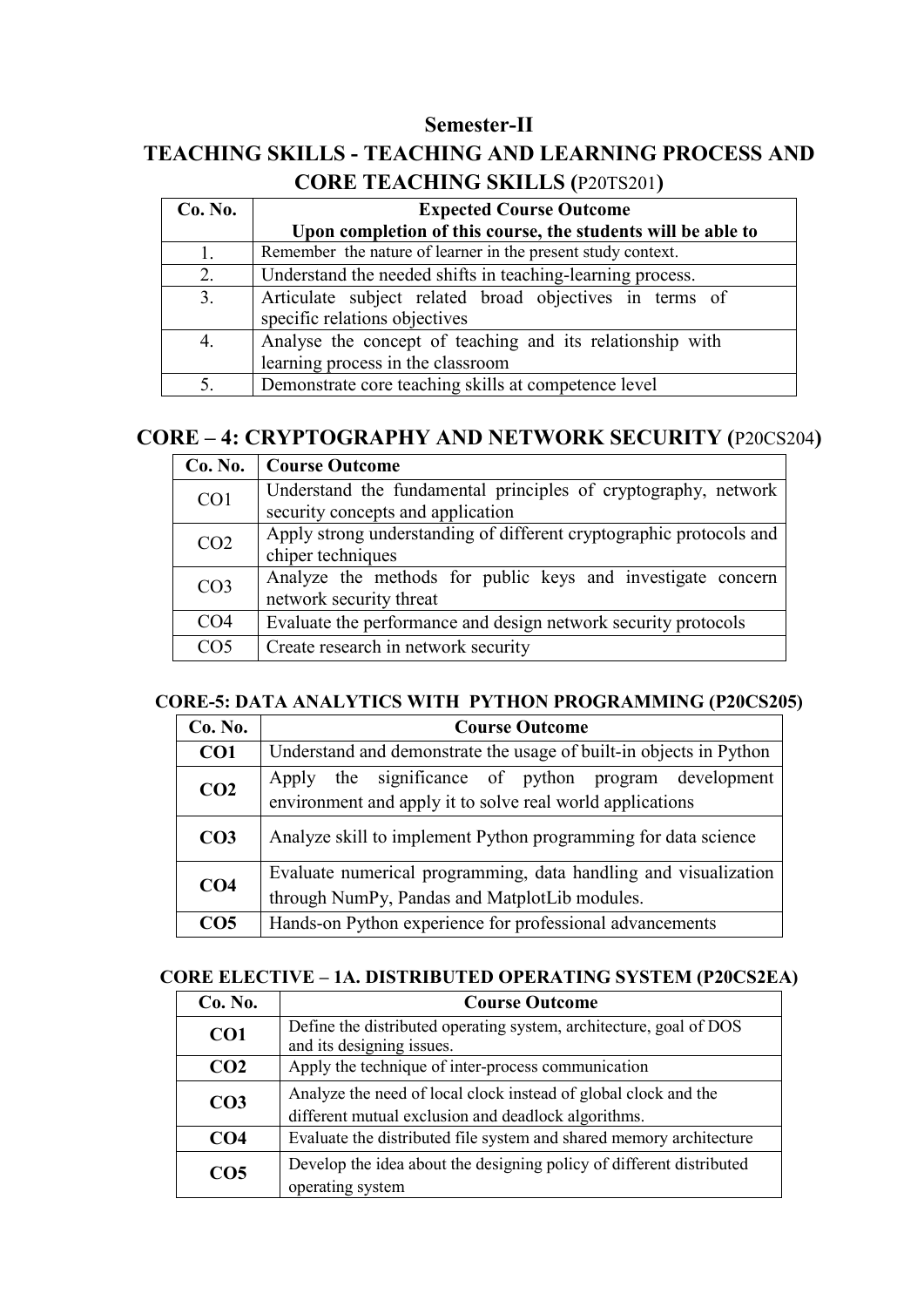| Co. No.         | <b>Course Outcome</b>                                                       |
|-----------------|-----------------------------------------------------------------------------|
| CO <sub>1</sub> | identify the basics principles of compiler design                           |
| CO <sub>2</sub> | apply the various parsing techniques and different levels of<br>translation |
| CO <sub>3</sub> | analyze the various parsing techniques.                                     |
| CO <sub>4</sub> | evaluate intermediate code generation and run-time environment.             |
| CO <sub>5</sub> | implement front-end of the compiler and code generator.                     |

**CORE ELECTIVE -1 B. COMPILER DESIGN (P20CS2EB)** 

### **CORE ELECTIVE -1 C. ADVANCEDDBMS (P20CS2EC)**

| Co. No.         | <b>Course Outcome</b>                                                                 |
|-----------------|---------------------------------------------------------------------------------------|
| CO <sub>1</sub> | Understood the basic principles of database management systems                        |
| CO <sub>2</sub> | Apply knowledge over various database models, schemes and SQL<br>statements.          |
| CO <sub>3</sub> | Analyze knowledge over various oracle features like Joins, Cursors,<br>Triggers, etc. |
| CO <sub>4</sub> | Can evaluate the database                                                             |
| CO <sub>5</sub> | Create database for realtime application                                              |

### **CORE LAB – 3 : CRYPTOGRAPHY AND NETWORK SECURITY LAB (P20CS2P3)**

| Co. No.         | <b>Course Outcome</b>                          |
|-----------------|------------------------------------------------|
| CO <sub>1</sub> | Understand and analyze the network techniques  |
| CO <sub>2</sub> | Apply various cipher based algorithms          |
| CO <sub>3</sub> | Analyze and check the cryptographic algorithms |
| CO <sub>4</sub> | Evaluate error correction codes                |
| CO5             | Develop and evaluate signature techniques      |

### **CORE LAB – 4 : DATA SCIENCE ANALYTICS WITH PYTHON PROGRAMMING LAB (P20CS2P4)**

| Co. No.         | <b>Course Outcome</b>                               |
|-----------------|-----------------------------------------------------|
| CO <sub>1</sub> | understand basic program using list and dictionary. |
| CO <sub>2</sub> | apply exception handling.                           |
| CO <sub>3</sub> | analyze inheritance in object oriented programming. |
| CO <sub>4</sub> | evaluate pattern matching using regular expression  |
| CO <sub>5</sub> | develop web applications and database program.      |

### **CORE - 6 : COMPUTER SCIENCE FOR COMPETITIVE EXAMS (P20CS206)**

| Co. No.         | <b>Course Outcome</b>                              |
|-----------------|----------------------------------------------------|
| CO <sub>1</sub> | remember the desired changes in student's attitude |
| CO <sub>2</sub> | understand the acquisition of knowledge            |
| CO <sub>3</sub> | apply the learning skills of the students          |
| CO <sub>4</sub> | analyze social and efficient member of society     |
| CO <sub>5</sub> | evaluate the knowledge of students                 |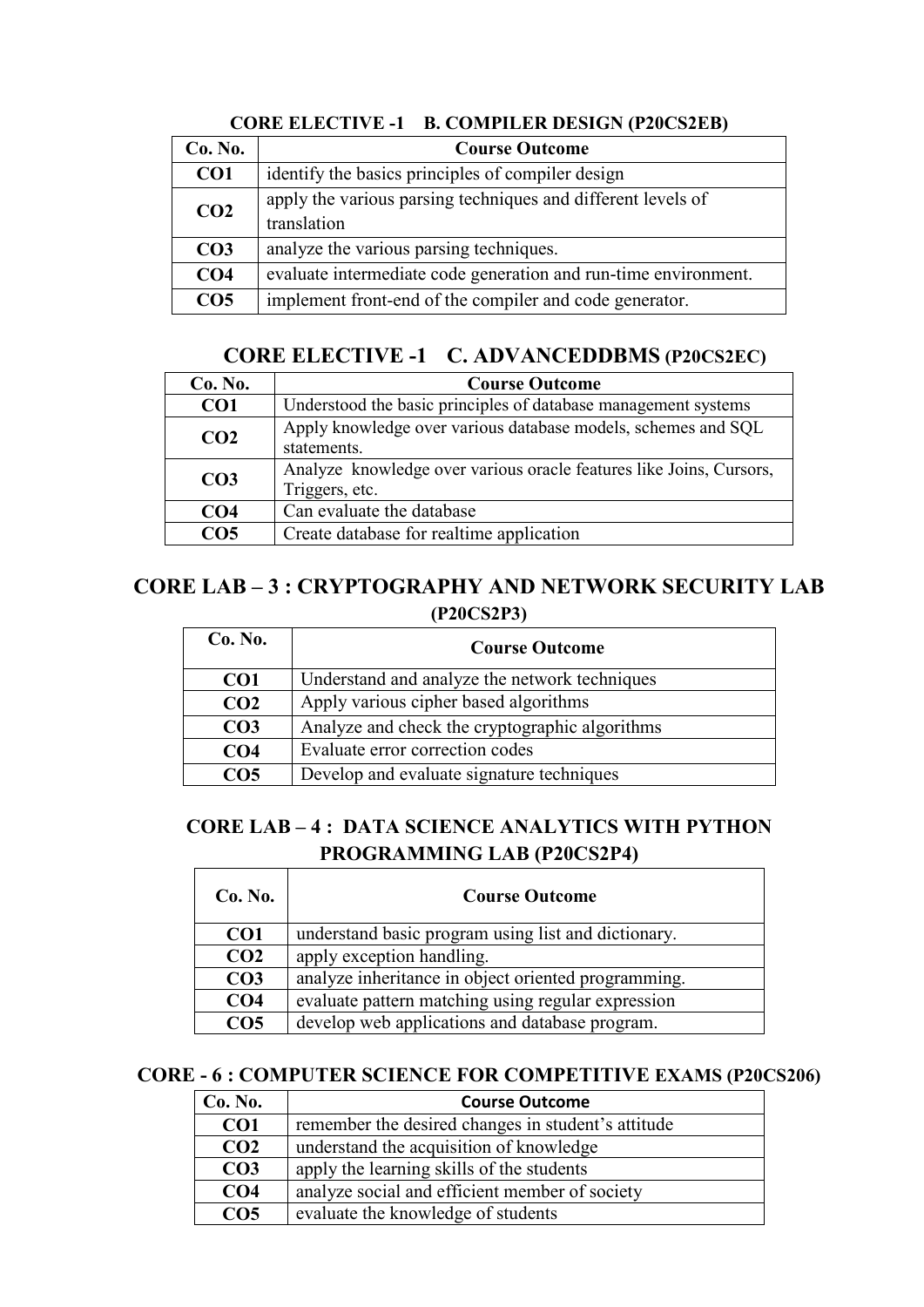| LLU -4          | A. I RUFESSIUNAL ETHICS (F20CS2EEA)                  |
|-----------------|------------------------------------------------------|
| Co. No.         | <b>Course Outcome</b>                                |
| CO <sub>1</sub> | understand the ethical issues related to profession  |
| CO <sub>2</sub> | apply the responsibilities and rights in the society |
| CO <sub>3</sub> | analyze ethics in society                            |
| CO <sub>4</sub> | evaluate the professional ethics                     |
| CO <sub>5</sub> | develop self discipline and self confidence          |

### **EEC -2 A. PROFESSIONAL ETHICS (P20CS2EEA)**

### **EEC- 2B. AUTOCAD (P20CS2EEB)**

| Co. No.         | <b>Course Outcome</b>                                               |
|-----------------|---------------------------------------------------------------------|
| CO <sub>1</sub> | understand Auto Cad Commands to Construct Engineering Curves.       |
| CO <sub>2</sub> | apply the Projections of Lines, Planes and Solids with different    |
|                 | Positions.                                                          |
| CO <sub>3</sub> | analyze different positions of Lines, Planes and Solids in Auto Cad |
|                 | Software.                                                           |
| CO <sub>4</sub> | evaluate the Objects in the Conversion Process of Isometric         |
|                 | Projections to Orthographic projections and Vice-Versa.             |
| CO5             | Produce and interpret 2D & 3D drawings                              |

### **AEC – 2 LIFE SKILLS (P20LS201)**

| Co. No.         | <b>Course Outcome</b>                           |
|-----------------|-------------------------------------------------|
|                 |                                                 |
| CO <sub>1</sub> | understand Self Competency and Confidence       |
| CO <sub>2</sub> | apply Intellectual & Emotional Competency       |
| CO <sub>3</sub> | analyze an edge through Professional Competency |
| CO <sub>4</sub> | evaluate high sense of Social Competency        |
| CO5             | create integral Human Being                     |

### **Department of Costume Design and Fashion Technology First Semester**

### **Core-1: Fashion Designing Concepts (U20CF101)**

| $CO$ No.        | <b>Course Outcome</b>                                                              |
|-----------------|------------------------------------------------------------------------------------|
|                 |                                                                                    |
| CO <sub>1</sub> | To familiarize with the fashion and fashion industry related<br>terminologies      |
| CO <sub>2</sub> | To understand and apply elements and principles of design                          |
| CO <sub>3</sub> | To analyse various colouring schemes and Harmonies                                 |
| CO <sub>4</sub> | To evaluate the suitability of design for the different types of human<br>figures. |
| CO <sub>5</sub> | Create /Design their own garment based on principles of design.                    |

#### **Core Lab -1: Fashion Illustration (U20CF1P1)**

| $CO$ No.        | <b>Course Outcome</b>                                  |
|-----------------|--------------------------------------------------------|
| CO <sub>1</sub> | To understand the basic skill of illustration.         |
| CO <sub>2</sub> | To evaluate the elements of design in various apparels |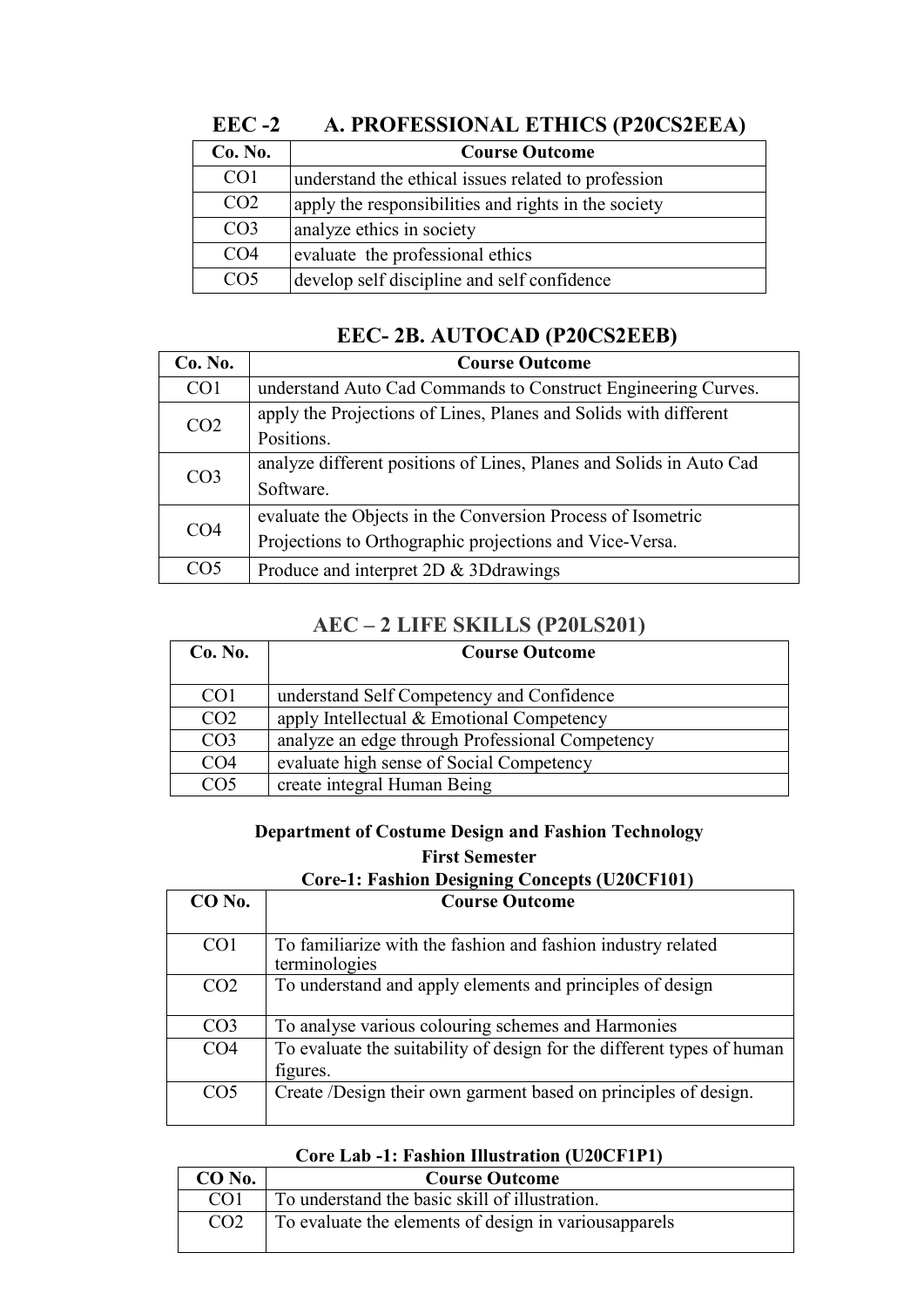| CO <sub>3</sub> | To introduce principles of design                   |
|-----------------|-----------------------------------------------------|
| CO <sub>4</sub> | To formulate new combination of design elements.    |
| CO <sub>5</sub> | To Create garment design based on the recent trend. |

### **Elective Generic – 1: Fundamentals of Apparel Designing (U20CF1A1)**

| $CO$ No.        | <b>Course Outcome</b>                                           |
|-----------------|-----------------------------------------------------------------|
| CO <sub>1</sub> | To learn the skill of operating sewing machines effectively for |
|                 | designing apparels                                              |
| CO <sub>2</sub> | To apply the skill of handling different materials              |
| CO <sub>3</sub> | To design and construct the various the components of apparels  |
| CO <sub>4</sub> | To evaluate the suitability of fabric for garments.             |
| CO5             | To create components of apparel.                                |

### **Elective Generic – Lab -1: Fundamentals of Apparel Construction (U20CF1AP)**

| CO No.          | <b>Course Outcome</b>                                          |
|-----------------|----------------------------------------------------------------|
|                 |                                                                |
| CO <sub>1</sub> | To learn the skill of operating sewing machines effectively    |
|                 | for designing apparels                                         |
| CO <sub>2</sub> | To apply the skill of handling different materials             |
| CO <sub>3</sub> | To design and construct the various the components of apparels |
| CO <sub>4</sub> | To evaluate the suitability of fabric for garments.            |
| CO <sub>5</sub> | To create components of apparel.                               |

#### **Second Semester Core – 2: Pattern Making and Grading (U20CF202)**

| $CO$ No.        | <b>Course Outcome</b>                                                     |
|-----------------|---------------------------------------------------------------------------|
| CO <sub>1</sub> | Understanding the pattern making methods.                                 |
| CO <sub>2</sub> | Remembering the measurement taking methods and commercial pattern.        |
| CO <sub>3</sub> | Apply the rules in pattern layout and analyze the various layout methods. |
| CO <sub>4</sub> | Evaluate and check the good fit of a garment.                             |
| CO <sub>5</sub> | Understanding the grading and create grading for basic bodice.            |

### **Core Lab – 2: Construction of Children's Wear (U20CF2P2)**

| CO.No.          | <b>Course Outcome</b>                                             |
|-----------------|-------------------------------------------------------------------|
| CO <sub>1</sub> | Understand the measurements needed for construction of children's |
|                 | wear.                                                             |
| CO <sub>2</sub> | Remember the features and apply it on the garments.               |
| CO <sub>3</sub> | Create various designs for children's wear.                       |
| CO <sub>4</sub> | Analyze the fabric suitable for kids' garments.                   |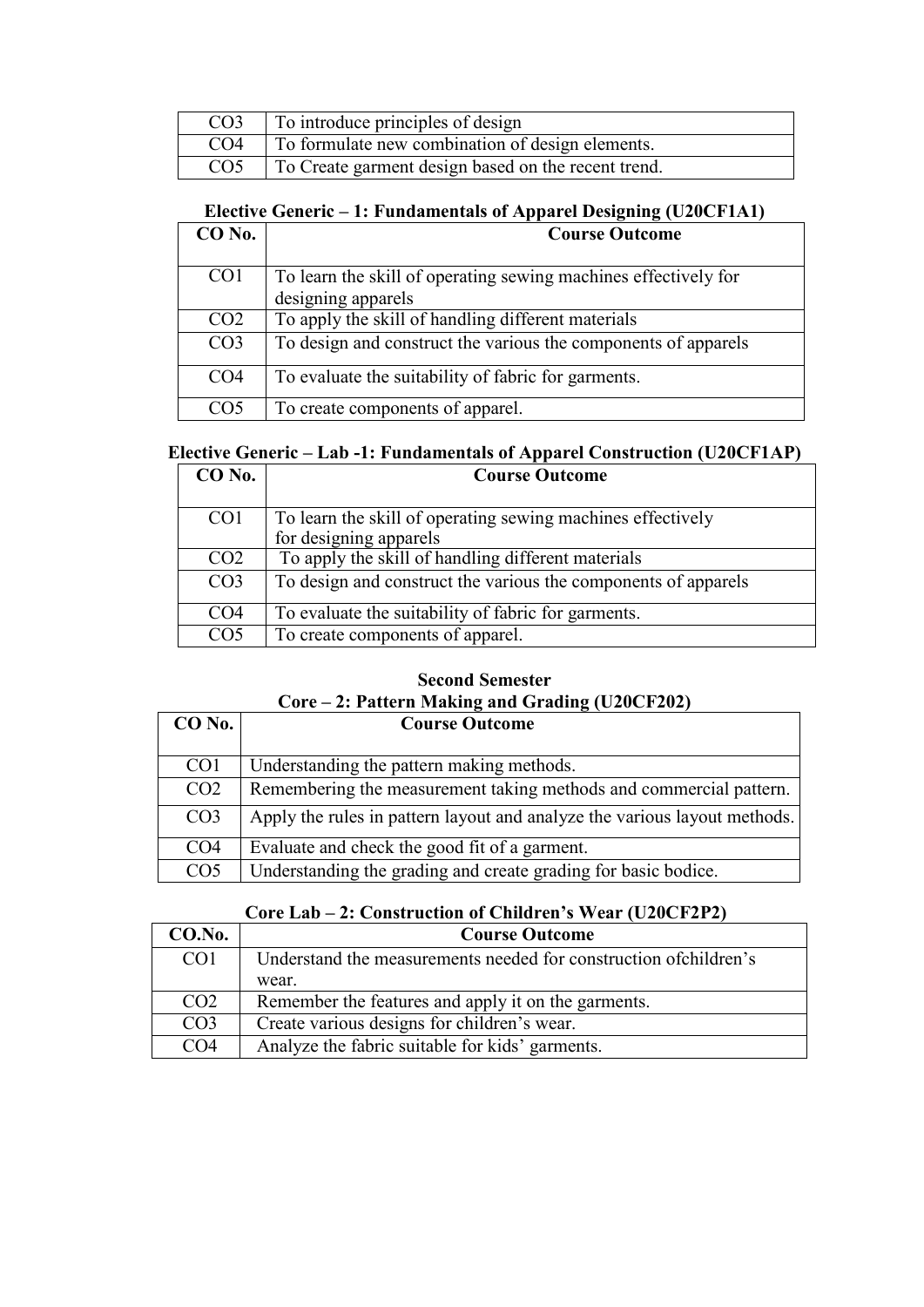| $CO$ No.        | <b>Course Outcome</b>                                                                    |
|-----------------|------------------------------------------------------------------------------------------|
| CO <sub>1</sub> | To familiarize with the basic terminologies in textiles.                                 |
| CO <sub>2</sub> | To identify the various types of fibres and fabrics                                      |
| CO <sub>3</sub> | To understand the various process involved in the production<br>fibres. Yarn and fabric. |
| CO <sub>4</sub> | To evaluate various types of fibres and fabrics based on their<br>properties.            |
| CO5             | To assess the types of fibers and fabrics.                                               |

### **Elective Generic -2: Fibre to Fabric (U20CF2A2)**

### **Elective Generic Lab–2: Fibre and Fabric Analysis (U20CF2APP**

| $CO$ No.        | <b>Course Outcome</b>                                                                |
|-----------------|--------------------------------------------------------------------------------------|
| CO <sub>1</sub> | To understand the methods and procedure for identification of fibres.                |
| CO <sub>2</sub> | To apply systematic procedures to test the various properties of fibres<br>and yarn. |
| CO <sub>3</sub> | To evaluate the quality of textile material.                                         |
| CO <sub>4</sub> | To analyse the structure of the fabric.                                              |

### **Department of Electronics First Semester**

### **First Semester Core 1:SEMICONDUCTOR DEVICES (U20EL101)**

| Co No. | <b>Course Outcome</b>                                                                                         |
|--------|---------------------------------------------------------------------------------------------------------------|
|        | Identify the Passive components                                                                               |
| 2      | Understand the operations of Diodes & Special diodes                                                          |
|        | Examines the principles and operations of transistors                                                         |
| 4      | Apply the fundamental principle of Semiconductor physics to study the parameters of<br>semiconductor devices. |
|        | Apply the fundamental principle of BJT, UJT for amplification / Oscillating application.                      |

### **Core Lab 1: Semiconductor Devices Lab (U20EL1P1)**

| CO No.         | <b>Course Outcome</b>                                                               |
|----------------|-------------------------------------------------------------------------------------|
|                |                                                                                     |
|                | Identify the Electronics components                                                 |
| 2              | Examine the current & voltage characteristics of semiconductor devices.             |
| 3              | Calculate various device parameters values from their IV characteristics.           |
| $\overline{4}$ | Extract important information from the graphical plots of device<br>characteristics |
| 5              | Interpret the experimental data to understand the behaviour of the device.          |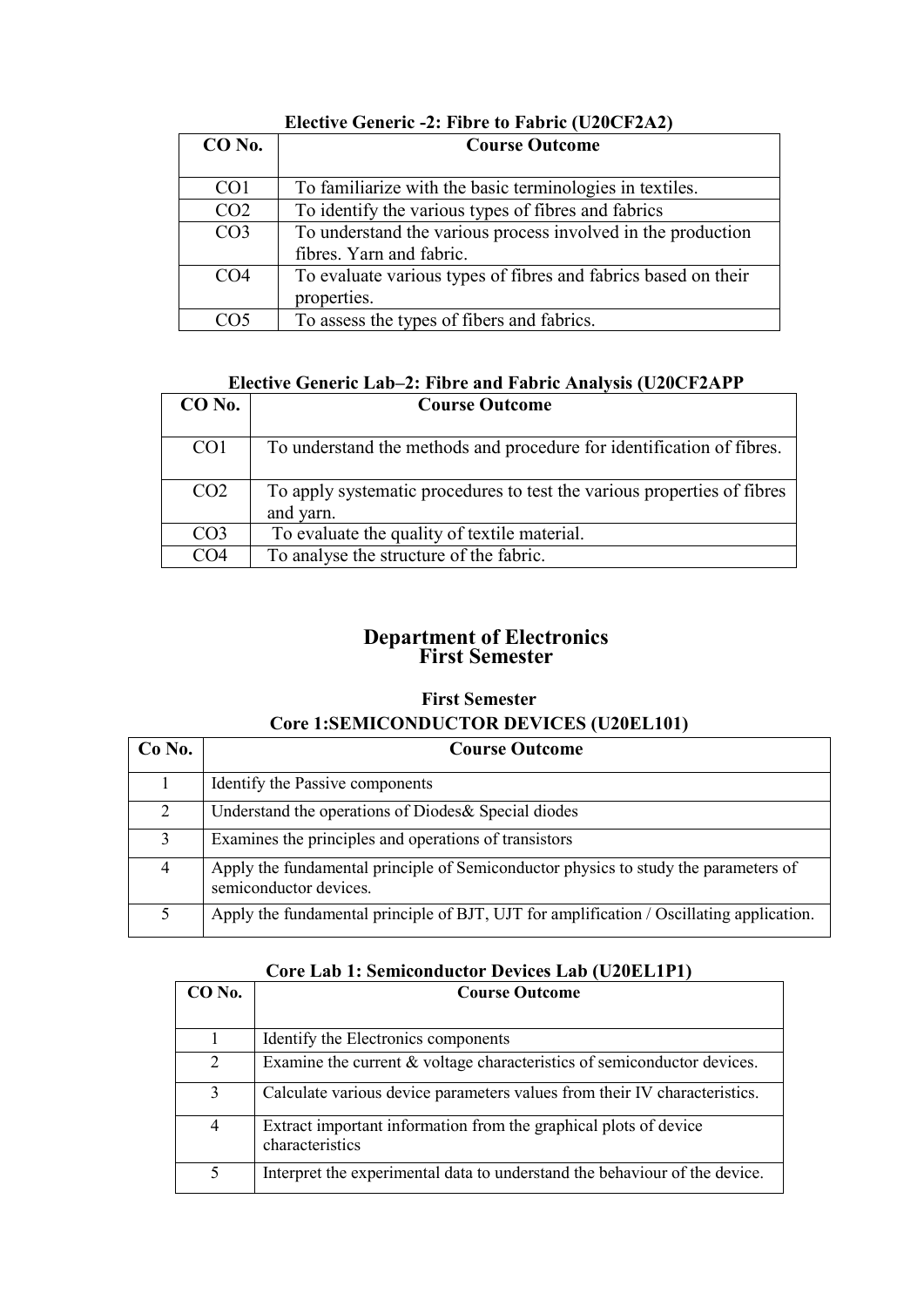| $CO$ No. | <b>Course Outcome</b>                                                                                |
|----------|------------------------------------------------------------------------------------------------------|
|          | Understand the concept of Data types                                                                 |
|          | Understand the concept of arrays, pointers and structures                                            |
|          | Use concept of modular programming by writing functions and<br>using them to form a complete program |
|          | Implement conditional branching, iteration and recursion                                             |
|          | Develop algorithms for arithmetic and logical problems                                               |

### **Elective Generic 1:C Programming (U20EL1A1)**

### **Elective Generic Lab 1:PROGRAMMING IN C Lab(U20EL1AP)**

| CO No | <b>Course Outcome</b>                                                                                     |
|-------|-----------------------------------------------------------------------------------------------------------|
|       | Read, understand and trace the execution of programs written in C                                         |
|       | language.                                                                                                 |
| 2     | Implement Programs with pointers and arrays, perform pointer                                              |
|       | arithmetic and use the pre-processor.                                                                     |
| 3     | Write programs that perform operations using derived data types                                           |
| 4     | Develop confidence for self-education and ability for life-long learning<br>needed for Computer language. |

### **Semester-II Core- 2:Digital Electronics and its Applications(U20EL202)**

| CO No | <b>Course Outcome</b>                                                                  |
|-------|----------------------------------------------------------------------------------------|
|       |                                                                                        |
|       | Understand the concept of Number systems and their conversion                          |
| 2     | Acquire knowledge on different memory storage types                                    |
| 3     | Understand the concept of Boolean algebra and realization of<br>various logic circuits |
| 4     | Design and Implement combinational logic circuits                                      |
| 5     | Analyze and design sequential logic circuits                                           |

#### **Core Lab 2: Digital Electronics Lab (U20EL2P2)**

| $CO$ No        | <b>Course Outcome</b>                                                 |
|----------------|-----------------------------------------------------------------------|
|                | Examine various logic gates ICs                                       |
| $\mathcal{L}$  | Design and implement various combinational circuits using Logic gates |
| 3              | Analyze and prepare the report on the experiments carried out         |
| $\overline{4}$ | Prove the output of the Digital experiments                           |
|                | Design application oriented circuits such as counters, registers etc. |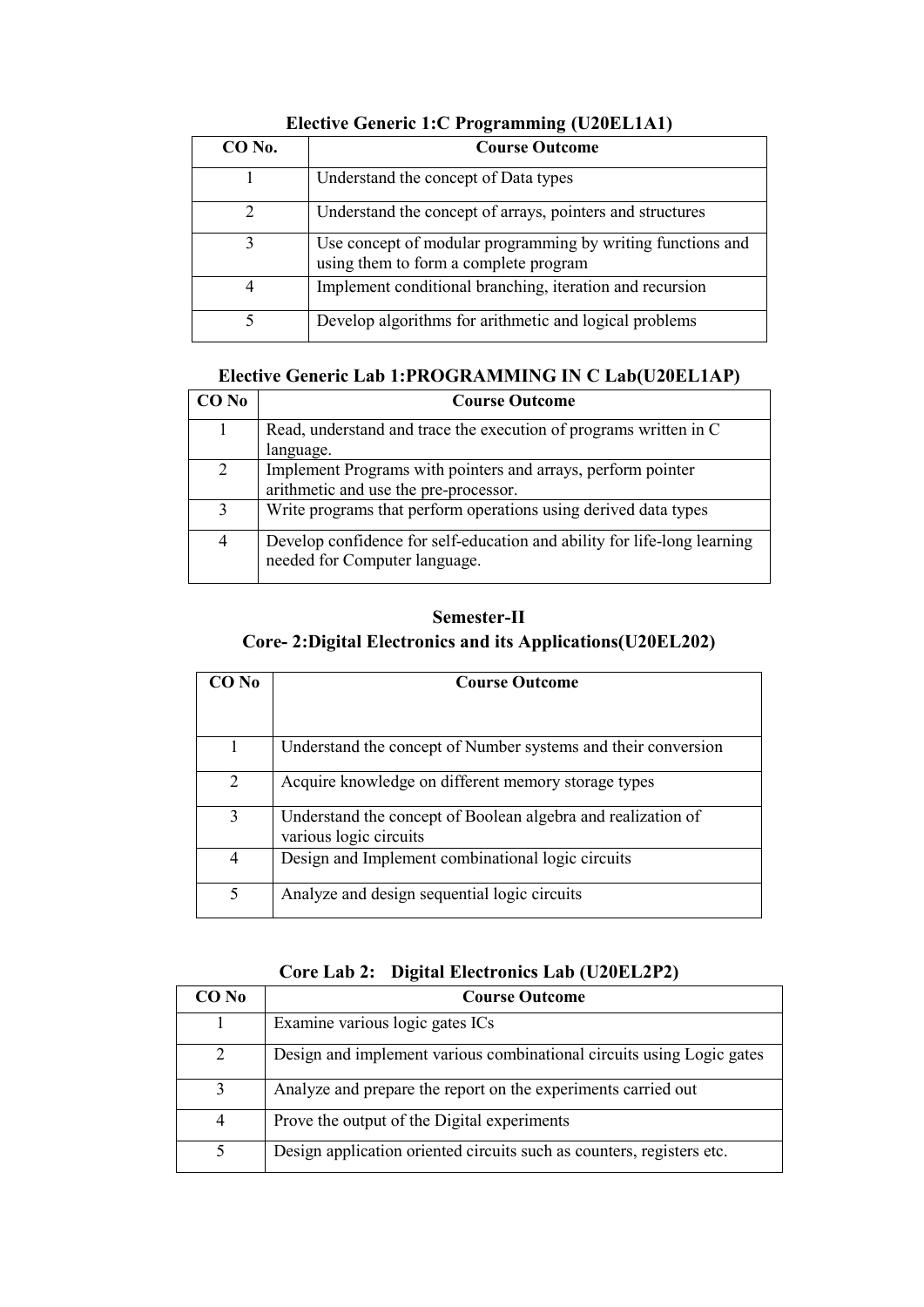| Co No           | <b>Course Outcome</b>                                             |
|-----------------|-------------------------------------------------------------------|
| CO <sub>1</sub> | Understand the basic concept of the python programming            |
| CO <sub>2</sub> | Understand the concepts of the file I/O using python programming  |
| CO <sub>3</sub> | Develop a skill to implement Python programming                   |
| CO <sub>4</sub> | Create and execute the Python programs                            |
| CO <sub>5</sub> | Develop a skill to perform string operations and tuples in python |
|                 | programming language.                                             |

#### **Elective Generic 2: Python Programming (U20EL2A2)**

#### **Elective Generic Lab -2: Python Programming Lab (U20EL2A2)**

| CO No.          | <b>Course Outcome</b>                                             |
|-----------------|-------------------------------------------------------------------|
| CO <sub>1</sub> | Acquire practical knowledge of working with python                |
| CO <sub>2</sub> | Write, Test and Debug Python Programs                             |
| CO <sub>3</sub> | Implement Conditionals and Loops for Python Programs              |
| CO <sub>4</sub> | Use functions and represent Compound data using Lists, Tuples and |
|                 | <b>Dictionaries</b>                                               |

### **Department of Information Technology (UG) CORE- 1: PROGRAMMING IN C (U20IT101)**

| $CO$ No.        | <b>Course Outcome</b>                                                                      |
|-----------------|--------------------------------------------------------------------------------------------|
| CO <sub>1</sub> | Understand the fundamentals of Constants, Variables and Data                               |
|                 | Types, Decision making and Branching.                                                      |
| CO <sub>2</sub> | Apply the concept of Operators and Expressions,                                            |
|                 | Arrays, Structure and Union.                                                               |
| CO <sub>3</sub> | Analyze the concept of Input and Output Operations, different                              |
|                 | types of arrays, and pointers.                                                             |
| CO4             | Evaluation of Expressions, Precedence of Arithmetic Operators,                             |
|                 | Arithmetic Operations on characters.                                                       |
| CO <sub>5</sub> | Create the new programs using the concept of User-defined<br>functions, Pointers and Files |

### **CORE LAB -1: PROGRAMMING IN C LAB (U20IT1P1)**

| CO No.          | <b>Course Outcome</b>                                  |
|-----------------|--------------------------------------------------------|
| CO <sub>1</sub> | Understand the basic concept of C Programming          |
| CO <sub>2</sub> | Practice the use of conditional and looping statements |
| CO <sub>3</sub> | Implement arrays, strings and pointers                 |
| CO <sub>4</sub> | Implement recursion method and structure               |
| CO <sub>5</sub> | Gain skills to handle strings and files                |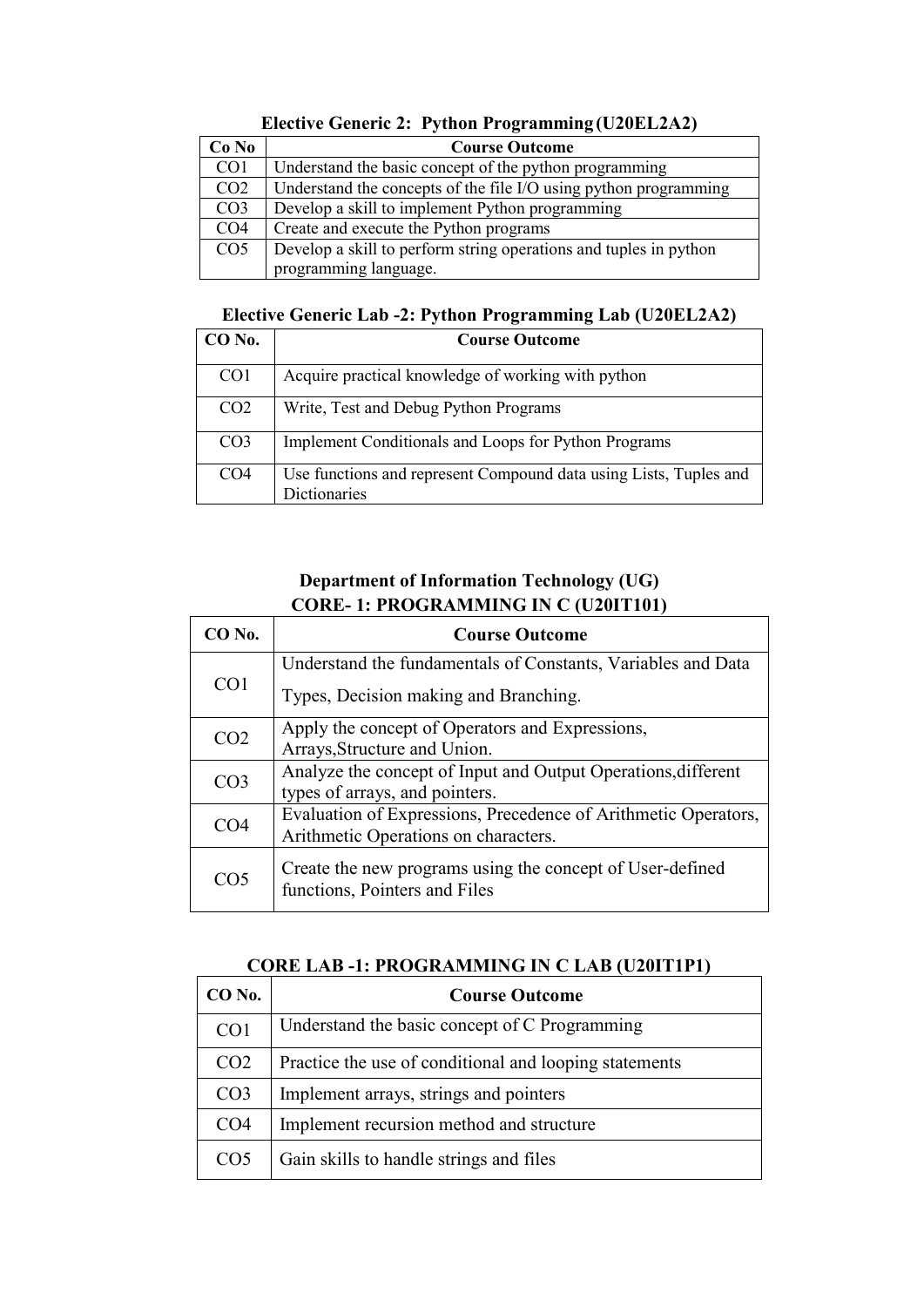#### **ELECTIVE GENERIC - 1: FUNDAMENTALS OF OFFICE AUTOMATION TOOLS AND HTML (U20IT1A1)**

| CO No.          | <b>Course Outcome</b>                                          |
|-----------------|----------------------------------------------------------------|
| CO <sub>1</sub> | Learn the basics of MS-Word, Excel, Power Point Access and     |
|                 | HTML.                                                          |
| CO <sub>2</sub> | Understand about editing the document, working in sheets, Tags |
|                 | in HTML.                                                       |
| CO <sub>3</sub> | Apply the concepts of Formatting the Text, Mail Merge,         |
|                 | formulas and functions, Graphics, Charts and Frames            |
| CO <sub>4</sub> | Analyse and evaluate the Mathematical Calculations             |
| CO <sub>5</sub> | Create the custom style of document, animations, webpages.     |

### **ELECTIVE GENERIC LAB -1: OFFICE AUTOMATION TOOLS AND HTML LAB (U20IT1AP)**

| CO No.          | <b>Course Outcome</b>                                                                                         |
|-----------------|---------------------------------------------------------------------------------------------------------------|
| CO <sub>1</sub> | Learn and understand the basic concept of word, excel, power<br>point, access and HTML                        |
| CO <sub>2</sub> | Apply the concepts of Formatting the Text, Mail Merge,<br>formulas and functions, Graphics, Charts and Frames |
| CO <sub>3</sub> | Apply formulas, functions in excel.                                                                           |
| CO4             | Analyse the Mathematical Calculations                                                                         |
|                 | Create a database, animations, webpages.                                                                      |

### **Second Semester CORE - 2: PROGRAMMING WITH C++(U20IT202)**

| CO No.          | <b>Course Outcome</b>                                                                                                                            |
|-----------------|--------------------------------------------------------------------------------------------------------------------------------------------------|
| CO <sub>1</sub> | Learn and understand the basic concepts of Basic Concepts of<br>Object-Oriented Programming, Function Prototyping,<br>Constructors, and Pointers |
| CO <sub>2</sub> | Apply the concepts of structure, member functions, operator<br>overloading, files and Exception handling.                                        |
| CO <sub>3</sub> | Analyze the concept of basic keywords, functions, structures and<br>Overloading, Type Conversion, files, I/O Operations and error<br>handling.   |
| CO <sub>4</sub> | Evaluate the concept of controls structures, Memory Allocation<br>for Objects, arrays, Virtual Functions.                                        |
| CO5             | Build programs using inheritance, Pointers, Virtual function and<br>Polymorphism Templates, file management and exception<br>handling.           |

### **CORE LAB - 2: PROGRAMMING WITH C++ LAB (U20IT2P2)**

| $CO$ No.        | <b>Course Outcome</b>                                                                                     |
|-----------------|-----------------------------------------------------------------------------------------------------------|
| CO1             | Learn and understand the concepts of oops for building object-based<br>applications.                      |
| CO <sub>2</sub> | Practice the use of conditional and looping statements.                                                   |
| CO <sub>3</sub> | Analyse arrays, strings, pointers, Overloading Binary Operators,<br>reading and writing data using files. |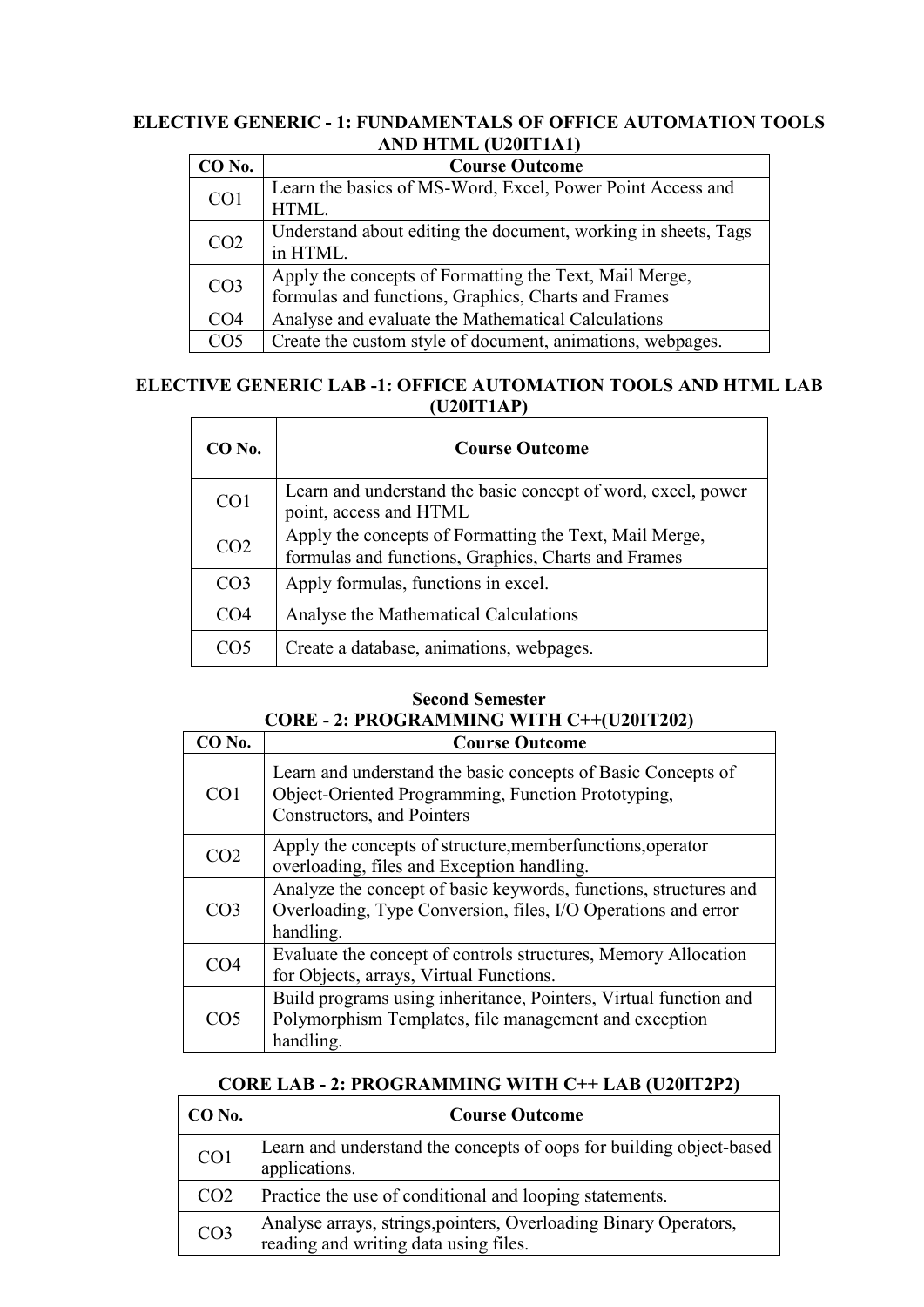| CO <sub>4</sub> | Implement function overloading, operator overloading and friend<br>function. |
|-----------------|------------------------------------------------------------------------------|
| CO <sub>5</sub> | Create a program for virtual function, try block, read and write file.       |

### **ELECTIVE GENERIC - 2: DIGITAL DESIGN (U20IT2A2)**

| CO No.          | <b>Course Outcome</b>                                                |
|-----------------|----------------------------------------------------------------------|
| CO <sub>1</sub> | Learn the concepts of number system, logical gates, Circuits,        |
|                 | Flip flops and registers.                                            |
| CO <sub>2</sub> | Understand the digital logics, various combinational logical         |
|                 | circuit, Multiplexers and registers.                                 |
|                 | Apply the concepts of number system, code, Karnaugh Map,             |
| CO <sub>3</sub> | 2's Complement, : Binary Addition and Binary Subtraction,            |
|                 | Serial in serial out, serial in parallel out, parallel in serial out |
|                 | and parallel in parallel out                                         |
| CO <sub>4</sub> | Analyze the types of logical gates, Karnaugh Simplifications,        |
|                 | Sign-Magnitude Numbers                                               |
|                 | Evaluate Excess-3 Code, Gray Code and Flipflops.                     |

### **ELECTIVE GENERIC LAB -2: IMAGE EDITING AND DESIGNING LAB (U20IT2AP)**

| CO No.          | <b>Course Outcome</b>                                                                                                                                                         |
|-----------------|-------------------------------------------------------------------------------------------------------------------------------------------------------------------------------|
| CO <sub>1</sub> | Learn and understand Adobe Photoshop's digital imaging tools and<br>techniques for image editing and transformation, tonal and color<br>correction, and special effects.      |
| CO <sub>2</sub> | Utilize digital imaging tools to make selections work with layers,<br>manipulate brushes and paint, utilize masks and channels, and<br>incorporate vector drawing techniques. |
| CO <sub>3</sub> | Analyze fundamental layout and design principles to original digital<br>imaging work.                                                                                         |
| CO <sub>4</sub> | Evaluate geometric methods in CorelDraw                                                                                                                                       |
|                 | Design logo, Handbook and page frame                                                                                                                                          |

### **Department of Information Technology (PG) CORE-1: ADVANCED JAVA PROGRAMMING (P20IT101)**

| CO No.          | <b>Course Outcomes</b>                                         |
|-----------------|----------------------------------------------------------------|
| C <sub>01</sub> | Learning the fundamentals of Java and develop Applet programs  |
| CO <sub>2</sub> | Develop Swing-based GUI and Use Exception Handling in Programs |
| CO <sub>3</sub> | Build database applications                                    |
| CO <sub>4</sub> | Develop distributed applications using RMI                     |
| C <sub>05</sub> | Develop server-side programs in the form of servlets           |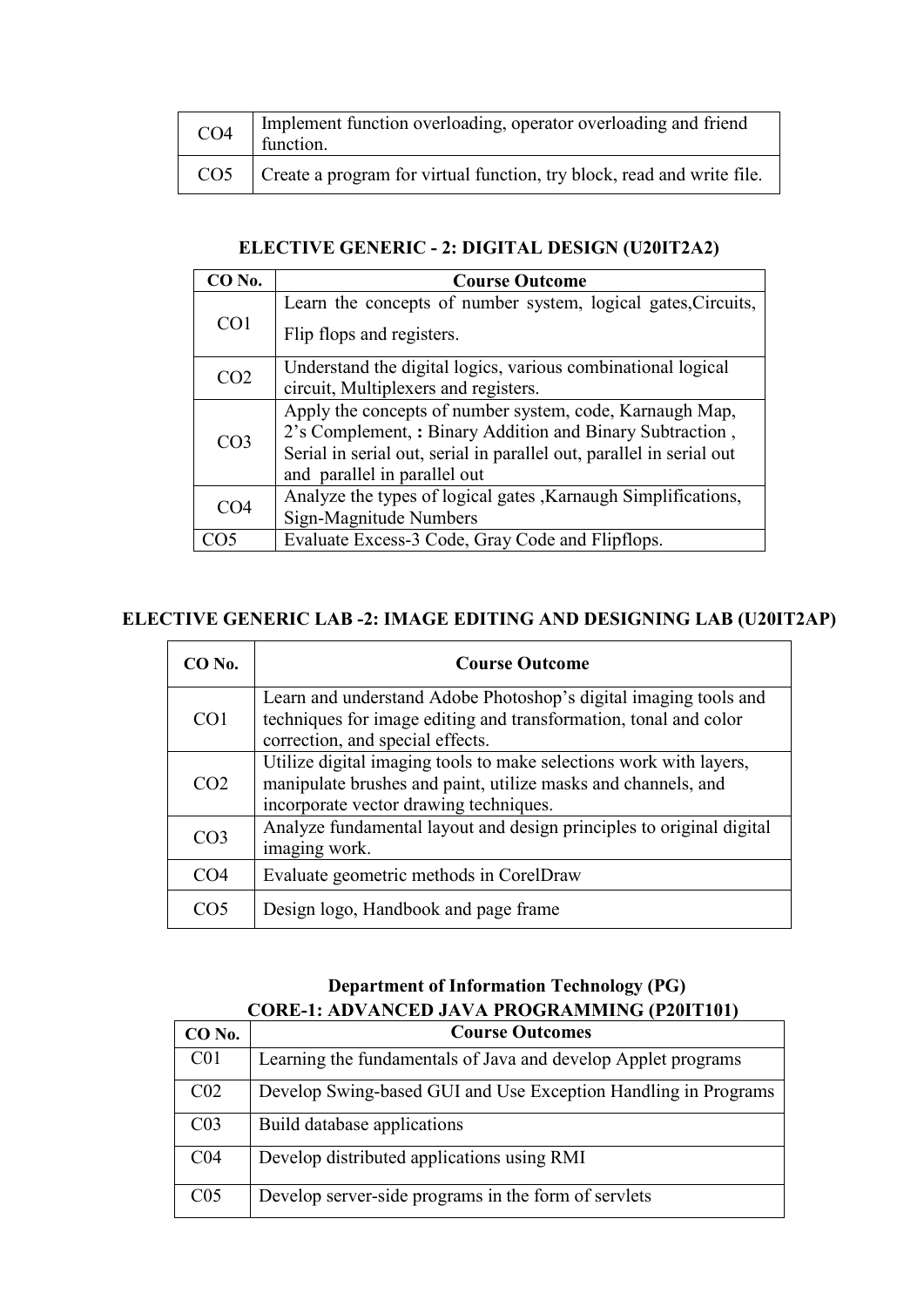| CO No.          | <b>Course Outcome</b>                                                |
|-----------------|----------------------------------------------------------------------|
| CO <sub>1</sub> | Memorizing the fundamentals of Image processing<br>andMatlab Tools.  |
| CO <sub>2</sub> | Implementing the Filtering techniques.                               |
| CO <sub>3</sub> | Experimenting colorconversion and transformation.                    |
| CO <sub>4</sub> | Building programs using compression and morphological<br>operations. |
|                 | Composing different segmentation techniques on the Image             |

### **CORE-2: DIGITAL IMAGE PROCESSING (P20IT102)**

#### **CORE - 3: ADVANCES IN OPERATING SYSTEM (P20IT103)**

| CO No.          | <b>Course Outcome</b>                                     |
|-----------------|-----------------------------------------------------------|
| CO <sub>1</sub> | Understand the basic concepts of Multiprocessor Operating |
|                 | Systems, Process Scheduling and Memory Management         |
| CO <sub>2</sub> | Understand basic concepts of Distributed scheduling       |
| CO <sub>3</sub> | Learn the concepts of Distributed operating system        |
| CO <sub>4</sub> | Learn the concepts of Mobile Operating Systems.           |
| CO5             | Demonstrate the OS Issues                                 |

### **CORE LAB 1: ADVANCED JAVA PROGRAMMING LAB (P20IT1P1)**

| $CO$ No.        | <b>Course Outcome</b>                                      |
|-----------------|------------------------------------------------------------|
| CO <sub>1</sub> | Learn the concepts of Java Applet programs                 |
| CO <sub>2</sub> | Learn the connectivity of java programs with database.     |
| CO <sub>3</sub> | Implement Java Bean for various program applications       |
| CO <sub>4</sub> | Learn the concept of Java Servlet.                         |
| CO <sub>5</sub> | Able to create cookies and develop Remote Server Interface |

### **CORE LAB 2: DIGITAL IMAGE PROCESSING LAB (P20IT1P2)**

| CO No.          | <b>Course Outcome</b>                                  |
|-----------------|--------------------------------------------------------|
| CO <sub>1</sub> | Perform image related operations                       |
| CO <sub>2</sub> | Demonstrate different logical operation on images      |
| CO <sub>3</sub> | Apply proper filter for different set of noisy images. |
| CO <sub>4</sub> | Demonstrate the concept of DWT of images               |
| CO <sub>5</sub> | Experimenting different Image Segmentation Techniques  |

#### **Employability Enhancement - 1: DATA MINING AND DATA WAREHOUSING (P20IT1EEA)**

| CO No.          | <b>Course Outcome</b>                 |
|-----------------|---------------------------------------|
| CO <sub>1</sub> | Know basic knowledge on Data mining   |
| CO <sup>2</sup> | Illustrate the Classification methods |
| $\bigcap$       | <b>Understand Cluster Analysis</b>    |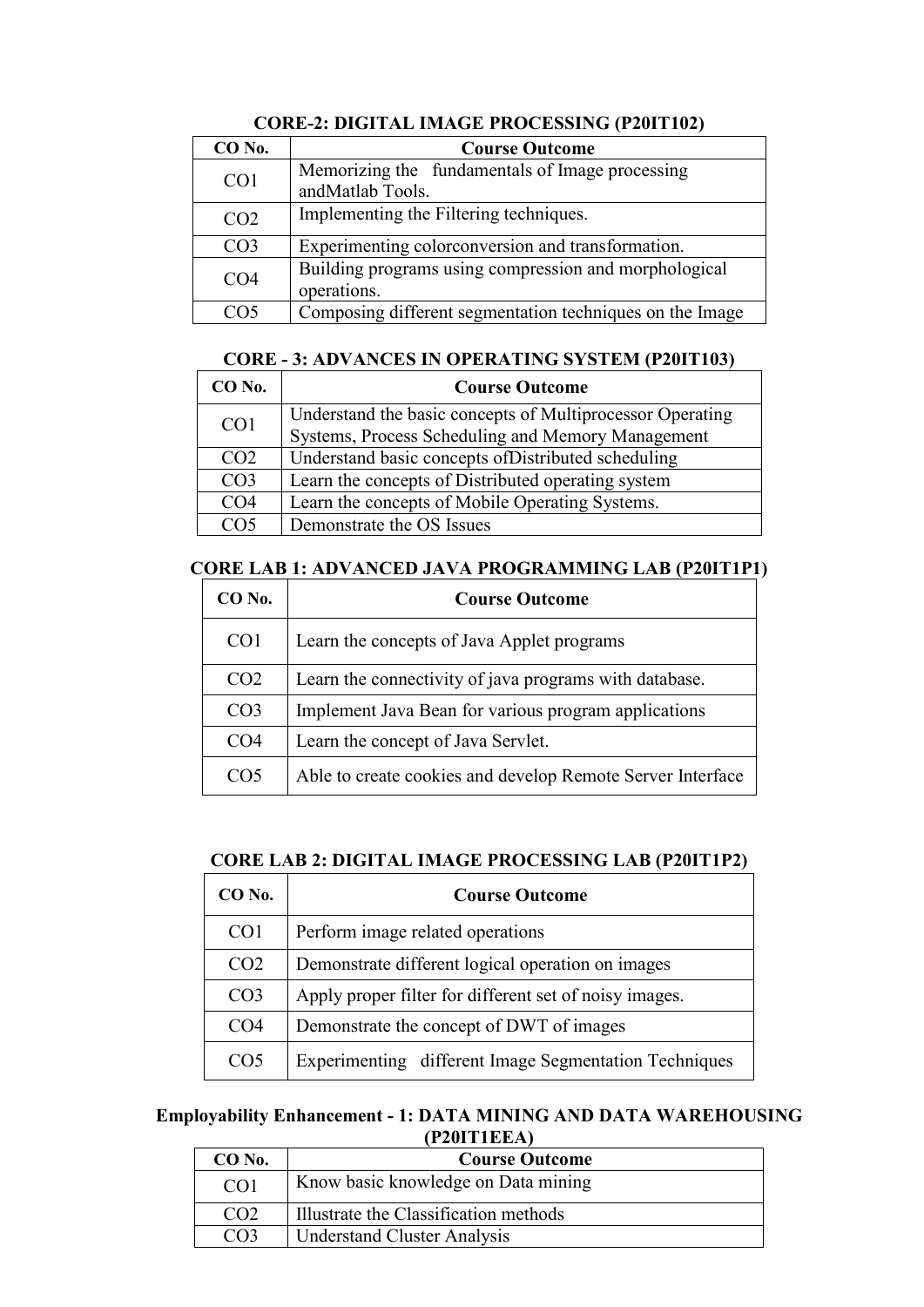| CO <sub>4</sub> | Understand and Implement Web Mining           |
|-----------------|-----------------------------------------------|
| CO <sub>5</sub> | Lear the concept of Data warehousing and OLAP |

### **Employability Enhancement - 2: MULTIMEDIA TECHNOLOGY (P20IT1EEB)**

| $CO$ No.        | <b>Course Outcome</b>                                  |
|-----------------|--------------------------------------------------------|
| CO <sub>1</sub> | Know basic knowledge on Multimedia                     |
| CO <sub>2</sub> | Illustrate the Data pre-processing Steps               |
| CO <sub>3</sub> | Learn Data Warehousing and Data mining Techniques      |
| CO <sub>4</sub> | Understand and Implement Various clustering techniques |
| CO <sub>5</sub> | Create a research idea in data mining concept          |

#### **SECOND SEMESTER**

#### **CORE - 4: WEB PROGRAMMING USING PHP (P20IT204)**

| CO No.          | <b>Course Outcome</b>                                                               |
|-----------------|-------------------------------------------------------------------------------------|
| CO <sub>1</sub> | Understand the basic concepts of internet and html.                                 |
| CO <sub>2</sub> | Describe the fundamentals Server side web scripts and Syntax and<br>variables.      |
| CO <sub>3</sub> | Expose the concepts of Control functions, Strings, Array and array<br>Functions     |
| CO <sub>4</sub> | Expose the concepts of Filesystem, System Functions, Sessions,<br>Cookies, and HTTP |
| CO <sub>5</sub> | Demonstrate the concepts of PHP/MySQL Functions and<br>Displaying Queries in Tables |

### **CORE - 5: .NET PROGRAMMING(P20IT205)**

| CO <sub>No.</sub> | <b>Course Outcome</b>                                                                                                                                                                                                                                                            |
|-------------------|----------------------------------------------------------------------------------------------------------------------------------------------------------------------------------------------------------------------------------------------------------------------------------|
| CO1               | Understand about NET framework, .NET features, common language<br>runtime, .NET framework libraries and the Visual Studio Integrated<br>Development Environment and Programming in C#.                                                                                           |
| CO <sub>2</sub>   | Write a console application using classes and objects, constructor,<br>overloading, inheritance, polymorphism, interface, array, exceptions,<br>delegates and events in C# and VB Scirpts. Create window applications<br>using window controls, Menus and graphics in VB and C#. |
| CO <sub>3</sub>   | Understand the ASP.NET features, ASP.NET page directives and, To<br>build the application using Web server Controls, Validation Server<br>Controls, Rich Web<br>Controls, Custom Controls, Collections and Lists.                                                                |
| CO <sub>4</sub>   | Understand ADO.NET and to develop the application using ADO.NET<br>with VB.NET and ASP.NET, and also LINQ queries.                                                                                                                                                               |
| CO <sub>5</sub>   | <b>Building</b><br>ASP.NET 3.5 Enterprise Applications<br>using<br><b>ASP.NET</b><br>Ajaxapplications and ASP.NET web services.                                                                                                                                                  |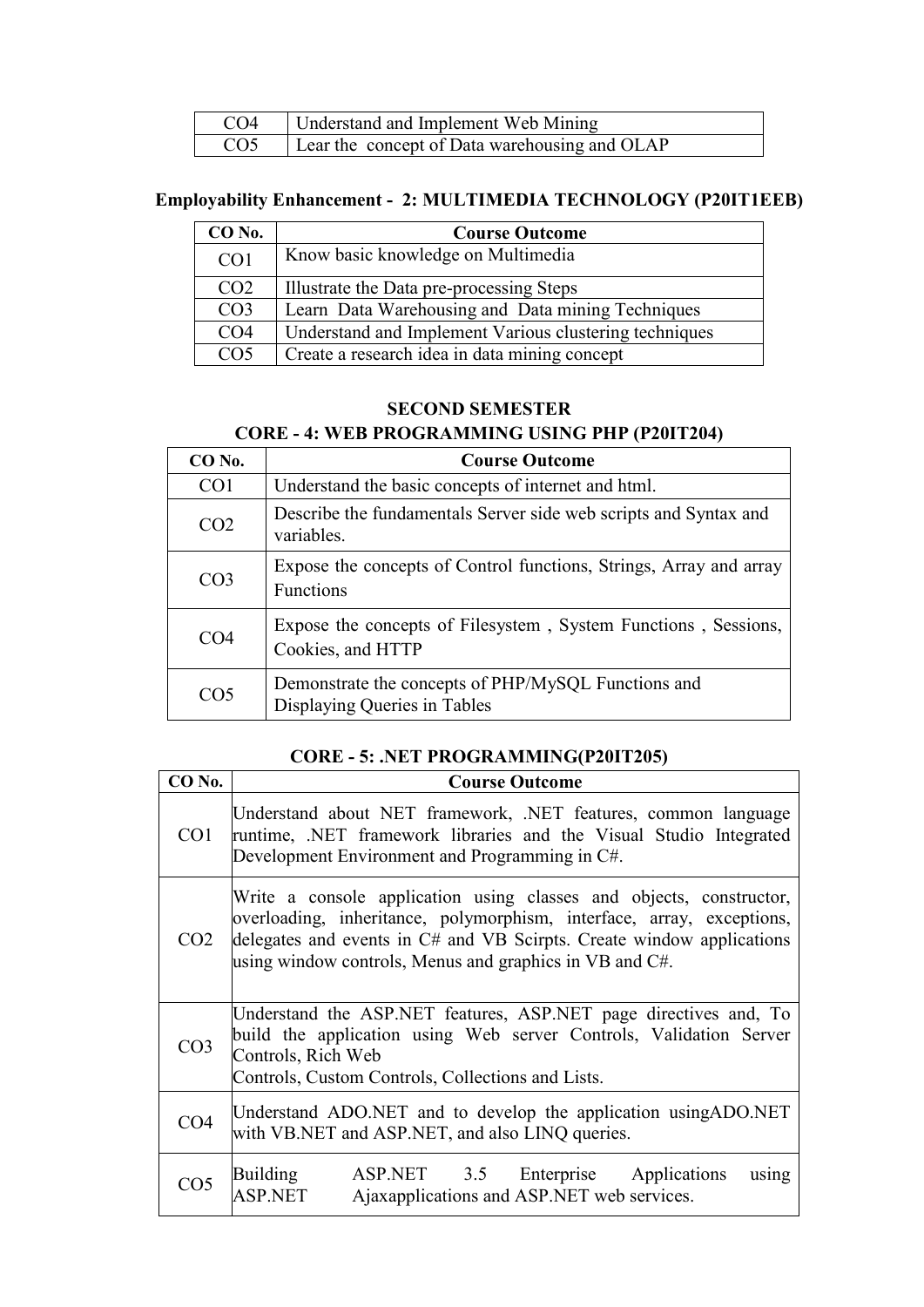| CO No.          | <b>Course Outcome</b>                                          |
|-----------------|----------------------------------------------------------------|
| CO <sub>1</sub> | Implement various operations and functions using PHP           |
| CO <sub>2</sub> | Perform input/output operations.                               |
| CO <sub>3</sub> | Learn the concepts of processing HTML                          |
| CO <sub>4</sub> | Implement MYSQL connectivity and perform Databasemanipulations |
| CO <sub>5</sub> | Perform maintenance of session                                 |

### **CORE LAB - 3: WEB PROGRAMMING LAB (P20IT2P3)**

#### **CORE LAB -4 : .NET PROGRAMMING LAB (P20IT2P4)**

| $CO$ No.        | <b>Course Outcome</b>                                               |
|-----------------|---------------------------------------------------------------------|
| CO <sub>1</sub> | Creation of to develop a control application                        |
| CO <sub>2</sub> | Implement database program for creation of package.                 |
| CO <sub>3</sub> | Explore the concept of co-related sub queries                       |
| CO <sub>4</sub> | Implement program for user defined exception and built-in exception |
| CO <sub>5</sub> | Learn the concept of creation of procedure                          |

#### **CORE ELECTIVE - 1: INTERNET SECURITY (P20IT2E1A)**

| CO <sub>No.</sub> | <b>Course Outcome</b>                                                                                                |
|-------------------|----------------------------------------------------------------------------------------------------------------------|
| CO <sub>1</sub>   | To know the fundamentals of Internet and Security.                                                                   |
| CO <sub>2</sub>   | In-depth study of various network attacks techniques and<br>methods to defend against them                           |
| CO <sub>3</sub>   | Analyze the various cryptography algorithms.                                                                         |
| CO <sub>4</sub>   | Understand the various network security mechanisms                                                                   |
| CO <sub>5</sub>   | To learn the attacks by performing them and also play with a<br>number of security tools to understand how they work |

### **CORE ELECTIVE - 1: CLOUD COMPUTING (P20IT2E1B)**

| CO No.          | <b>Course Outcome</b>                                       |
|-----------------|-------------------------------------------------------------|
| CO1             | Learn basic ideas of Cloud Computing                        |
| CO <sub>2</sub> | Differentiate various types and examples in Cloud Computing |
| CO <sub>3</sub> | Implement of Real time Usage                                |
| CO <sub>4</sub> | Gather & Analysis Concept in Virtualization                 |
| CO <sub>5</sub> | Verify the Standard & Security in usage                     |

#### **CORE ELECTIVE- I: INTERNET OF THINGS (P20IT2E1C)**

| CO No.          | <b>Course Outcome</b>                              |
|-----------------|----------------------------------------------------|
| CO <sub>1</sub> | Understand the basic concept of Internet of Things |
| CO <sub>2</sub> | Understand basic concepts of Iot Architecture      |
| CO <sub>3</sub> | Learn the concepts of IoT Protocols                |
| CO <sub>4</sub> | Learn the working of Raspberry Pi & Arduino        |
| CO <sub>5</sub> | Demonstrate the different types case studies       |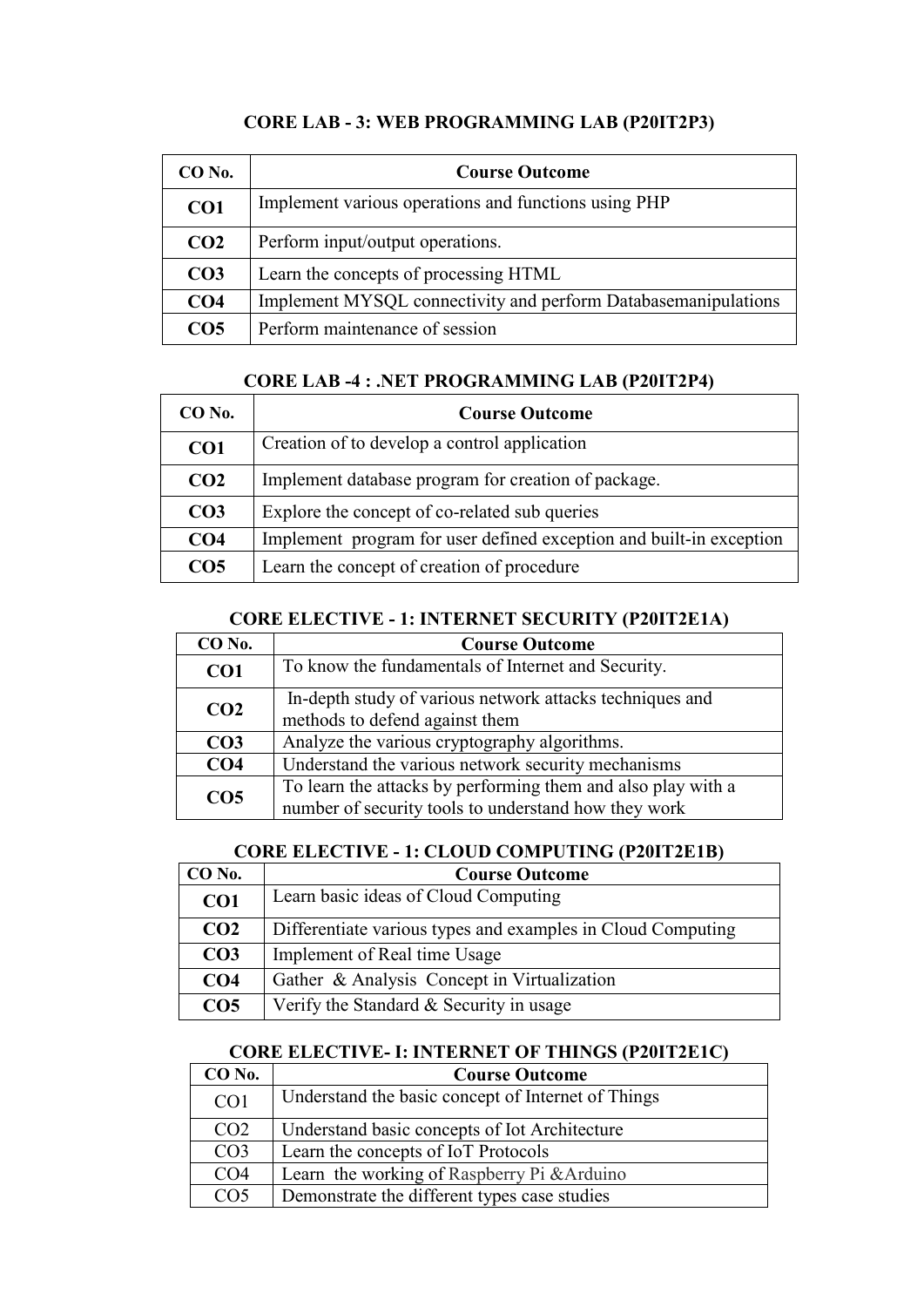#### **DEPARTMENT OF STATISTICS FIRST SEMESTER CORE -1: DESCRIPTIVE STATISTICS (U20ST101)**

| CON <sub>0</sub> . | <b>Course Outcome</b>                                                                                                                              |
|--------------------|----------------------------------------------------------------------------------------------------------------------------------------------------|
| CO <sub>1</sub>    | Define and use the basic terminology of statistics.                                                                                                |
| CO <sub>2</sub>    | Classify and analyse the statistical data graphically, diagrammatically<br>using frequency distributions.                                          |
| CO <sub>3</sub>    | Explain and calculate the statistical concepts of central tendency,<br>dispersion, skewness and kurtosis.                                          |
| CO <sub>4</sub>    | Evaluate of correlation and regression analysis of bivariate data.                                                                                 |
| CO <sub>5</sub>    | Knowledge of other types of data reflecting quality characteristics<br>including concepts of independence $\&$ association between two attributes. |

| CON <sub>0</sub> . | <b>Course Outcome</b>                                                 |
|--------------------|-----------------------------------------------------------------------|
| CO <sub>1</sub>    | Understand the basic knowledge on fundamental probability concepts,   |
|                    | probability of an event, additive rules and Boole's inequality.       |
| CO <sub>2</sub>    | Learn the concept of Conditional Probability, Multiplication theorem  |
|                    | and Bayes' theorem.                                                   |
| CO <sub>3</sub>    | Knowledge related to concept of discrete and continuous random        |
|                    | variables and their probability distributions.                        |
| CO <sub>4</sub>    | Derive the marginal and conditional distributions of bivariate random |
|                    | variables and Cauchy-Schwartz Inequality.                             |
| CO <sub>5</sub>    | Obtain the Moment Generating Function, Cumulants Functions,           |
|                    | Characteristics Functions and Chebychev's Inequality.                 |

### **Core – 2: Probability Theory (U20ST102)**

### **Elective Generic – I: AncillaryMathematics (U20ST1A1)**

| CO No.          | <b>Course Outcome</b>                                                                      |
|-----------------|--------------------------------------------------------------------------------------------|
| CO <sub>1</sub> | Learn the Mathematical Series like Binomial, exponential.                                  |
| CO <sub>2</sub> | Investigate problems such as finding roots and relation between<br>roots and coefficients. |
| CO <sub>3</sub> | Learn the difference operators.                                                            |
| CO <sub>4</sub> | Gain the knowledge about trigonometrical functions                                         |
| CO5             | Calculate derivatives and curvature.                                                       |

### **Second Semester Core – 3: Distributions Theory (U20ST203)**

| $CO$ No.        | <b>Course Outcome</b>                                                 |
|-----------------|-----------------------------------------------------------------------|
| CO <sub>1</sub> | Knowledge related to concept of discrete random variables such as     |
|                 | Bernoulli, Binomial and Poisson distributions.                        |
| CO <sub>2</sub> | Apply the important discrete distributions such as Negative Binomial, |
|                 | Geometric distributions.                                              |
| CO <sub>3</sub> | Learn the concept of Normal distribution.                             |
| CO <sub>4</sub> | Explain of important continuous distributions such as Rectangular or  |
|                 | Uniform, Exponential and Cauchy distributions.                        |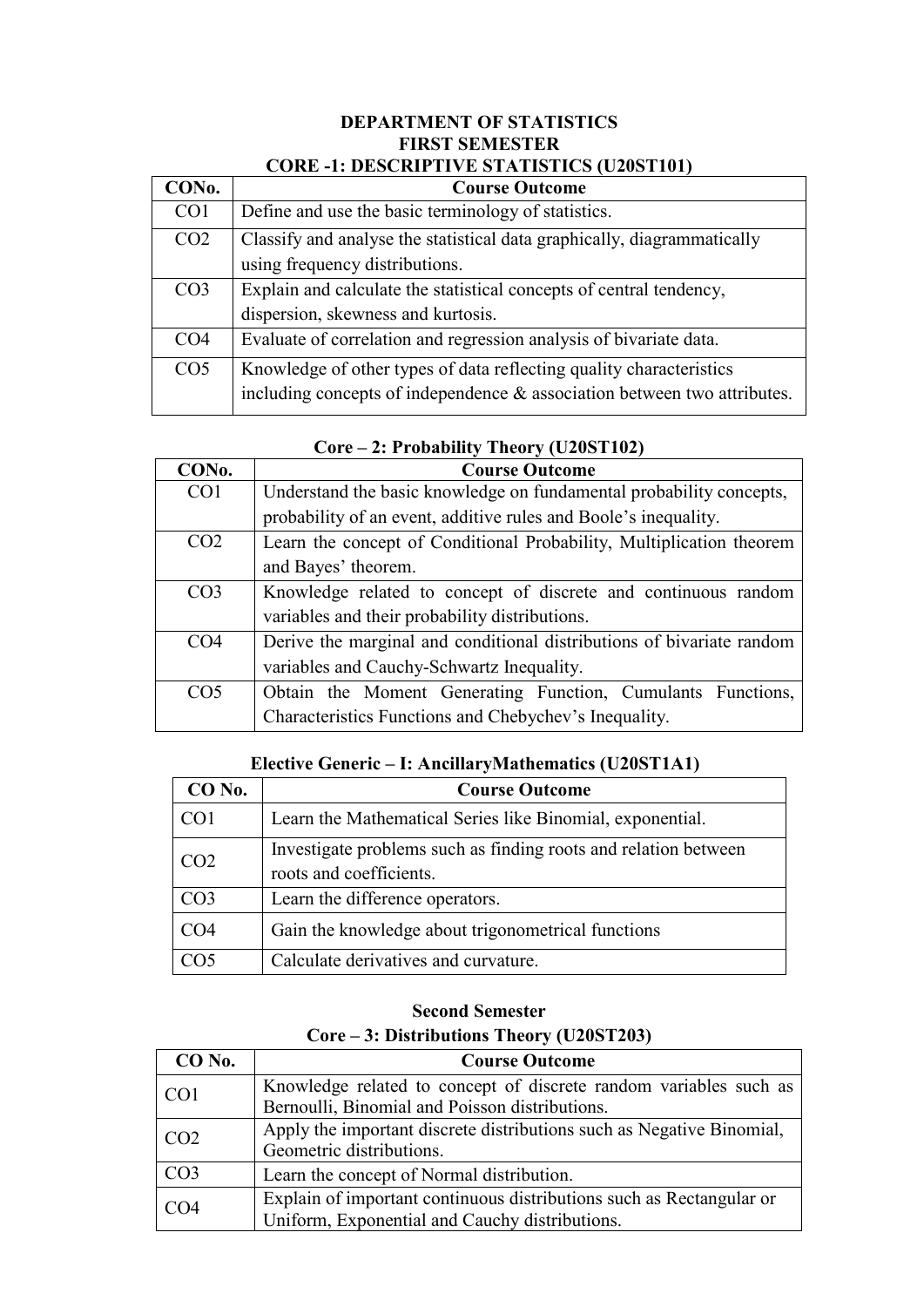| CO <sub>5</sub> | Understand the concept of Sampling distributions such as $t, F, Chi -$ |
|-----------------|------------------------------------------------------------------------|
|                 | Square distributions.                                                  |

| $CO$ No.        | <b>Course Outcome</b>                                                  |
|-----------------|------------------------------------------------------------------------|
| CO <sub>1</sub> | Analyze statistical data graphically using frequency distributions     |
|                 | and cumulative frequency distributions.                                |
| CO <sub>2</sub> | Analyze statistical data using measures of central tendency,           |
|                 | dispersion and location.                                               |
| CO <sub>3</sub> | Use the basic probability rules, including additive and multiplicative |
|                 | laws, using the terms, independent and mutually exclusive events.      |
| CO <sub>4</sub> | Derive the marginal and conditional distributions of bivariate         |
|                 | random variables.                                                      |
| CO5             | Calculate the various statistical distributions such as discrete and   |
|                 | continuous distributions.                                              |

### **Core Lab – 1: Statistics Practical – I (U20ST2P1)**

| <b>CO No.</b>   | <b>Course Outcome</b>                                                                                                                                 |
|-----------------|-------------------------------------------------------------------------------------------------------------------------------------------------------|
| CO <sub>1</sub> | Have the knowledge of Sets and basic properties of the field of real<br>numbers.                                                                      |
| CO <sub>2</sub> | Determine the subsets of a metric space are open, closed, countable<br>and uncountable.                                                               |
| CO <sub>3</sub> | Realize the importance of bounded, convergent, Cauchy and<br>monotonic sequences of real numbers and find their limit superior<br>and limit inferior. |
| CO <sub>4</sub> | Apply various tests to determine convergence and absolute<br>convergence of a series of real numbers.                                                 |
| CO <sub>5</sub> | Demonstrate the understanding of limits and how they are used in<br>sequences, series, differentiation and integration.                               |

### **Elective Generic – 2: Real Analysis (U20ST2A2)**

#### **Department of Commerce (UG) First Semester Core – 1: Financial Accounting – I (U20CO101)**

| $C$ <sub>UI</sub> C – 1, Financial Accounting – 1 (UZUC OTUT) |                                                                     |
|---------------------------------------------------------------|---------------------------------------------------------------------|
| Co. No.                                                       | <b>Course Outcome</b>                                               |
| CO <sub>1</sub>                                               | describe the fundamental concepts of financial accounting.          |
| CO <sub>2</sub>                                               | classify the methods of depreciation and single entry system of     |
|                                                               | accounting.                                                         |
| CO <sub>3</sub>                                               | prepare the financial statements of final accounts, bank            |
|                                                               | reconciliation statement, depreciation, bill of exchange and single |
|                                                               | entry system.                                                       |
| CO <sub>4</sub>                                               | compare and contrast book keeping and accounting, cash book and     |
|                                                               | passbook, double entry system and single entry system, statement of |
|                                                               | affairs and balance sheet.                                          |
| 205                                                           | evaluate the financial position of the business.                    |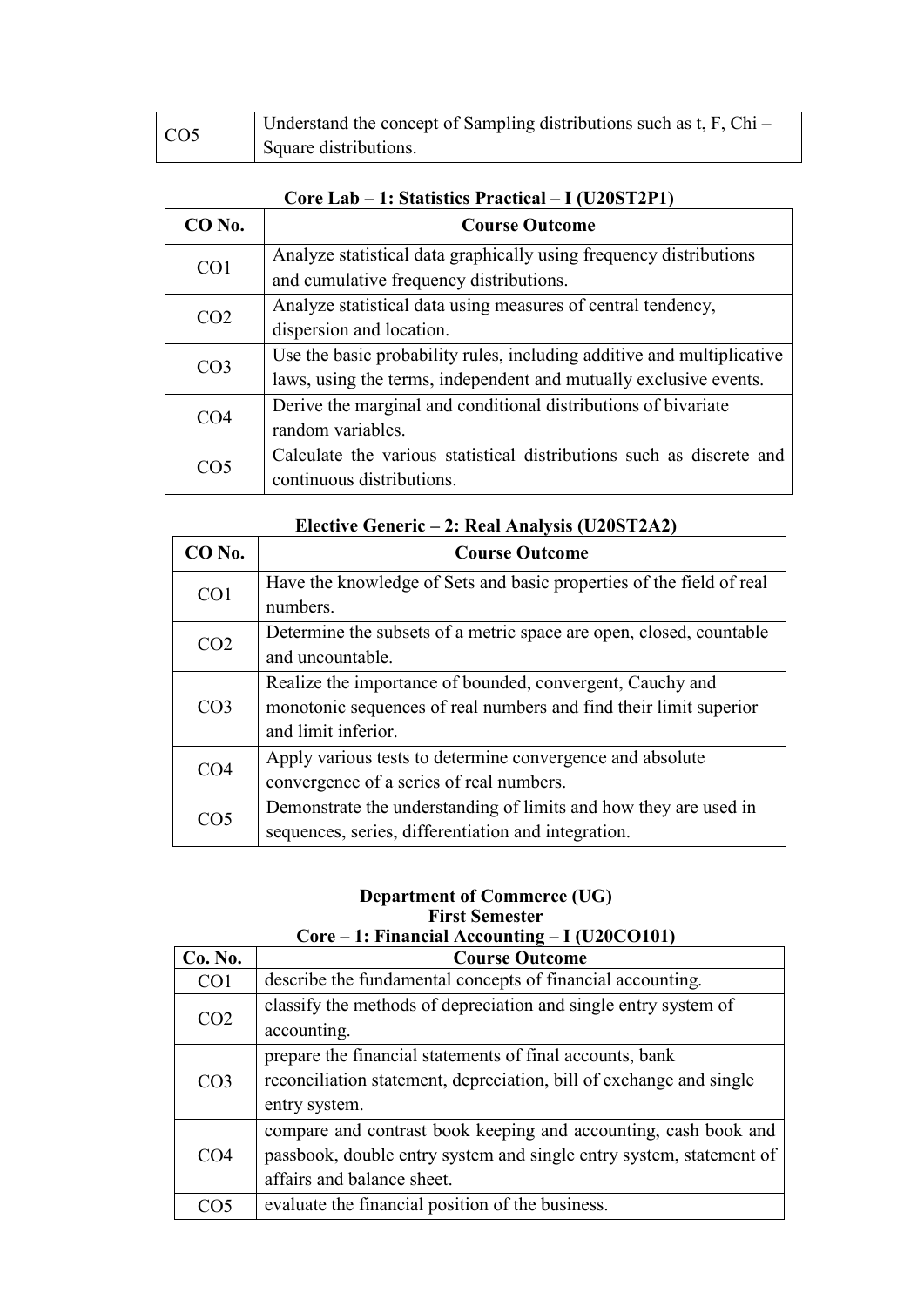| Core <b>E:</b> Dusiness Organization and Environment (CE0CO10E) |                                                             |
|-----------------------------------------------------------------|-------------------------------------------------------------|
| Co. No                                                          | <b>Course Outcome</b>                                       |
| CO <sub>1</sub>                                                 | define the basic terms and concepts of businessenvironment. |
| CO <sub>2</sub>                                                 | discuss the consumer protection mechanism                   |
| CO <sub>3</sub>                                                 | determine the factors affecting business environment.       |
| CO <sub>4</sub>                                                 | examine the principles of organization.                     |
| CO <sub>5</sub>                                                 | evaluate the types of business organizations.               |

### **Core -2: Business Organization and Environment (U20CO102)**

### **Elective Generic – 1: Computer Applications in Business (U20CO1A1)**

| Co.No           | <b>Course Outcome</b>                                                                        |  |  |  |  |
|-----------------|----------------------------------------------------------------------------------------------|--|--|--|--|
| CO <sub>1</sub> | describe the overview of MS-Office Applications.                                             |  |  |  |  |
| CO <sub>2</sub> | examine the mathematical functions in MS-Excel.                                              |  |  |  |  |
| CO <sub>3</sub> | analyse the features of MS-Word, MS-Excel and<br>MS-PowerPoint.                              |  |  |  |  |
| CO <sub>4</sub> | evaluate the scores by quiz conduction using google forms.                                   |  |  |  |  |
| CO <sub>5</sub> | create tables, charts, powerpoint slides, google forms,<br>google slides and e-certificates. |  |  |  |  |

### **Elective Generic Lab – 1: Computer Applications in Business (U20CO1AP)**

| Co.No.          | <b>Course Outcome</b>                                       |  |
|-----------------|-------------------------------------------------------------|--|
| CO <sub>1</sub> | define the basic terms and concepts of MS-Office features.  |  |
| CO <sub>2</sub> | classify the mathematical functions in MS-Excel.            |  |
| CO <sub>3</sub> | examine the different types of charts in MS-Excel.          |  |
| CO <sub>4</sub> | evaluate the usage of google forms.                         |  |
| CO <sub>5</sub> | creategoogle forms, e-Certificates and presentation slides. |  |

### **Second Semester Core – 3: Financial Accounting (U20CO203)**

| Co.No           | <b>Course Outcome</b>                                               |  |  |
|-----------------|---------------------------------------------------------------------|--|--|
| CO <sub>1</sub> | define the fundamental concepts of consignment, non-profit concern, |  |  |
|                 | self-balancing ledger and fire insurance claim.                     |  |  |
|                 | compare and contrast consignment and sales, recurring and non-      |  |  |
| CO <sub>2</sub> | recurring expenses, abnormal and normal loss, capital and revenue   |  |  |
|                 | expenditure, capital and revenue receipts.                          |  |  |
| CO <sub>3</sub> | prepare the accounts relating to consignment, non-profit concern,   |  |  |
|                 | self-balancing ledger and fire insurance claim.                     |  |  |
| CO <sub>4</sub> | analyse the loss of stock in fire insurance claims.                 |  |  |
| CO <sub>5</sub> | evaluate the normal loss, abnormal loss, average due date, interest |  |  |
|                 | and fire-insurance claims.                                          |  |  |

### **Core-4: Economics for Managerial Decisions (U20CO204)**

| Co. No          | <b>Course Outcome</b>                                                                                                           |  |  |  |
|-----------------|---------------------------------------------------------------------------------------------------------------------------------|--|--|--|
| CO <sub>1</sub> | define the fundamental concepts of managerial economics.                                                                        |  |  |  |
| CO <sub>2</sub> | classify the costs, theories of profit, methods of pricing.                                                                     |  |  |  |
| CO <sub>3</sub> | determine the price and output under perfect, monopoly,<br>monopolistic and oligopoly competition.                              |  |  |  |
| CO <sub>4</sub> | examine the concepts of short run and long run, cost function,<br>consumer surplus, economies of scale, profit maximisation and |  |  |  |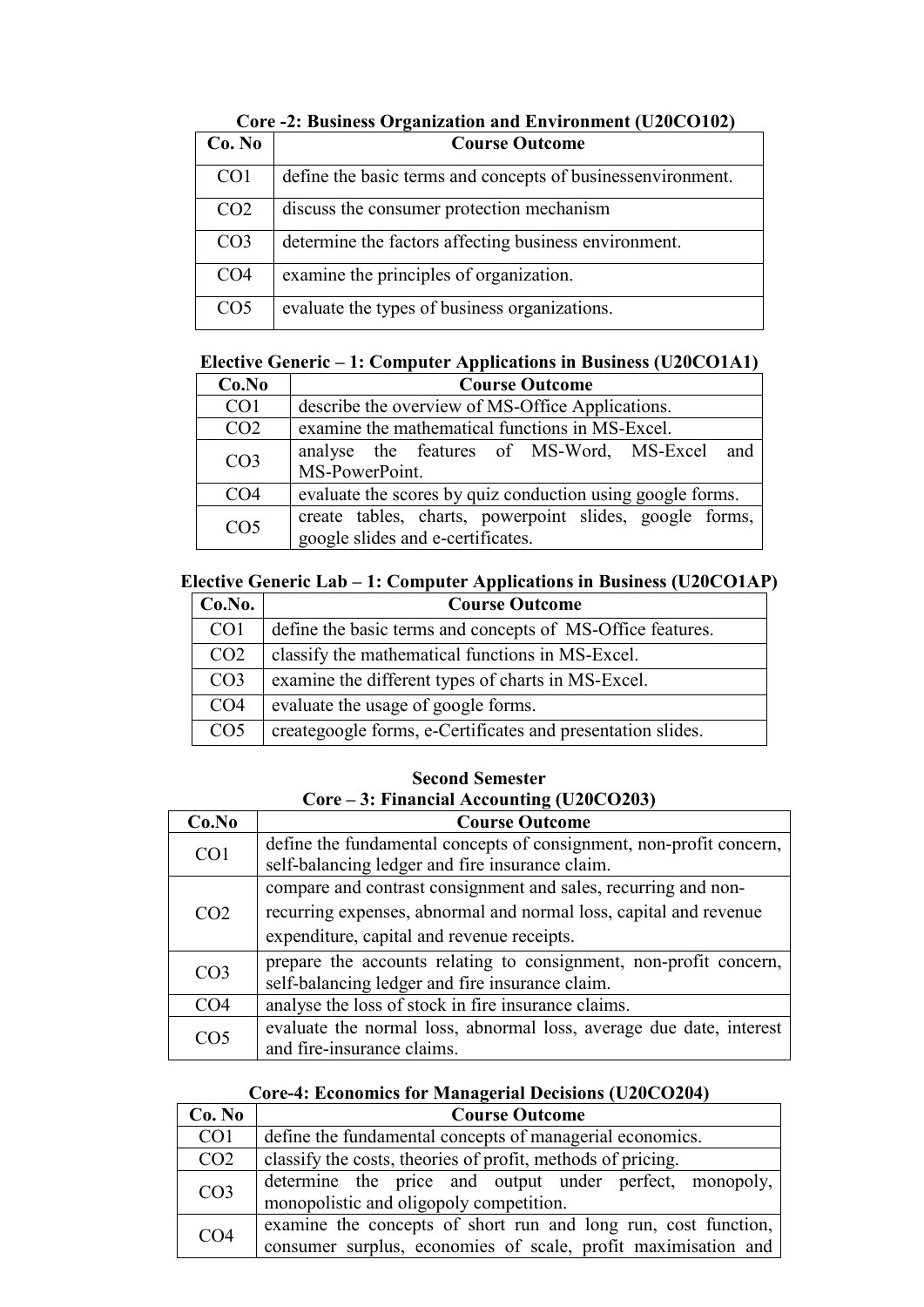|                 | break even analysis.                                       |  |  |  |
|-----------------|------------------------------------------------------------|--|--|--|
| CO <sub>5</sub> | summarize the New Pricing policy under Perfect Competition |  |  |  |
|                 | Monopoly. determine the cost, theories of profit and       |  |  |  |

#### **Core Elective – 1: Retail Management (U20CO2E1A)**

| Co.No           | <b>Course Outcome</b>                                                   |  |  |
|-----------------|-------------------------------------------------------------------------|--|--|
| CO <sub>1</sub> | describe the basic and fundamental concepts of retailing, retail        |  |  |
|                 | pricing, branding in retailing, information technology in retailing and |  |  |
|                 | online retailing.                                                       |  |  |
| CO <sub>2</sub> | discuss the retail pricing strategies.                                  |  |  |
| CO <sub>3</sub> | analyse the application of information technology in retailing.         |  |  |
| CO <sub>4</sub> | summarize the advantages and disadvantages of information               |  |  |
|                 | technology in retailing and online retailing.                           |  |  |
| CO <sub>5</sub> | create the concepts of branding, brand loyalty and brand positioning.   |  |  |

### **Core Elective – 1: International Business and Foreign Trade (U20CO2E1B)**

| Co.No           | <b>Course Outcome</b>                                                 |  |
|-----------------|-----------------------------------------------------------------------|--|
| CO <sub>1</sub> | state the nature and scope of international trade.                    |  |
| CO <sub>2</sub> | discuss the export promotion measures adopted in international trade. |  |
| CO <sub>3</sub> | examine the regulatory and legal framework of international business. |  |
| CO <sub>4</sub> | analyse the trends in international business environment.             |  |
| CO <sub>5</sub> | evaluate the functions of WTO, World Bank and IMF.                    |  |

### **Department of Commerce (PG) First Semester**

### **Core – 1: Advanced Financial Accounting (P20CO101)**

| S.No.           | <b>Course Outcome</b>                                                                                                                                                              |  |  |
|-----------------|------------------------------------------------------------------------------------------------------------------------------------------------------------------------------------|--|--|
| CO <sub>1</sub> | describe the fundamental concepts of advanced financial accounts.                                                                                                                  |  |  |
| CO <sub>2</sub> | explain the recording of transactions in farm accounting, branch and<br>departmental accounts.                                                                                     |  |  |
| CO <sub>3</sub> | prepare the financial statements of partnership accounts, farm<br>accounting, hire purchase and instalment accounts, branch and<br>departmental accounts, and investment accounts. |  |  |
| CO <sub>4</sub> | calculate cum-interest and ex-interest quotations in Investment<br>accounts.                                                                                                       |  |  |
| CO <sub>5</sub> | evaluate the accounting treatment of hire purchase and instalment<br>purchase system.                                                                                              |  |  |

#### **Core – 2: Financial Markets and Services (P20CO102)**

| Co.No           | <b>Course Outcome</b>                                                                                                 |  |
|-----------------|-----------------------------------------------------------------------------------------------------------------------|--|
| CO <sub>1</sub> | identify the overview of Indian financial system.                                                                     |  |
| CO <sub>2</sub> | discuss the pros and cons of financial services in India.                                                             |  |
| CO <sub>3</sub> | explain the functions of primary market and secondary market.                                                         |  |
| CO <sub>4</sub> | analyse the features of different financial market instruments.                                                       |  |
| CO <sub>5</sub> | compare primary market and secondary market and money<br>market and capital market and financial and operating lease. |  |

# **Core – 3: Quantitative Techniques for Managerial Decisions (P20CO103)**

| Co.No           | <b>Course Outcome</b>                                     |
|-----------------|-----------------------------------------------------------|
| CO <sub>1</sub> | identify the solutions for linear programming problems.   |
| CO <sub>2</sub> | discover the solutions for assignment problems.           |
| CO <sub>3</sub> | solve the transportation problems for cost effectiveness. |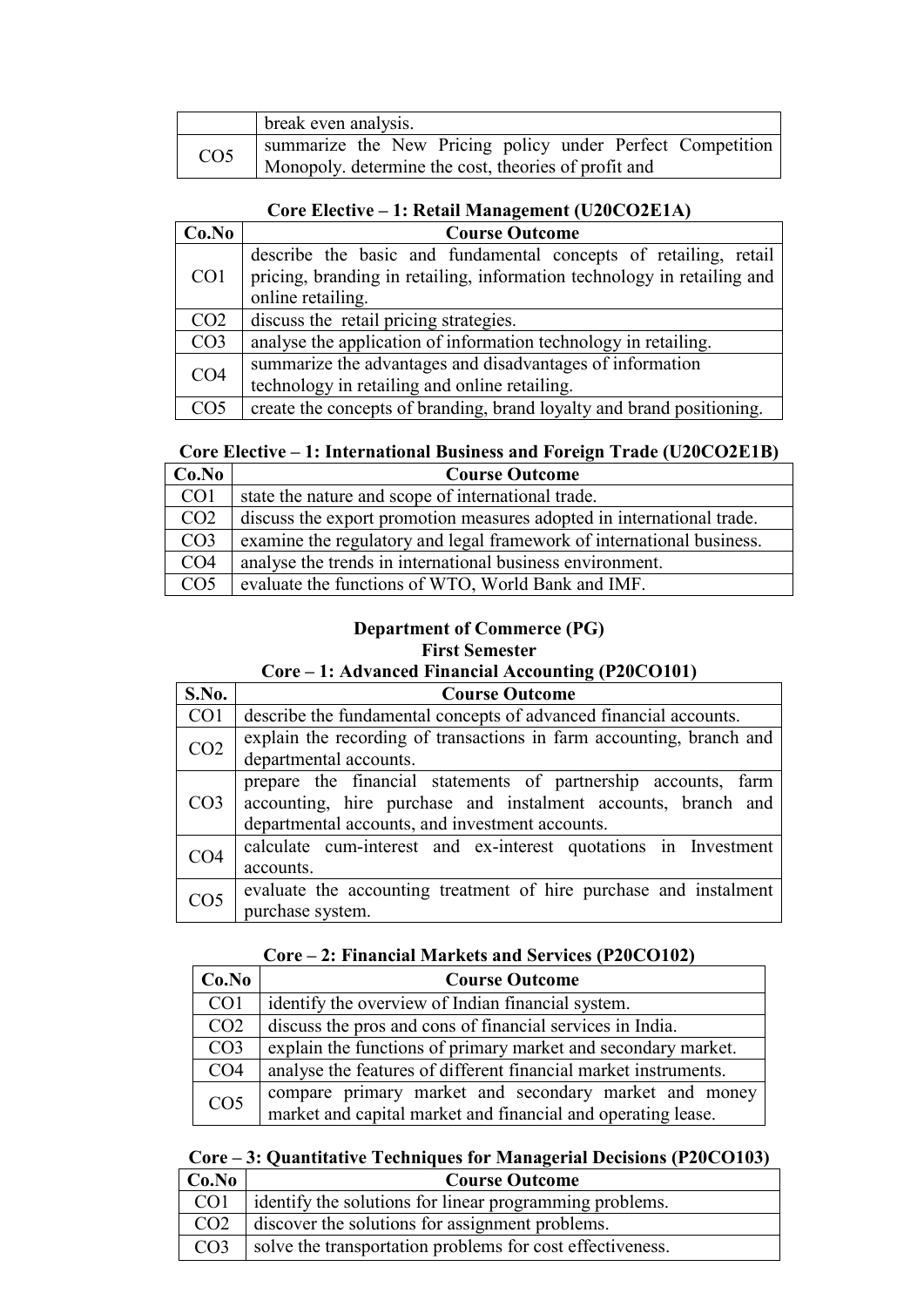| CO4   compare and contrast the methods of testing of hypotheses.                   |  |  |
|------------------------------------------------------------------------------------|--|--|
| $\vert$ CO5 $\vert$ assess the critical path using PERT/CPM in project management. |  |  |

| Core Lab – 1: Accounting Package – TALLY (P20CO1P1) |  |  |
|-----------------------------------------------------|--|--|
|-----------------------------------------------------|--|--|

| Co.No           | <b>Course Outcome</b>                                                                                                                                                                                                                                                          |
|-----------------|--------------------------------------------------------------------------------------------------------------------------------------------------------------------------------------------------------------------------------------------------------------------------------|
| CO <sub>1</sub> | describe the features of TALLY ERP 9.0.                                                                                                                                                                                                                                        |
| CO <sub>2</sub> | explain the concept and methodology of GST calculation.                                                                                                                                                                                                                        |
| CO <sub>3</sub> | prepare the financial statements of Final accounts, Point of Sales<br>(POS) and Bank Reconciliation Statement (BRS), Goods and<br>Services Tax (GST), Tax Deducted at Source (TDS) and Tax<br>Collected at Source (TCS), Service Tax and Excise dealer using<br>TALLY ERP 9.0. |
| CO <sub>4</sub> | analyse the profit or loss using TALLY ERP 9.0.                                                                                                                                                                                                                                |
| CO5             | evaluate the financial statements using TALLY ERP 9.0.                                                                                                                                                                                                                         |

### **Employability Enhancement – 1: Services Marketing (P20CO1EA)**

|                 | <b>Co.No</b>   Course Outcome                                         |
|-----------------|-----------------------------------------------------------------------|
| CO <sub>1</sub> | explain the basic concepts of service marketing.                      |
| CO <sub>2</sub> | illustrate the recent trends and technologies in various applications |
|                 | of services marketing.                                                |
| CO <sub>3</sub> | explain the promotion and pricing strategy in service industries.     |
| CO <sub>4</sub> | analyse the practices of service marketing mix in service industries. |
| CO <sub>5</sub> | assess the factors influencing buyer behaviour.                       |

### **Employability Enhancement – 1: Advertising and Salesmanship (P20CO1EB)**

| Co.No           | <b>Course Outcome</b>                                                              |
|-----------------|------------------------------------------------------------------------------------|
| CO <sub>1</sub> | describe the fundamental concepts of advertising.                                  |
| CO <sub>2</sub> | explain the types, advantages and disadvantages of<br>advertising media.           |
| CO <sub>3</sub> | examine the concepts of advertisement copy, budget and<br>agency.                  |
| CO <sub>4</sub> | analyse the functions, duties, responsibilities and qualities<br>of a salesman.    |
| CO <sub>5</sub> | evaluate the organisational sales forecasting, sales quota<br>and sales territory. |

#### **Second Semester**

| Core – 4: Financial Management (P20CO204) |                                                                     |
|-------------------------------------------|---------------------------------------------------------------------|
| Co.No                                     | <b>Course Outcome</b>                                               |
| CO <sub>1</sub>                           | define the basic concepts of financial management.                  |
| CO <sub>2</sub>                           | discuss the methods of capital budgeting and dividend<br>decisions. |
| CO <sub>3</sub>                           | determine the factors determining capital structure.                |
| CO <sub>4</sub>                           | analyse the overall cost of capital.                                |
| CO <sub>5</sub>                           | assess the working capital and cash requirements.                   |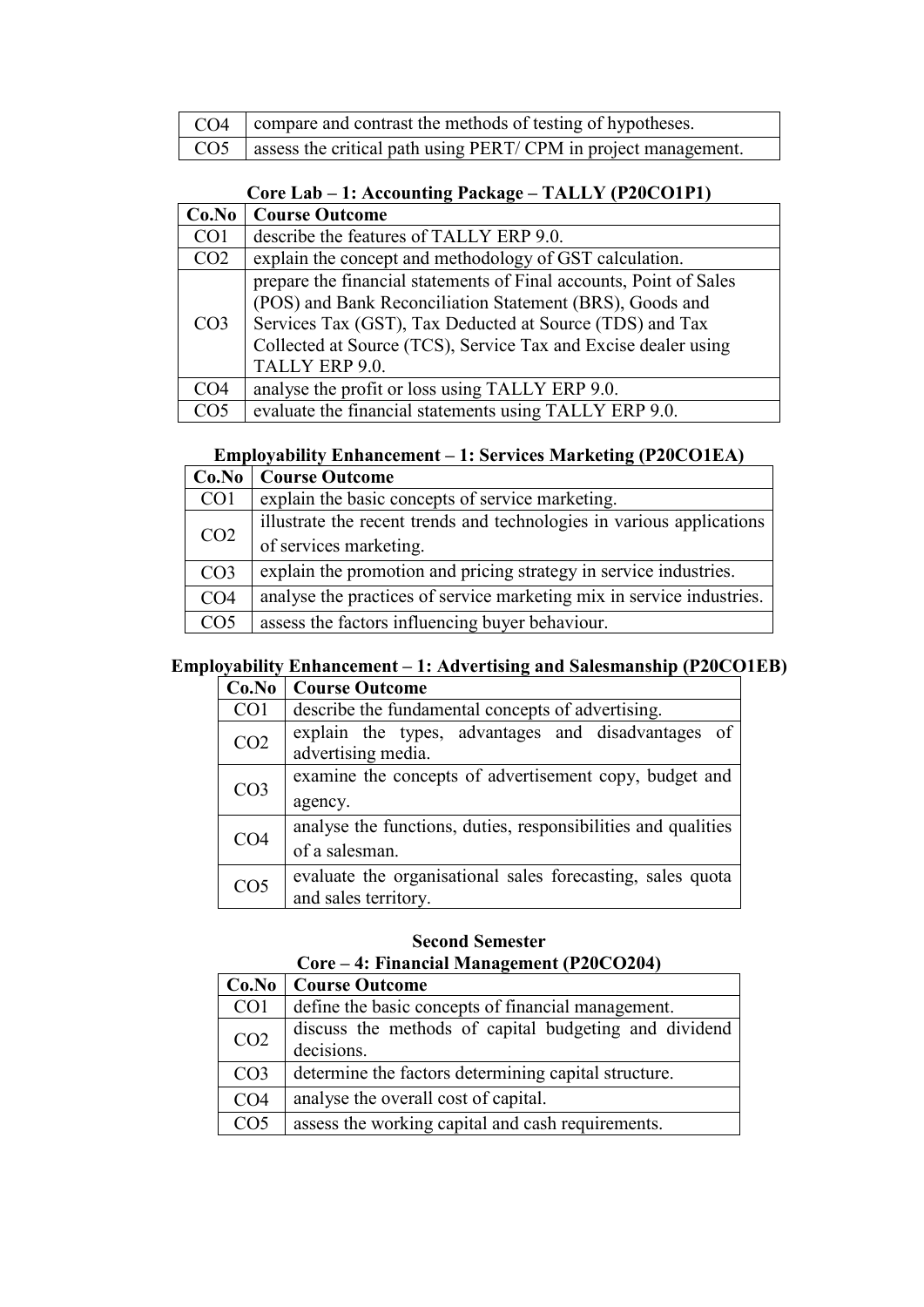### **Core –5: Advanced Cost Accounting (P20CO205)**

|                 | Co.No   Course Outcome                                   |
|-----------------|----------------------------------------------------------|
| CO <sub>1</sub> | describe the basic concepts in cost accounting.          |
| CO <sub>2</sub> | illustrate the calculation of normal and abnormal loss.  |
| CO <sub>3</sub> | compute the cost of materials, labour and overheads.     |
| CO <sub>4</sub> | differentiate the material and labour variances.         |
| CO <sub>5</sub> | compare and reconcile the cost and financial statements. |

### **Core – 6: Marketing Management (P20CO206)**

|                 | <b>Co.No</b>   Course Outcome                           |
|-----------------|---------------------------------------------------------|
| CO1             | describe the basic concepts of marketing, marketing mix |
|                 | and market segmentation.                                |
| CO <sub>2</sub> | illustrate the concept of new product development.      |
| CO <sub>3</sub> | analyse the pricing strategy with social relevance.     |
| CO <sub>4</sub> | evaluate the channels of distribution for marketing a   |
|                 | product.                                                |
| CO <sub>5</sub> | create the new promotional tools to market a product.   |

### **Core -7: Total Quality Management (P20CO207)**

| Co.No           | <b>Course Outcome</b>                                 |
|-----------------|-------------------------------------------------------|
| CO <sub>1</sub> | describe the basic concepts and overview of Total     |
|                 | Quality Management.                                   |
| CO <sub>2</sub> | discuss the principles of Total Quality Management.   |
| CO <sub>3</sub> | examine the quality systems implemented in production |
|                 | and service sectors.                                  |
| CO <sub>4</sub> | analyse the modern tools and techniques of Total      |
|                 | <b>Quality Management.</b>                            |
| CO5             | evaluate the Process Capability.                      |

### **Core – 8: Commerce for Competitive Examinations (P20CO208)**

| Co.No           | <b>Course Outcome</b>                                                                                                             |
|-----------------|-----------------------------------------------------------------------------------------------------------------------------------|
| CO <sub>1</sub> | describe the concept of SWOT analysis.                                                                                            |
| CO <sub>2</sub> | identify the answers for the aptitude and general<br>awareness questions of TNPSC, Banking and Insurance<br>examinations.         |
| CO <sub>3</sub> | illustrate the concepts in teaching and research aptitude<br>questions of NET/SET-Paper I.                                        |
| CO <sub>4</sub> | illustrate the concepts in commerce discipline questions<br>of NET/SET-Paper II.                                                  |
| CO <sub>5</sub> | Justify the answers for the questions of analytical<br>reasoning, non-verbal reasoning, visual ability and<br>graphical analysis. |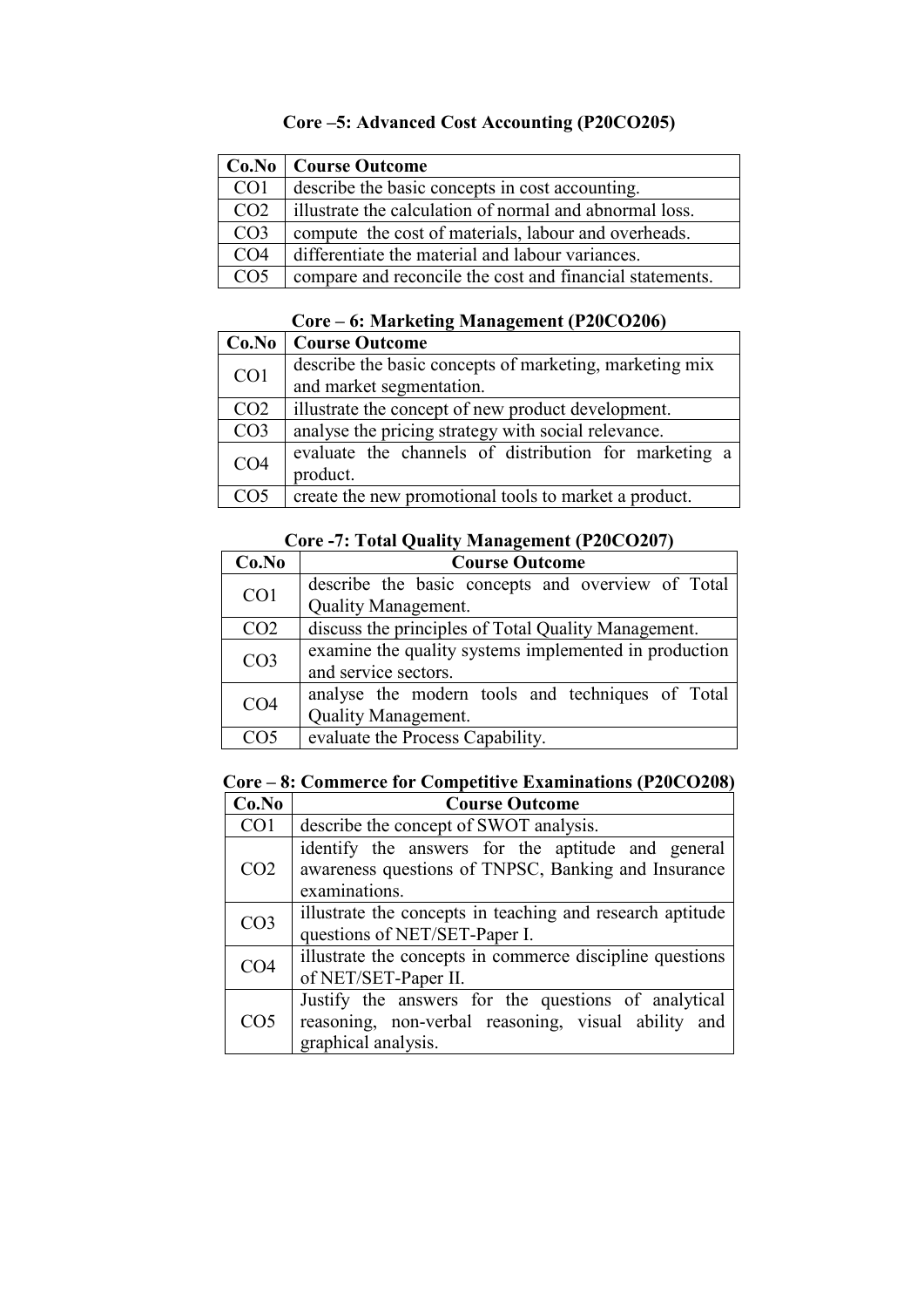### **Department of Commerce (M.Phil.)**

#### **First Semester**

### **Core – 1: Research Methodology (R20CO101)**

| Co.No           | <b>Course Outcome</b>                                               |
|-----------------|---------------------------------------------------------------------|
| CO <sub>1</sub> | Explain the basic concepts in research and various stages in        |
|                 | research process                                                    |
| CO <sub>2</sub> | Describe the Significance of processing the data, drafting reports, |
|                 | and intellectual property rights in research                        |
| CO <sub>3</sub> | Determine the steps in identification and development of research   |
|                 | problems                                                            |
| CO <sub>4</sub> | Compare and contrast the various sampling techniques, scaling       |
|                 | methods, research tools and data collection methods                 |
| CO <sub>5</sub> | Construct hypotheses, data collection tools and scales              |

### **Core – 2: Advanced Financial Management (R20CO101)**

| Co.No           | <b>Course Outcome</b>                                                   |
|-----------------|-------------------------------------------------------------------------|
| CO <sub>1</sub> | Examine the concept of financial planning.                              |
| CO <sub>2</sub> | Acquire the knowledge on theories of capital structure and<br>leverage. |
| CO <sub>3</sub> | Discuss the methods of capital budgeting and cost of capital.           |
| CO <sub>4</sub> | Determine the theories of dividend.                                     |
| CO <sub>5</sub> | Calculate the amount of working capital required.                       |

### **Core Elective: Professional Competencies (R20CO1E1)**

| Co.No           | <b>Course Outcome</b>                                        |
|-----------------|--------------------------------------------------------------|
| CO1             | Understand the concepts in teaching aptitude.                |
| CO <sub>2</sub> | Describe the process of communication and ICT.               |
| CO <sub>3</sub> | Illustrate the problems and solutions in reasoning aptitude  |
|                 | and data interpretation.                                     |
| CO <sub>4</sub> | Explain the issues and challenges in people and environment. |
| CO <sub>5</sub> | Explain the overview of higher education system.             |

### **Core Elective – 1: Marketing Management (R20CO1E2)**

| Co.No           | <b>Course Outcome</b>                                              |
|-----------------|--------------------------------------------------------------------|
| CO <sub>1</sub> | Describe the basic concepts and principles of Marketing management |
| CO <sub>2</sub> | Identify with the Buyer behavior decisions that organizations make |
|                 | and have an ability to engage in marketing planning.               |
| CO <sub>3</sub> | Examine and evaluate critically real-life product decisions and    |
|                 | develop creative solutions, using a marketing management           |
|                 | perspective.                                                       |
| CO <sub>4</sub> | Analyze the competitive situation and marketing dilemma in dealing |
|                 | with dynamic global business environment in terms of rapidly       |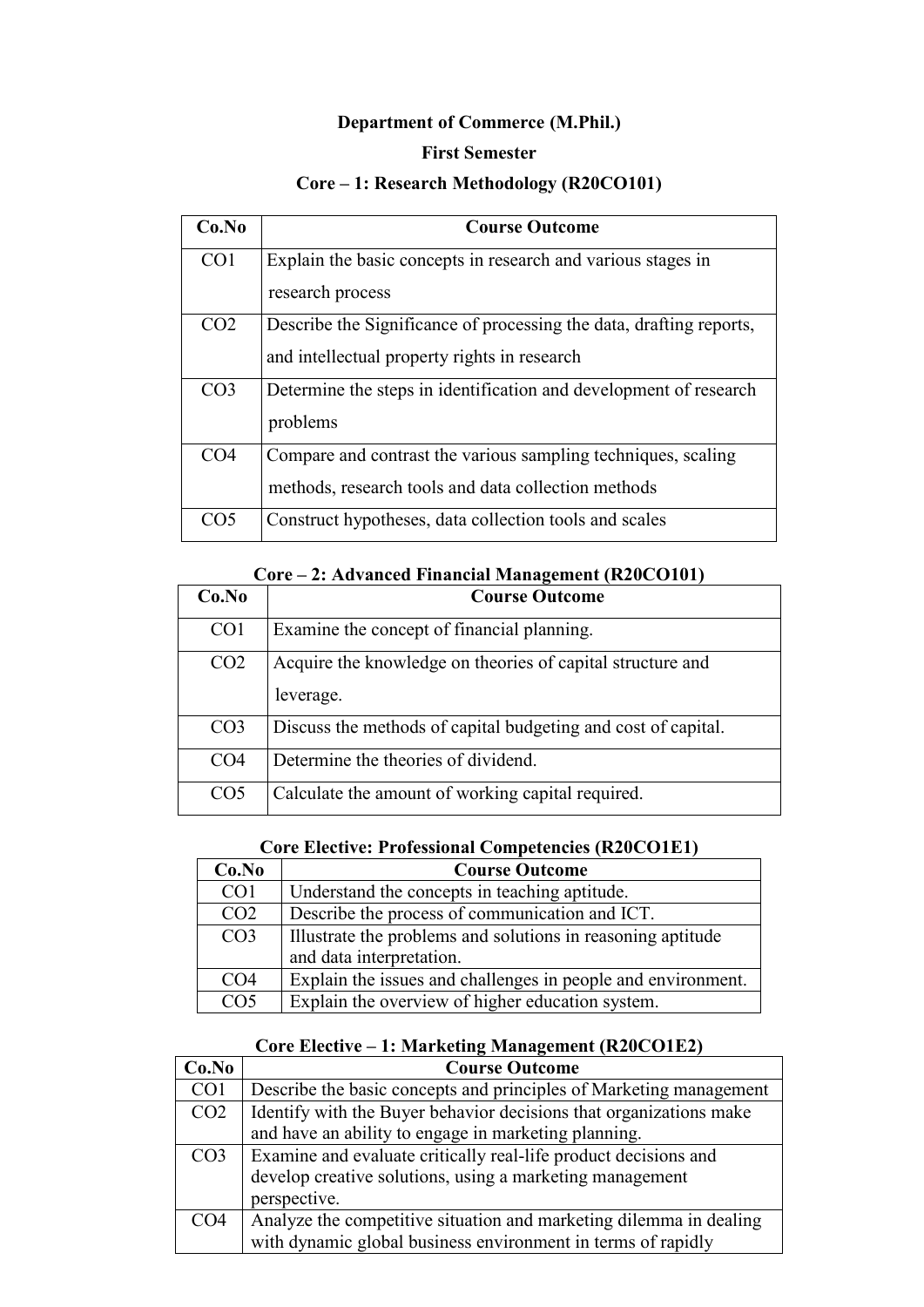|                 | changing market trends and technological advancement             |
|-----------------|------------------------------------------------------------------|
| CO <sub>5</sub> | Assess the promotion decisions of marketing management in global |
|                 | perspective                                                      |

#### **Second Semester**

### **Dissertation: Dissertation (R20CO2DN)**

| Co.No           | <b>Course Outcome</b>                                               |
|-----------------|---------------------------------------------------------------------|
| CO <sub>1</sub> | Identify the problem area in which the research is to be conducted. |
| CO <sub>2</sub> | Review the research articles already published.                     |
| CO <sub>3</sub> | Analyse the primary and secondary data by using the appropriate     |
|                 | statistical tools.                                                  |
| CO <sub>4</sub> | Interpret the inferences based on the results of the data analysis. |
| CO <sub>5</sub> | Draw the suggestions and conclusions based on the findings.         |

### **Department of Business Administration**

#### **First Semester**

### **Core-1: Principles of Management (U20BB101)**

| Co.No           | <b>Course Outcome</b>                                           |
|-----------------|-----------------------------------------------------------------|
| CO <sub>1</sub> | Understand the basic functions and concepts of management       |
|                 | for accruing professional competency.                           |
| CO <sub>2</sub> | Become a technical expert in planning and decision making       |
|                 | process by analyzing, critical thinking and evaluation.         |
|                 | Identify & understand the design of organizational structure    |
| CO <sub>3</sub> | and the right span of control.                                  |
| CO <sub>4</sub> | Identify & implement suitable staffing and directing strategies |
|                 | for recruiting and Managing diversified employees.              |
| CO <sub>5</sub> | Control and coordinate the diversified work force in a          |
|                 | systematic approach.                                            |

|  |  | Core – 2: Managerial Economics (U20BB102) |  |
|--|--|-------------------------------------------|--|
|--|--|-------------------------------------------|--|

| Co.No           | <b>Course Outcome</b>                                                                                   |
|-----------------|---------------------------------------------------------------------------------------------------------|
| CO <sub>1</sub> | Impart knowledge on the basic concepts and principles of<br>Economics.                                  |
| CO <sub>2</sub> | To familiarize the functions of demand and supply,<br>measurement of elasticity and demand forecasting. |
| CO <sub>3</sub> | Assess technically the possible ways of increasing the<br>production level.                             |
| CO <sub>4</sub> | Analyze different market structures and make price and<br>output decisions in the global scenario.      |
| CO <sub>5</sub> | To know the macro-economic fundamentals that causes<br>impact on the economy worldwide.                 |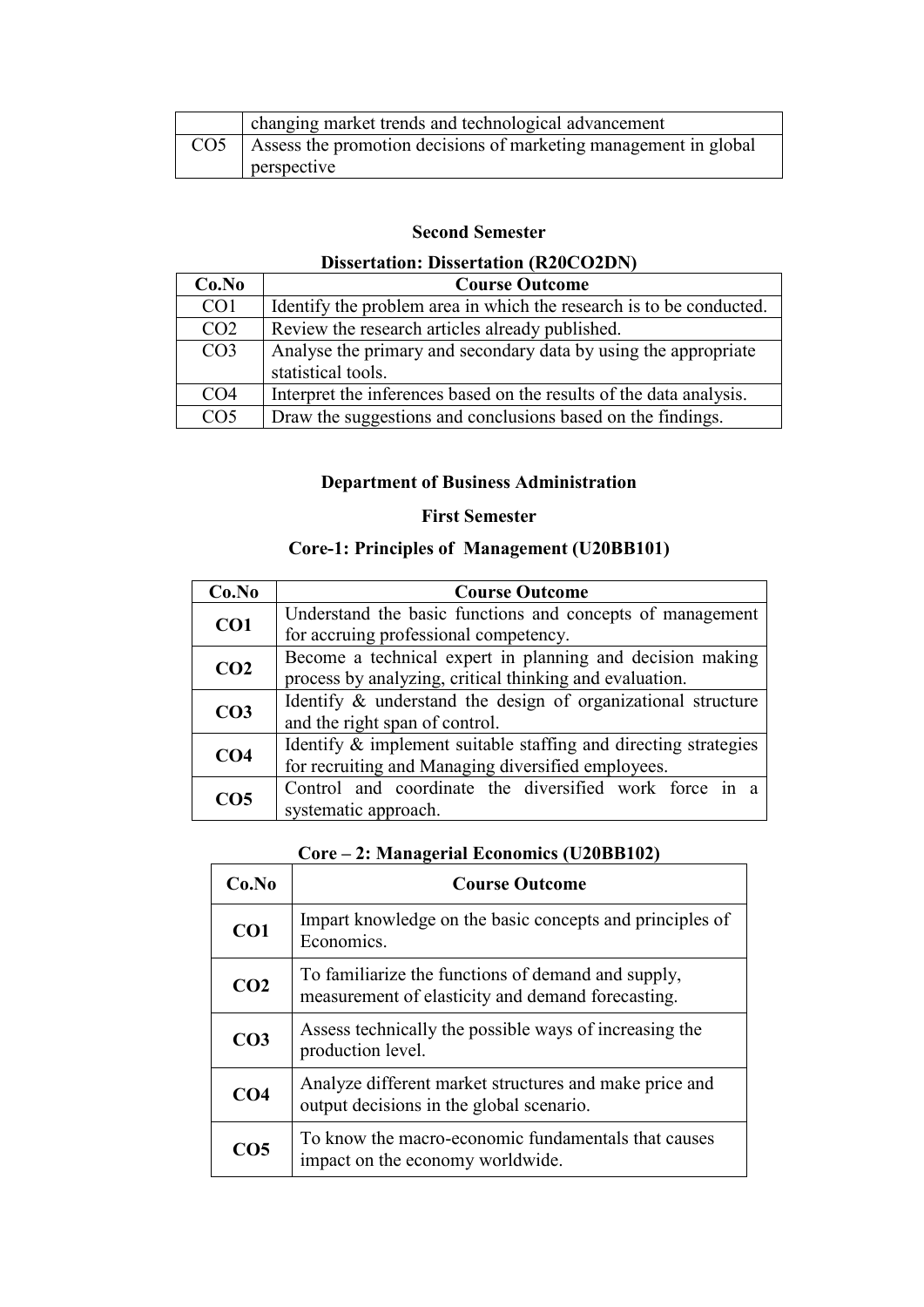| 1. Dasits Of Computer For Managers (C20DD111) |                                                          |
|-----------------------------------------------|----------------------------------------------------------|
| Co.No                                         | <b>Course Outcome</b>                                    |
| CO <sub>1</sub>                               | Understand, classify & analysis the basic concepts and   |
|                                               | components of computer for acquiring technical core      |
|                                               | competency in the field of management.                   |
| CO <sub>2</sub>                               | Become an expert in Ms –Word operations for the          |
|                                               | effective functioning of a business                      |
| CO <sub>3</sub>                               | Apply the Ms-Excel operations in the real time business. |
| CO <sub>4</sub>                               | Create a effective power point presentation by critical  |
|                                               | thinking                                                 |
| CO <sub>5</sub>                               | Access internet for their personal, Academic and         |
|                                               | business purpose in a global perspective                 |

**Elective Generic – 1: Basics Of Computer For Managers (U20BB1A1)** 

### **Elective Generic Lab -1: Basics Of Computer For Managers – Lab (U20BB1AP)**

| Co.No           | <b>Course Outcome</b>                                    |
|-----------------|----------------------------------------------------------|
| CO <sub>1</sub> | Understand basic knowledge of computer                   |
| CO <sub>2</sub> | work in Ms-Word tool for the effective functioning of    |
|                 | a business                                               |
| CO <sub>3</sub> | Apply the Ms-Excel operations in the real time business. |
| CO <sub>4</sub> | Create a effective power point presentation by critical  |
|                 | thinking                                                 |
| CO <sub>5</sub> | Access internet for their personal, Academic and         |
|                 | business purpose in a global perspective                 |

#### **Second Semester**

#### **Core – 3: Commercial Correspondence (U20BB203)**

| Co.No           | <b>Course Outcome</b>                                         |
|-----------------|---------------------------------------------------------------|
| CO1             | Understand the basic requirements of written & oral           |
|                 | communication in business                                     |
| CO <sub>2</sub> | Write letters of enquiry, replies, orders and cancellation by |
|                 | considering the draft while writing these letters.            |
|                 | Write letters regarding circulars, complaints, claim and      |
| CO <sub>3</sub> | adjustments in the appropriate format. Display the            |
|                 | techniques to use mail merge in sending circular letters.     |
| CO <sub>4</sub> | Write sales and collection letters by applying the            |
|                 | appropriate format and techniques.                            |
| CO <sub>5</sub> | Summarize the essentials of a good report and its types.      |
|                 | Prepare Business report                                       |

#### **Core – 4: Financial Accounting (U20BB204)**

| Co.No           | <b>Course Outcome</b>                                                                                                                     |
|-----------------|-------------------------------------------------------------------------------------------------------------------------------------------|
| CO1             | Acquire conceptual knowledge of basics of accounting Identify<br>events that need to be recorded in the accounting books.                 |
| CO <sub>2</sub> | Prepare final accounts of sole trader according to Double entry<br>system.                                                                |
| CO <sub>3</sub> | Identify and analyze the causes of accounting errors and<br>rectification and the difference between cash book and pass<br>book balances. |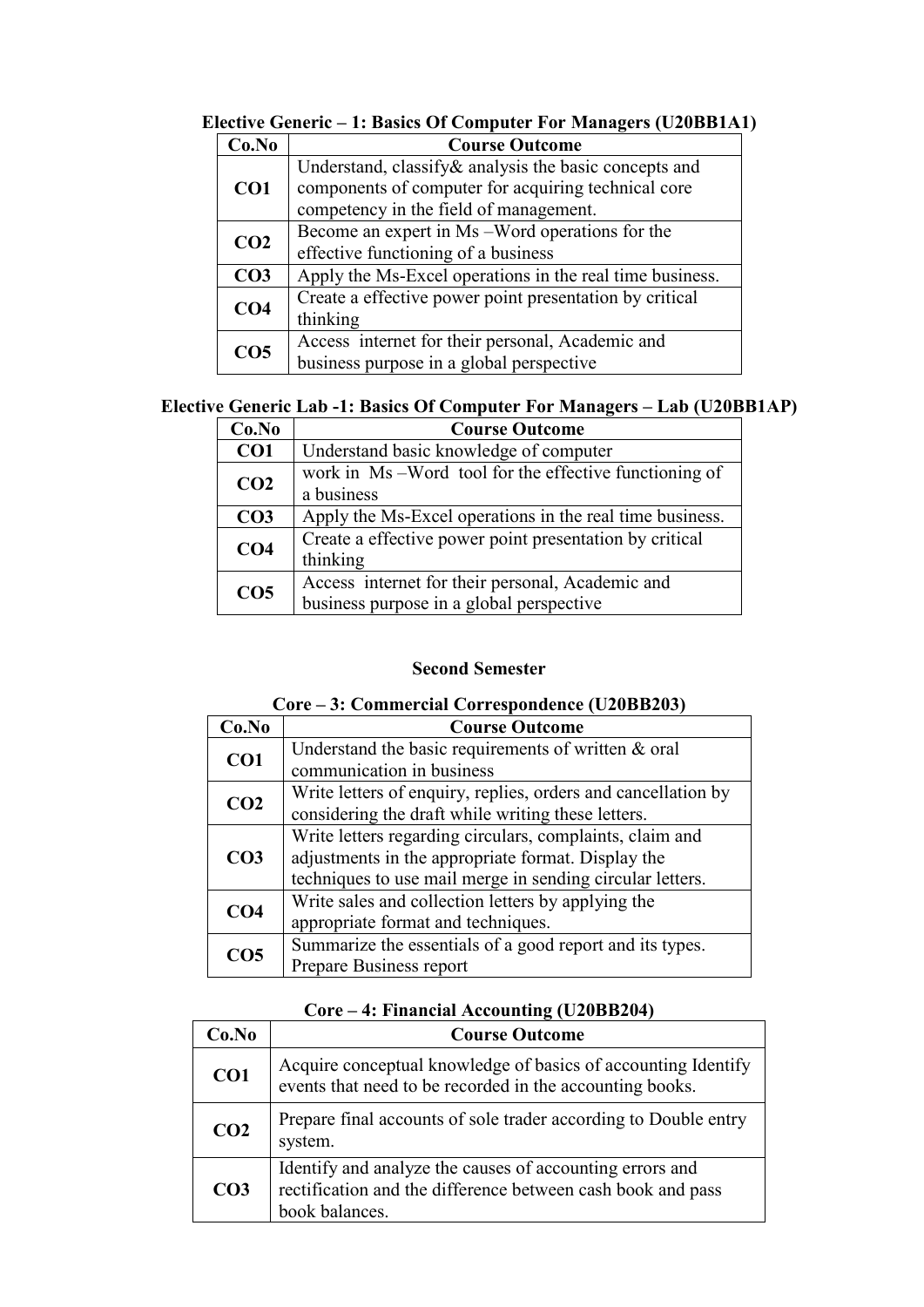| CO <sub>4</sub> | Prepare the accounts of Non-trading concerns and determine<br>the useful life and value of the depreciable asset. |
|-----------------|-------------------------------------------------------------------------------------------------------------------|
| CO <sub>5</sub> | Use accounting information to ascertain the profit from single<br>entry system of records.                        |

### **Elective Core – 1: Office Management and secretarial practice (U20BB2E1A)**

| Co.No           | <b>Course Outcome</b>                                          |
|-----------------|----------------------------------------------------------------|
| CO <sub>1</sub> | Familiarize with the activities in a modern office, its layout |
|                 | and its smooth functioning.                                    |
|                 | Apply professional skills and knowledge in using various       |
| CO <sub>2</sub> | tools and equipments in the working environment of an          |
|                 | office.                                                        |
| CO <sub>3</sub> | Understand the affairs of a company secretary and skills       |
|                 | required for taking up secretarial functions.                  |
| CO <sub>4</sub> | Impart knowledge on issue of shares and related documents      |
|                 | preparation.                                                   |
| CO5             | Equip on the procedures in issue of debentures concerned.      |

### **Elective core –1: Business Organisation (U20BB2E1B)**

| Co.No           | <b>Course Outcome</b>                                       |
|-----------------|-------------------------------------------------------------|
| CO <sub>1</sub> | To remember and understand the basic concepts of            |
|                 | business, trade and industry                                |
| CO <sub>2</sub> | To identify and establish the suitable forms of business by |
|                 | applying and evaluating the concepts                        |
| CO <sub>3</sub> | To validate the formation of a joint stock company          |
| CO <sub>4</sub> | To organize a valid company meeting and maintain            |
|                 | statutory records and requirements                          |
| CO <sub>5</sub> | To reap the benefits of co-operative society by compare     |
|                 | and contrast with the other forms of business               |

#### **Department of English (UG) First Semester Core - 1: Literary Forms (U20EN101)**

| Co.No           | <b>Course Outcomes</b>                                          |  |  |
|-----------------|-----------------------------------------------------------------|--|--|
| CO <sub>1</sub> | Know about the defining features of the kinds of literary       |  |  |
|                 | writingsuch as poetry, drama, prose and fiction                 |  |  |
| CO <sub>2</sub> | Enable the students to get acquainted with the fundamental      |  |  |
|                 | knowledge of the purpose of literary genres                     |  |  |
| CO <sub>3</sub> | Learn some parts of the continent of literature, enabling       |  |  |
|                 | anindependent study of poetry, drama, prose or fiction.         |  |  |
| CO <sub>4</sub> | Differentiate different genres                                  |  |  |
| CO <sub>5</sub> | Make the learners to write creatively using the literary forms. |  |  |

### **Core-2: History of English Literature – I (U20EN102)**

| Co.No           | <b>Course Outcomes</b>                                             |  |
|-----------------|--------------------------------------------------------------------|--|
| CO <sub>1</sub> | To investigate the ideas arrived at by two other fifteenth-century |  |
|                 | readers, who perhaps understood Chaucer and his                    |  |
|                 | <i>contemporary</i> intentions                                     |  |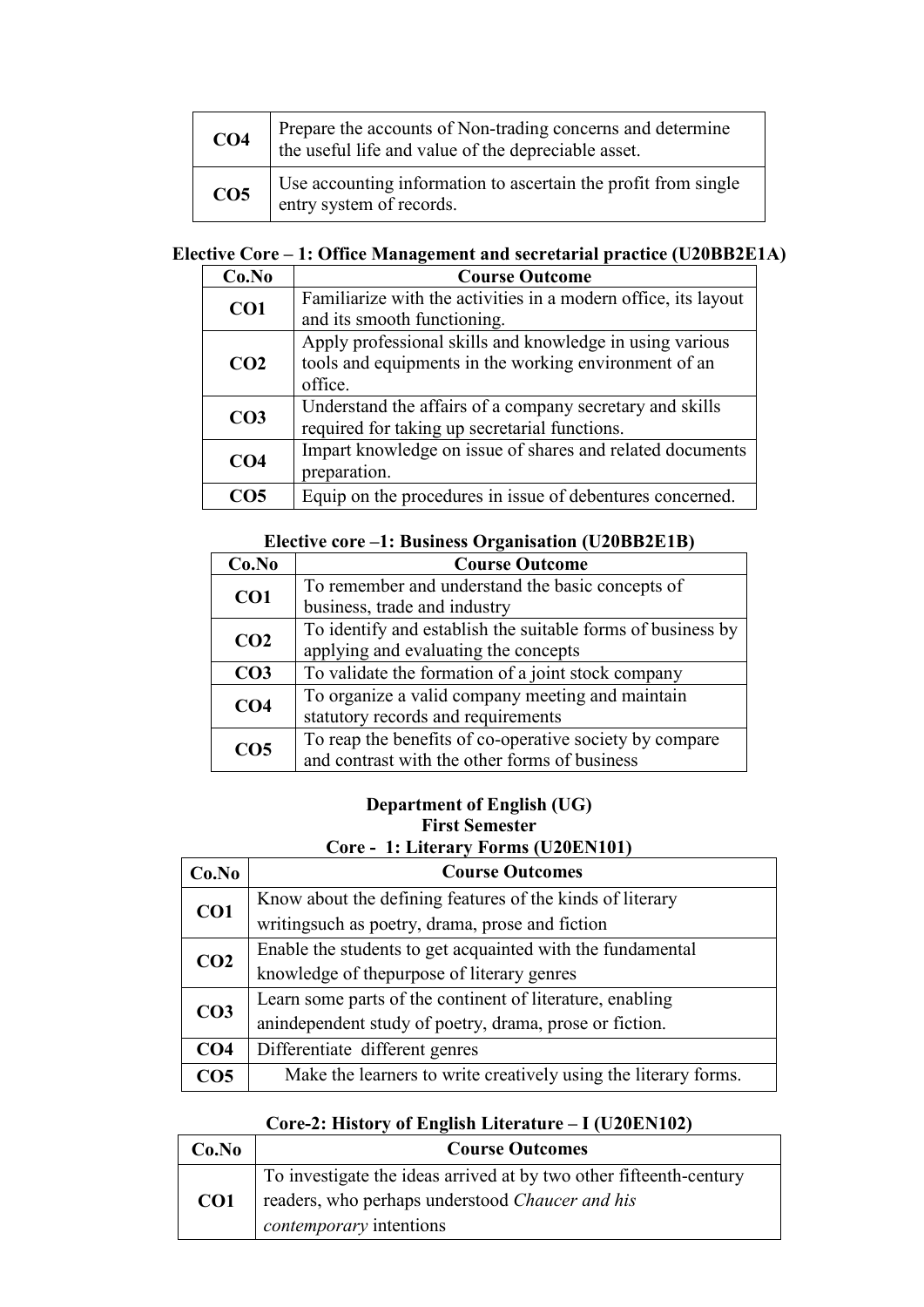| CO <sub>2</sub> | To understand and exploration of Dramatic Writing and its<br>classification. |  |
|-----------------|------------------------------------------------------------------------------|--|
| CO <sub>3</sub> | To explore the religious and political struggles works and writers.          |  |
| CO <sub>4</sub> | To understand the Metaphysical writers and their works.                      |  |
| CO <sub>5</sub> | To get the knowledge of Pope writings and his contemporaries.                |  |

### **Elective Generic – I: English Grammar and Usage (U20EN1A1)**

| Co.No           | <b>Course Outcomes</b>                                               |  |
|-----------------|----------------------------------------------------------------------|--|
| C <sub>01</sub> | Learn basic Grammar and enrich their vocabulary                      |  |
| C <sub>02</sub> | Produce grammatically and idiomatically correct spoken and           |  |
|                 | written discourse.                                                   |  |
| C <sub>03</sub> | Have an appreciable understanding of English grammar.                |  |
| C <sub>04</sub> | Create better understanding towards the structure of the language to |  |
|                 | develop language Proficiency.                                        |  |
| C <sub>05</sub> | Enhance the knowledge of creative writing skills.                    |  |

#### **Second Semester**

### **Core – 3: Elizabethan Age (U20EN203)**

| Co.No           | <b>Course Outcomes</b>                                                                           |  |
|-----------------|--------------------------------------------------------------------------------------------------|--|
| CO <sub>1</sub> | Develop an initial understanding of Medieval and Renaissance                                     |  |
|                 | Text                                                                                             |  |
| CO <sub>2</sub> | Comprehend and interpret the poetic lines                                                        |  |
| CO <sub>3</sub> | Understand the passage, enrich their vocabulary and be proficient<br>in the four language skills |  |
| CO <sub>4</sub> | Acquire the sense of examining the characters in the social set up                               |  |
| CO <sub>5</sub> | Imbibe the artistic skill to be efficient in their creativity.                                   |  |

#### **Core - 4: History of English Literature – II (U20EN204)**

| Co.No           | <b>Course Outcomes</b>                                                            |  |
|-----------------|-----------------------------------------------------------------------------------|--|
| CO <sub>1</sub> | To explore the beginners of novelists and their writings                          |  |
| CO <sub>2</sub> | To understand the revolutionary and romantic period writers and<br>their writings |  |
| CO <sub>3</sub> | To get the practical knowledge of Alienation writings and novels                  |  |
| CO <sub>4</sub> | To analyse transition of poets, dramatists and novelists                          |  |
| CO <sub>5</sub> | To explore the stylistic writings and their writers                               |  |

### **Elective Generic – II: Social History of England (U20EN2A2)**

| Co.No           | <b>Course Outcomes</b>                                                                                                                  |
|-----------------|-----------------------------------------------------------------------------------------------------------------------------------------|
| CO1             | Prepare Students to understand and navigate a far greater<br>kaleidoscope of cultures and countries.                                    |
| CO <sub>2</sub> | Understand the life and times of England and help students to analyse<br>other society in a comparative context with one's own society. |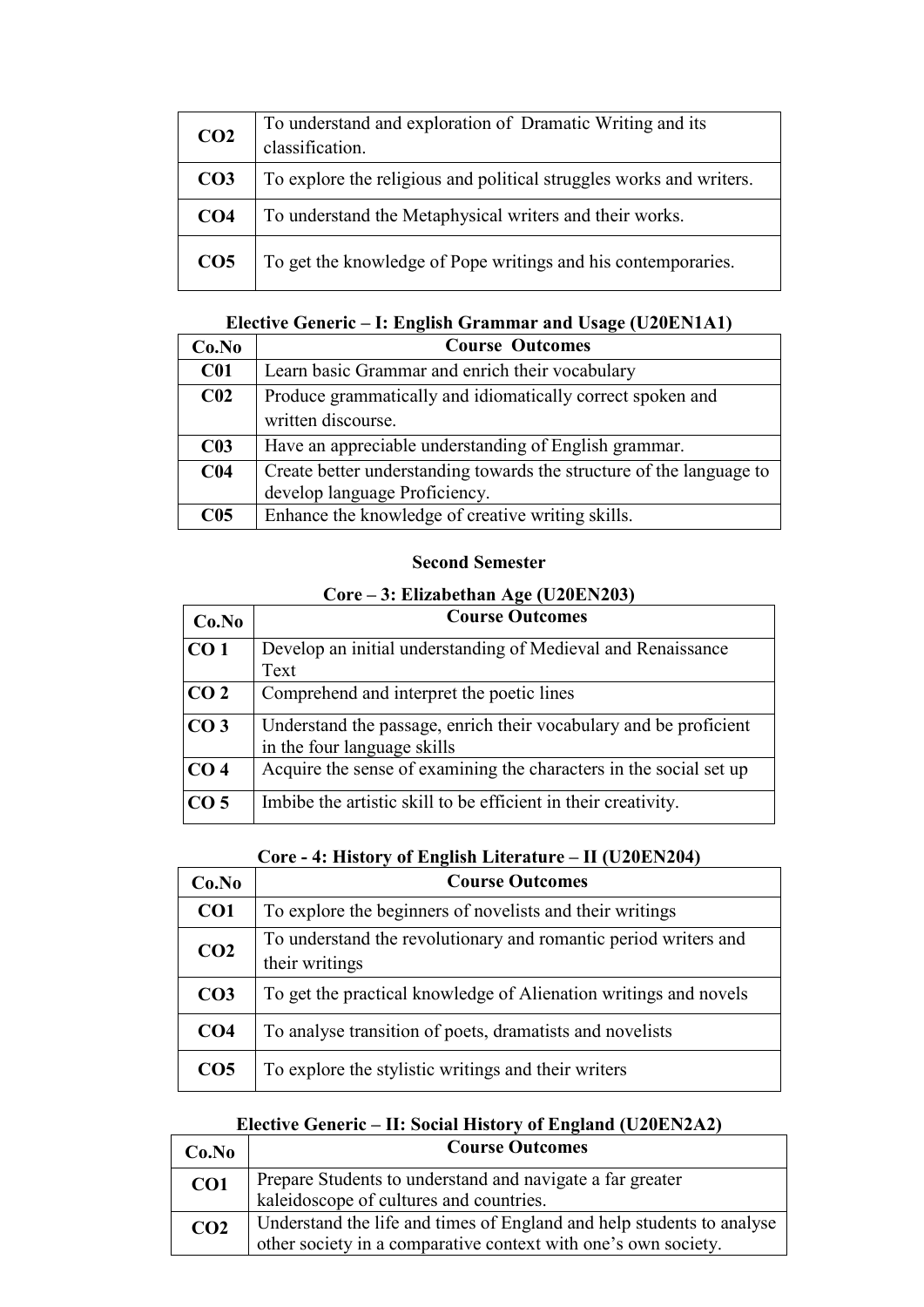| CO <sub>3</sub> | Expose the Methodist movement, The Industrial, Agrarian, and The<br>French Revolution and the American War of Independence.          |  |
|-----------------|--------------------------------------------------------------------------------------------------------------------------------------|--|
| CO <sub>4</sub> | Infer and interpret the importance of the education, Transport and<br>reform bills in the Victorian age.                             |  |
| CO <sub>5</sub> | Describe the inter relationships of the social, economic and political<br>background of England during the 20 <sup>th</sup> century. |  |

#### **Department of English (PG) First Semester Core – 1: Realistic Literature (P2OEN101)**

| Co.No           | <b>Course Outcomes</b>                                                                             |
|-----------------|----------------------------------------------------------------------------------------------------|
| CO <sub>1</sub> | Acquire the historical details and fascism in middle Europe                                        |
| CO <sub>2</sub> | Understanding the reality of life with dream world through the<br>changing characters and settings |
| CO <sub>3</sub> | Analyse the common theme in Modern Literature                                                      |
| CO <sub>4</sub> | Explore the key point and theme of regeneration and potential for<br>new life from modern poetry   |
| CO <sub>5</sub> | Engage on distinctive style of eloquence and writing skill of prose                                |

### **Core – 2: Literary Criticism (P20EN102)**

| Co.No           | <b>Course Outcomes</b>                                                   |  |  |
|-----------------|--------------------------------------------------------------------------|--|--|
| CO <sub>1</sub> | Know the classical ideas of unity of form and content literary pieces    |  |  |
| CO <sub>2</sub> | Interpret the literature and attempt for expressing countless ideas in a |  |  |
|                 | finite form                                                              |  |  |
| CO <sub>3</sub> | Know the values and stylistic writing, including the clear ideas of      |  |  |
|                 | the critic                                                               |  |  |
| CO <sub>4</sub> | Able to think critically                                                 |  |  |
| CO <sub>5</sub> | Emphasize close reading to discover how a work of literature             |  |  |
|                 | functioned as a self-contained, self-referential aesthetic object.       |  |  |

|  |  |  | Core –3: Literature in Diaspora (P20EN103) |
|--|--|--|--------------------------------------------|
|--|--|--|--------------------------------------------|

| Co.No           | <b>Course Outcomes</b>                                                        |
|-----------------|-------------------------------------------------------------------------------|
| CO <sub>1</sub> | Acquire the sense of understanding poetic style in Diaspora context           |
| CO <sub>2</sub> | Imbibe the knowledge of learning vocabulary, sentence structure and so on     |
| CO <sub>3</sub> | Apply the knowledge of analyzing characters through short stories             |
| CO <sub>4</sub> | Understand the skill of art to be broad minded in facing the world            |
| CO <sub>5</sub> | Examine the characters by evaluating their self in creating their own for the |
|                 | development of the society                                                    |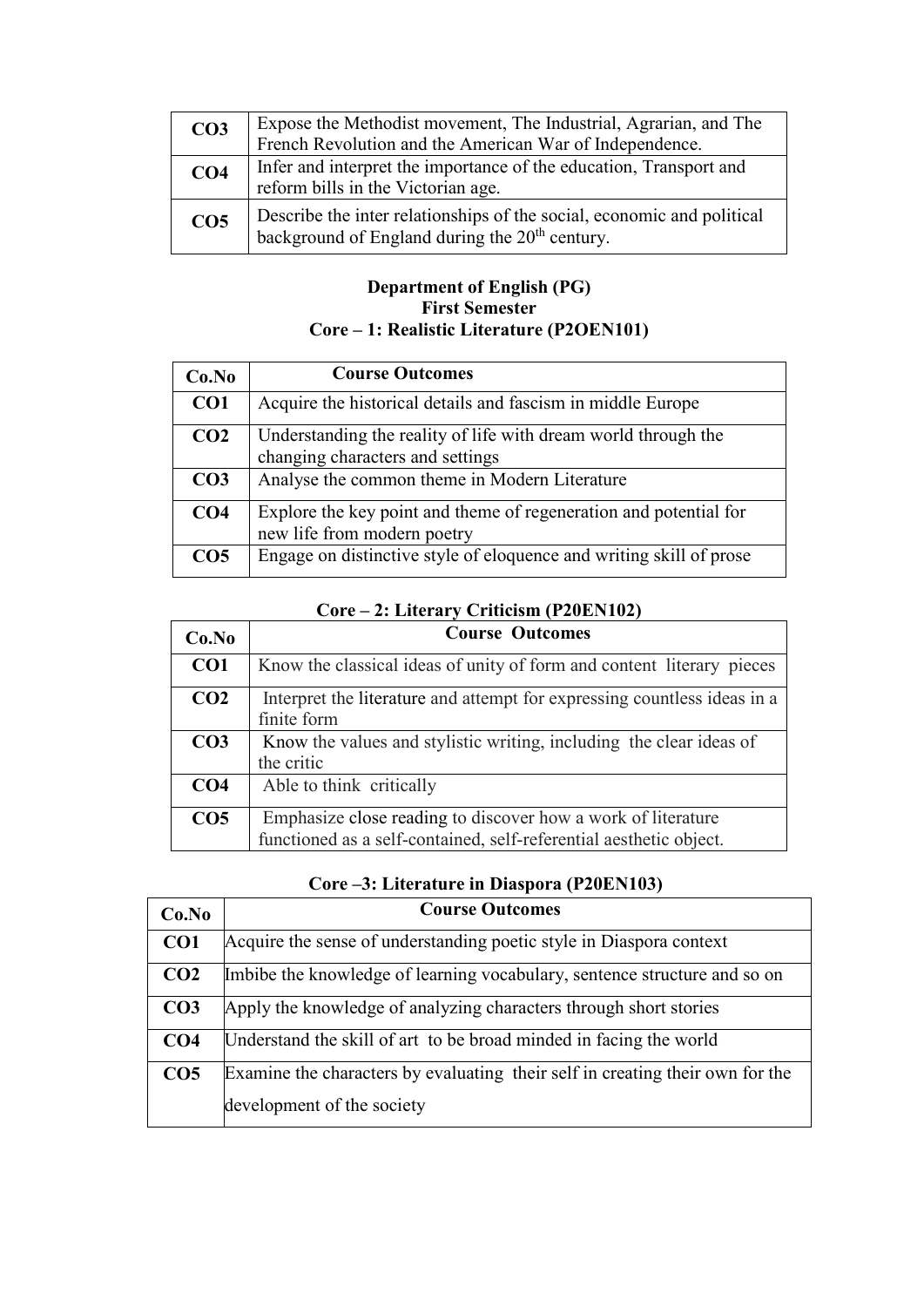| $\ldots$ Direction Dangenge Teaching (1900) (19 |                                                                            |
|-------------------------------------------------|----------------------------------------------------------------------------|
| Co.No                                           | <b>Course Outcome</b>                                                      |
| CO <sub>1</sub>                                 | To deal with various skills associated with English Language Teaching      |
| CO <sub>2</sub>                                 | To Expose the new communicative patterns.                                  |
| CO <sub>3</sub>                                 | To Make the students aware of the new trends in English Language Teaching. |
| CO <sub>4</sub>                                 | To Enhance teaching knowledge in English practically                       |
| CO <sub>5</sub>                                 | To Uplift and instill students' innovative teaching skill                  |

### **Core – 4: English Language Teaching (P20EN104)**

### **Employability Enhancement: Soft Skills through Literature (P20EN1EEA)**

| Co.No           | <b>Course Outcomes</b>                                               |
|-----------------|----------------------------------------------------------------------|
| CO <sub>1</sub> | Improve right attitude by developing self, for acquiring Self-esteem |
|                 | Skills and Empathy Skills                                            |
| CO <sub>2</sub> | Make out real life outcomes, reading and comprehending stories for   |
|                 | improving customer relations Skills and Honesty.                     |
| CO <sub>3</sub> | Engage students acquiring positive thinking and conversational Skill |
|                 | from in depth pursuing of moral stories.                             |
| CO <sub>4</sub> | Ensure professional skills, students get wide exposing through prose |
|                 | and stories discussion.                                              |
| CO <sub>5</sub> | Face real life outcomes by go through stories which leads them to    |
|                 | develop broad visionary skills and leadership quality                |

### **Employability Enhancement: Public Speaking Skills (P20EN1EEB)**

| Co.No           | <b>Course Outcomes</b>                          |
|-----------------|-------------------------------------------------|
| CO <sub>1</sub> | Understand the nuances of PublicSpeaking        |
| CO <sub>2</sub> | Compare various types of PublicSpeeches         |
| CO <sub>3</sub> | Motivate an audience with inspirationalthoughts |
| CO <sub>4</sub> | Conduct a formalmeeting                         |
| CO <sub>5</sub> | Train others in effective communication         |

### **Core – 5: Twentieth Century Literature (P20EN205)**

| Co.No           | <b>Course Outcome</b>                                                       |
|-----------------|-----------------------------------------------------------------------------|
| CO <sub>1</sub> | Understand literary Modernism in prose through trends and techniques used.  |
| CO <sub>2</sub> | Understand the cultures various countries in the modern age                 |
| CO <sub>3</sub> | Gain practical knowledge of various writing styles                          |
| CO <sub>4</sub> | Analyse political significance and cultural clashes through literary pieces |
| CO <sub>5</sub> | Create critical thinking                                                    |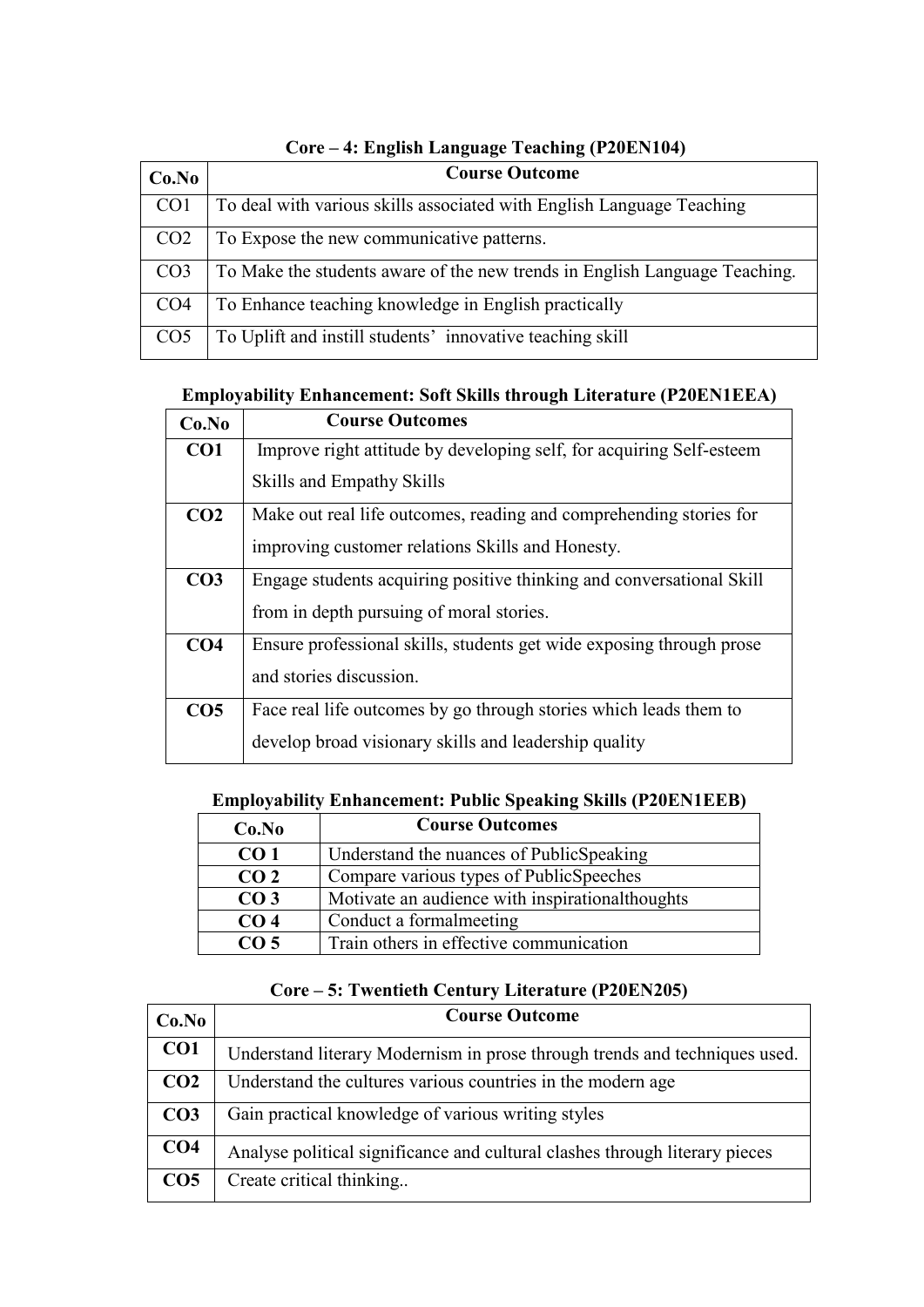| Co.No           | <b>Course Outcomes</b>                                                                                                                                    |
|-----------------|-----------------------------------------------------------------------------------------------------------------------------------------------------------|
| CO <sub>1</sub> | Understand the technique of interpreting the literary texts and the different                                                                             |
|                 | aspects of literary studies known as theory.                                                                                                              |
| CO <sub>2</sub> | Apprehend a firm understanding in a major methodological aspect of literary                                                                               |
|                 | studies known as theory.                                                                                                                                  |
| CO <sub>3</sub> | Enhance the critical thinking of students by introducing to them a bunch of                                                                               |
|                 | literary theories and develop the close reading of a text.                                                                                                |
| CO <sub>4</sub> | Explore the World, the Text, and the Critic in post-modern aspects.                                                                                       |
| CO <sub>5</sub> | Read and understand unfamiliar articles on current theories, and analyse the<br>evolution of literary theories by applying the psycho-analytical aspects. |

### **Core – 6: Literary Theory – I (P20EN206)**

| Co.No           | <b>Course Outcomes</b>                                                  |
|-----------------|-------------------------------------------------------------------------|
| CO <sub>1</sub> | Introduce the students to the Research Methodology and explain the      |
|                 | Plagiarism and how to avoid them.                                       |
| CO <sub>2</sub> | Initiate Research ideas and present the topic in a simplified and lucid |
|                 | manner and get the theoretical idea of knowledge                        |
| CO <sub>3</sub> | Make original contribution to the body of knowledge in their discipline |
|                 | and get the knowledge of organizing thought                             |
| CO <sub>4</sub> | Help the students an instance of supplying the documents for future     |
|                 | purposes                                                                |
| CO <sub>5</sub> | Evaluate the uses of primary and secondary sources                      |
|                 |                                                                         |

### Core – 7: **Research Methodology (**P20EN207)

### **Core – 8: English for Competitive Examinations (**P20EN208)

| Co.No           | <b>Course Outcomes</b>                                                        |
|-----------------|-------------------------------------------------------------------------------|
| CO <sub>1</sub> | Engage students in the process of looking at performance and setting both     |
|                 | job and career goals.                                                         |
| CO <sub>2</sub> | Familiar with a variety of important English-language poems and play and      |
|                 | grasp the knowledge of Teaching Aptitude, Research Aptitude, General          |
|                 | Knowledge and General Awareness.                                              |
| CO <sub>3</sub> | Understand characters, historical and analytical perspectives and get the     |
|                 | knowledge of language theories and education system                           |
| CO <sub>4</sub> | Explore a wide range of institutions, media, concepts and formations such     |
|                 | as television, multiculturalism, and cultural heritage                        |
|                 | and formulate the significance of race, class, and gender for literary study. |
|                 |                                                                               |
| CO5             | Increase thinking ability and measure of the abilities of a person            |

### **Employability Enhancement – II: CAREER DEVELOPMENT SKILLS (P20EN2EEA)**

| Co.No           | <b>Course Outcomes</b>                                             |
|-----------------|--------------------------------------------------------------------|
| CO1             | Gain self-confidence and acquired skills to build their network by |
|                 | greeting and meeting each other.                                   |
| CO <sub>2</sub> | Understand the structure, correctness and usage of language to     |
|                 | acquire oral and written language competence.                      |
|                 | Develop strategies to work with others to achieve specific goals   |
| CO <sub>3</sub> | and help students understand the communication process, its        |
|                 | benefits and challenges.                                           |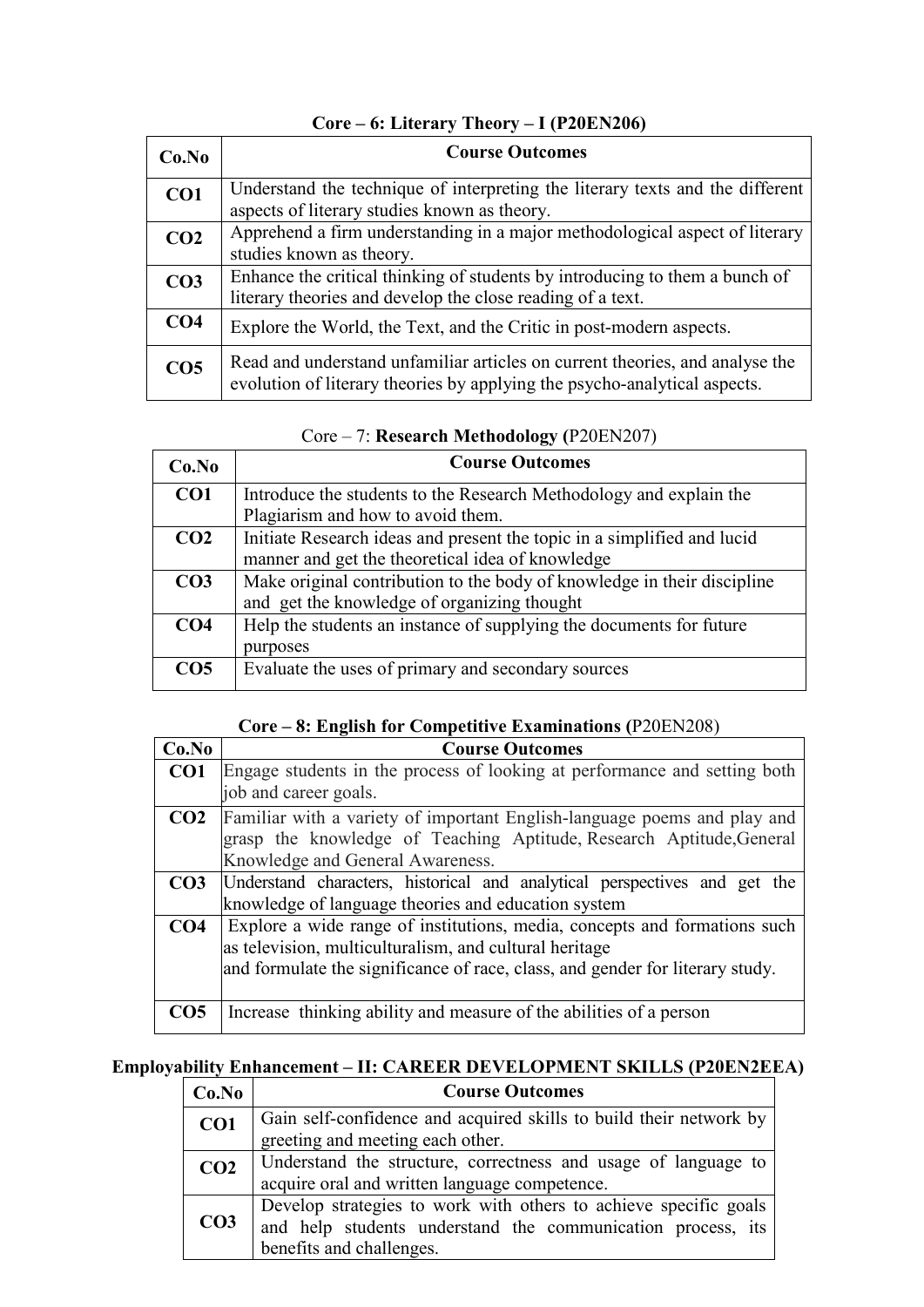| CO <sub>4</sub> | Enhance the confidence of the leaners' specially speaking, writing,  <br>reading and listening in English.                    |
|-----------------|-------------------------------------------------------------------------------------------------------------------------------|
| CO <sub>5</sub> | Create an active learning environment, make learners tap their<br>innate energies and channelized them towards their destiny. |

### **Employability Enhancement – II: Professional English (P20EN2EEB)**

| Co.No           | <b>Course Outcomes</b>                                                |
|-----------------|-----------------------------------------------------------------------|
| CO <sub>1</sub> | Understand the basic objective of the course by being acquainted      |
|                 | with specific dimensions of communication skills <i>i.e.</i> Reading, |
|                 | Writing, Listening, Thinking and Speaking.                            |
| CO <sub>2</sub> | Apply it for practical and oral presentation purposes by being        |
|                 | honed up in presentation skills and voice-dynamics for developing     |
|                 | inter-personal communication skills and positive attitude leading     |
|                 | to their professional competence.                                     |
| CO <sub>3</sub> | halyseand apply it at their work place for writing purposes such as   |
|                 | esentation/official drafting/administrative communication<br>and ui   |
|                 | e it for document/project/report/research paper writing.              |
| CO <sub>4</sub> | Evaluate the correct $&$ error-free writing by being well-versed in   |
|                 | rules of English grammar & cultivate relevant technical style of      |
|                 | communication $\&$ presentation at their work place $\&$ also for     |
|                 | academic uses.                                                        |
| CO <sub>5</sub> | Create substantial base by the formation of strong professional       |
|                 | vocabulary for its application at different platforms and through     |
|                 | numerous modes as Comprehension, reading, writing and                 |
|                 | speaking etc.                                                         |

### **DEPARTMENT OF PROFESSIONAL ACCOUNTING First Semester**

### **Core – 1: Principles and Practices of Financial Accounting (U20PA101)**

| Co.No           | <b>Course Outcome</b>                                                                                      |
|-----------------|------------------------------------------------------------------------------------------------------------|
| CO <sub>1</sub> | To understand the basic concepts and principles of accounting.                                             |
| CO <sub>2</sub> | To find the nature of the transaction and to rectify the errors in<br>recorded transactions                |
| CO <sub>3</sub> | To analyse the profit and non-profit organization's financial<br>transactions for preparing final accounts |
| CO <sub>4</sub> | To know the process of depreciation accounting to understanding the<br>accounting system properly.         |
| CO <sub>5</sub> | To prepare Bills of exchange, Average Due Date and insurance claims.                                       |

### **Core – 2: Business Organization and Management (U20PA102)**

| Co.No           | <b>Course Outcome</b>                                                  |
|-----------------|------------------------------------------------------------------------|
| CO <sub>1</sub> | Remember the fundamentals of business organizations and management     |
| CO <sub>2</sub> | Understand the basic concepts of business organizations and management |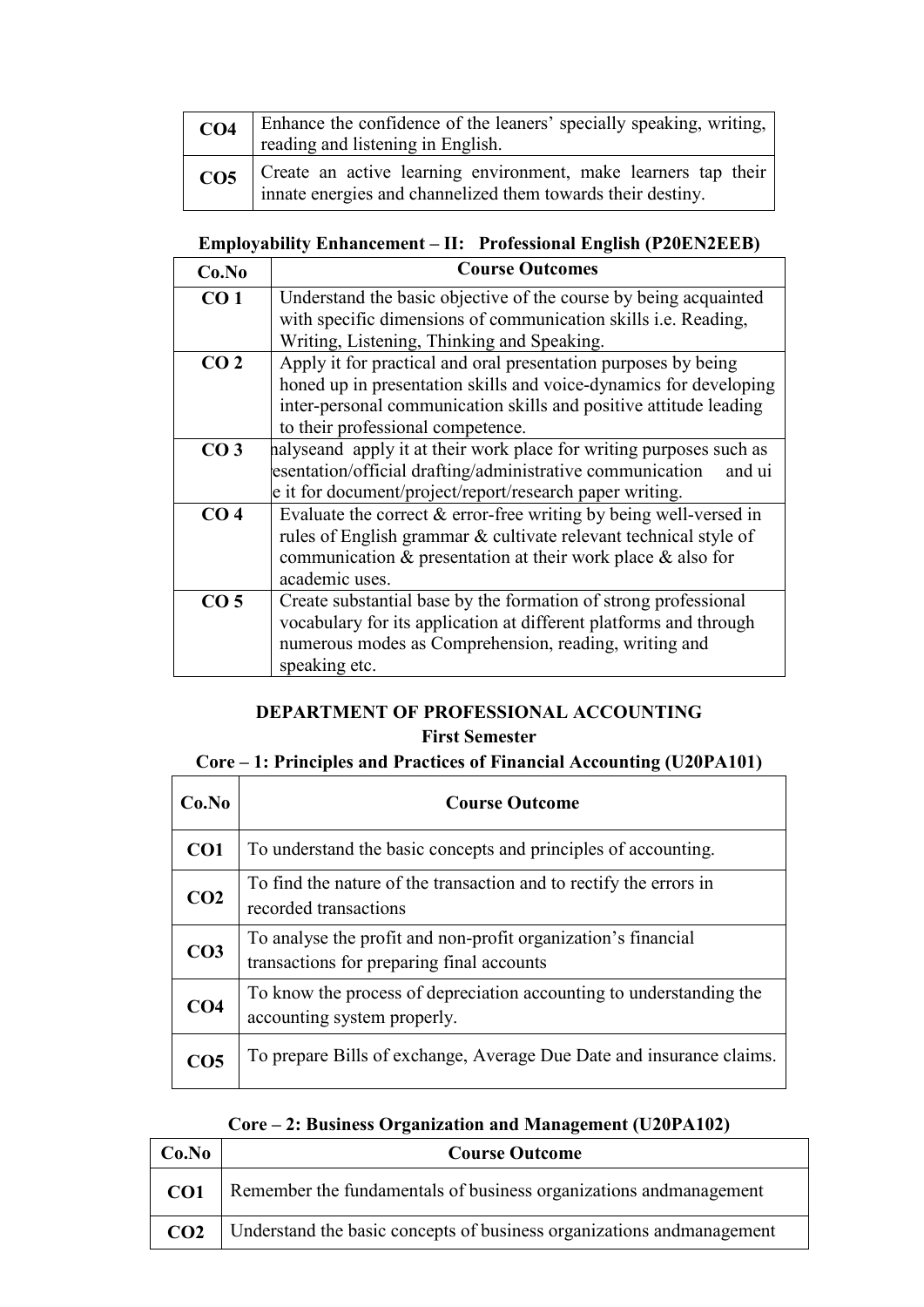| CO <sub>3</sub> | Apply the various concepts of business and organisation                                         |
|-----------------|-------------------------------------------------------------------------------------------------|
| CO <sub>4</sub> | Identify and understand the design of organisational structure and the right<br>span of control |
| CO <sub>5</sub> | Control and coordinate the diversified work forced in a systematic approach                     |

### **Elective Generic -1: Computer Applications in Business (U20PA1A1)**

| Co.No           | <b>Course Outcome</b>                                                       |
|-----------------|-----------------------------------------------------------------------------|
| CO <sub>1</sub> | Remember the fundamentals of computer for business communication            |
| CO <sub>2</sub> | Understand the basics of computer applications in business                  |
| CO <sub>3</sub> | Apply the concepts of computer in personal and business transactions        |
| CO <sub>4</sub> | Analyze the business development using computer concepts                    |
| CO <sub>5</sub> | Evaluating the concepts of computers and create own domain for the business |

### **Elective Generic -1: Computer Applications in Business – Lab (U20PA1AP)**

| Co.No           | <b>Course Outcome</b>                                                          |
|-----------------|--------------------------------------------------------------------------------|
| CO <sub>1</sub> | Remember the fundamentals of computer for business communication               |
| CO <sub>2</sub> | Understand the basics of computer applications in business                     |
| CO <sub>3</sub> | Apply the concepts of computer in personal and business transactions           |
| CO <sub>4</sub> | Analyze the business development using computer concepts                       |
| CO <sub>5</sub> | Evaluating the concepts of computers and create own domain for the<br>business |

### **Second Semester Core-3: Advanced Financial Accounting-I (U20PA203)**

| Co.No           | <b>Course Outcome</b>                                                 |
|-----------------|-----------------------------------------------------------------------|
| CO <sub>1</sub> | Remember the fundamentals of Advanced financial Accounting            |
| CO <sub>2</sub> | Understand the basic concept of Advanced financial Accounting         |
| CO <sub>3</sub> | Classify the various accounting statements to solve business problems |
| CO <sub>4</sub> | Analyse the various concepts of Advanced financial Accounting         |
| CO <sub>5</sub> | Construct the reports based on the accounting data                    |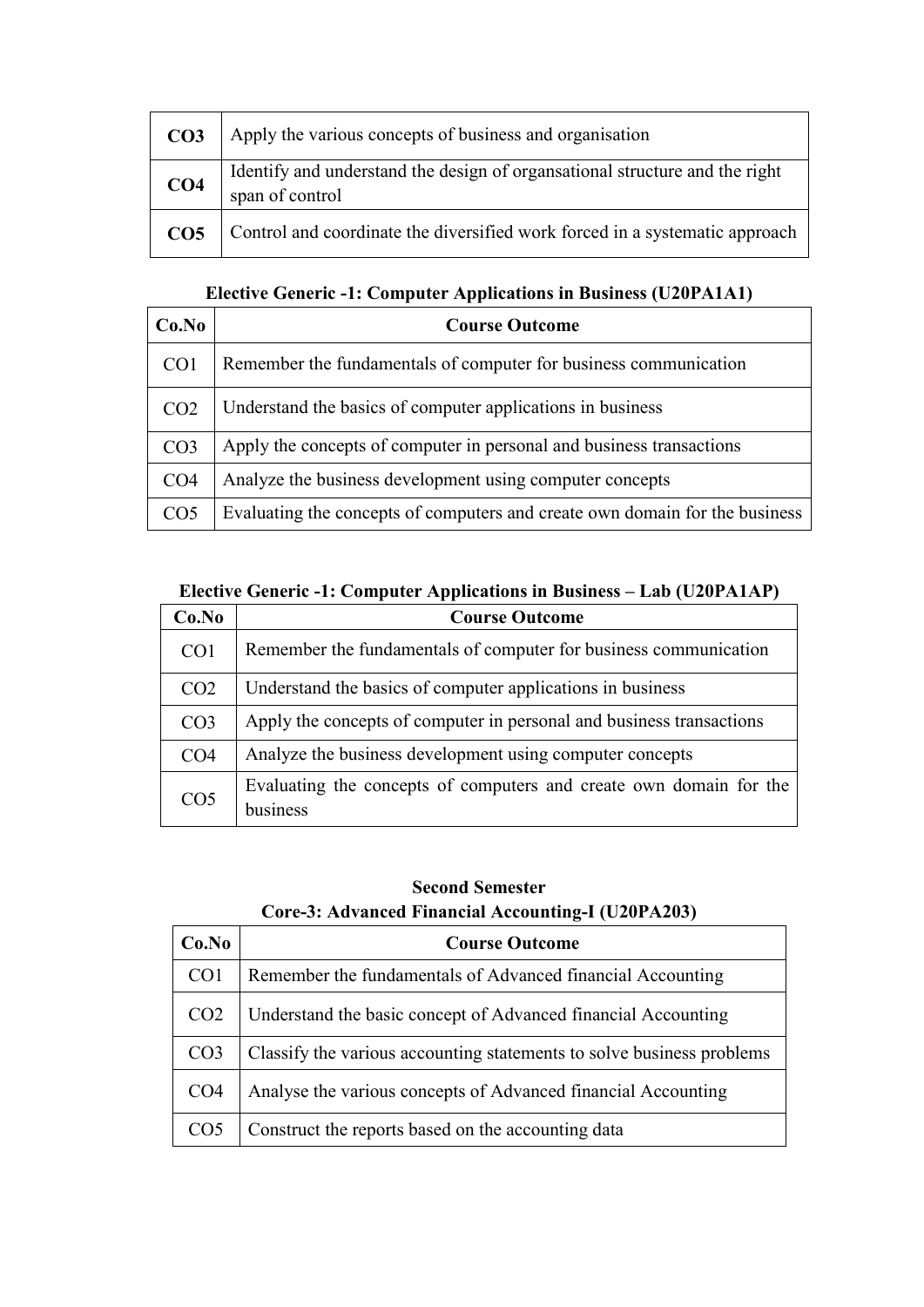| Co.No           | <b>Course Outcome</b>                                                                                        |
|-----------------|--------------------------------------------------------------------------------------------------------------|
| CO <sub>1</sub> | Remember the concepts of business statistics and mathematics                                                 |
| CO <sub>2</sub> | Understand the business statistics and mathematics principles for the better<br>self and business upliftment |
| CO <sub>3</sub> | Apply the axiom of business statistics and mathematics to find out a solution                                |
| CO <sub>4</sub> | Compute the mathematical expressions by distinguishing various concepts                                      |
| CO <sub>5</sub> | Construct the expected results based on the evaluation of statistical and<br>mathematical data               |

### **Core – 4: Business Mathematics and Statistics (U20PA204)**

### **Elective Core-1: Managerial Economics (U20PA2E1A)**

| Co.No           | <b>Course Outcome</b>                                                       |
|-----------------|-----------------------------------------------------------------------------|
| CO <sub>1</sub> | Remember the fundamental concepts of Managerial economics                   |
| CO <sub>2</sub> | Understand the basic concept of managerial economics in business            |
| CO <sub>3</sub> | Apply the concept of managerial economics for business decisions.           |
| CO <sub>4</sub> | Analyze the managerial economic concepts for the development of business    |
| CO <sub>5</sub> | Evaluate the causes of inflation and deflation and its effects on business. |

### **Elective Core-1: Business Environment (U20PA2E1B)**

| Co.No           | <b>Course Outcome</b>                                                                       |
|-----------------|---------------------------------------------------------------------------------------------|
| CO <sub>1</sub> | Remember the basic concepts of business environment                                         |
| CO <sub>2</sub> | Understand the role of environment for the business development                             |
| CO <sub>3</sub> | Apply the different environmental factors for the development of business                   |
| CO <sub>4</sub> | Analyze the various environmental and take the right decision for the<br>growth of business |
| CO <sub>5</sub> | Evaluate the environment of business and create business ethics.                            |

#### **Common Course for all UG First Semester**

| $CO$ No.        | <b>Course Outcome</b>                                                               |
|-----------------|-------------------------------------------------------------------------------------|
| CO <sub>1</sub> | Define the structure and functions of ecosystem.                                    |
| CO <sub>2</sub> | Explain the benefits of biodiversity conservation.                                  |
| CO <sub>3</sub> | Summarise the sources, effects and control measures of various types of Pollutants. |
| CO <sub>4</sub> | Perceive the environment legislations in India for sustainable development.         |

### **Ability Enhancement: Environmental Studies**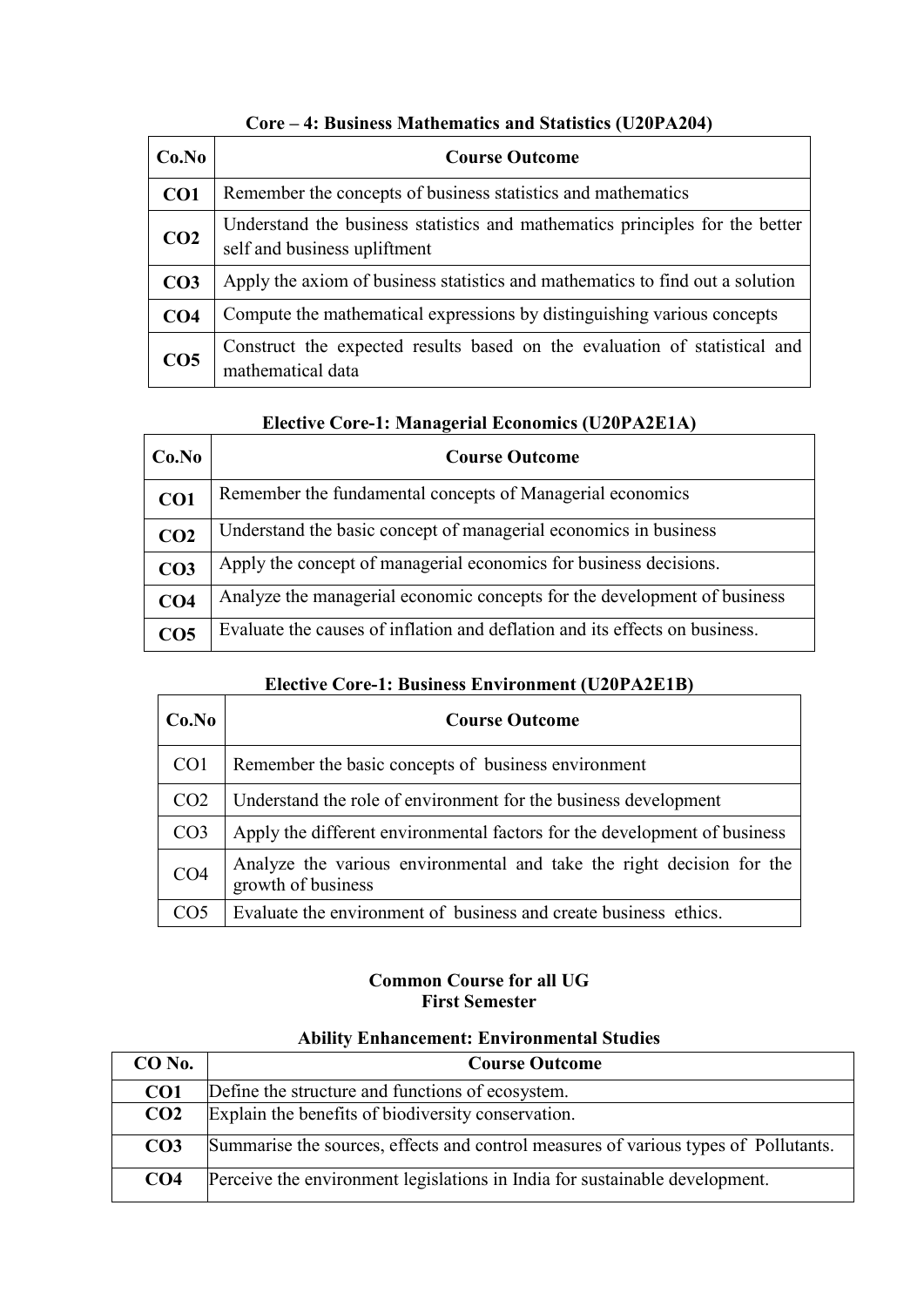| CON <sub>0</sub> . | <b>Course Outcome</b>                                                           |
|--------------------|---------------------------------------------------------------------------------|
| CO <sub>1</sub>    | Recognize their own ability to improve their own competence in using the        |
|                    | language.                                                                       |
| CO <sub>2</sub>    | Use language for speaking with confidence in an intelligible and acceptable     |
|                    | manner.                                                                         |
| CO <sub>3</sub>    | Understand the importance of reading for life and Read independently unfamiliar |
|                    | texts with comprehension.                                                       |
| CO <sub>4</sub>    | Understand the importance of writing in academic life.                          |
| CO <sub>5</sub>    | Write simple sentences without committing error of spelling or grammar.         |

**Additional Core - 1: Professional English for Physical Sciences – I (U20PS1PE)** 

### **ADDITIONAL CORE – I: PROFESSIONAL ENGLISH FOR COMMERCE AND MANAGEMENT - I (U20CM1PE)**

| Co.No           | <b>Course Outcome</b>                                                       |
|-----------------|-----------------------------------------------------------------------------|
| CO1             | Recognize their own ability to improve their own competence in using the    |
|                 | language                                                                    |
| CO <sub>2</sub> | Use language for speaking with confidence in an intelligible and acceptable |
|                 | manner                                                                      |
| CO <sub>3</sub> | Understand the importance of reading for life                               |
| CO <sub>4</sub> | Read independently unfamiliar texts with comprehension                      |
| CO <sub>5</sub> | Understand the importance of writing in academic life                       |
| CO <sub>6</sub> | Write simple sentences without committing error of spelling or grammar      |

#### **SECOND SEMESTER**

### **ADDITIONAL CORE – 2: PROFESSIONAL ENGLISH FOR PHYSICAL SCIENCE – II (U20PS2PE)**

### **ADDITIONAL CORE – I: PROFESSIONAL ENGLISH FOR COMMERCE AND MANAGEMENT - I (U20CM1PE)**

| Co.No           | <b>Course Outcome</b>                                                                                            |
|-----------------|------------------------------------------------------------------------------------------------------------------|
| CO <sub>1</sub> | Attend interviews with boldness and confidence.                                                                  |
| CO <sub>2</sub> | Apply to the Research $&$ Development organizations/sections in<br>companies and offices with winning proposals. |
| CO <sub>3</sub> | Adapt easily into the workplace context, having become<br>communicatively competent.                             |

### **FOUNDATION COURSE: YOGA AND VALUE EDUCATION**

| $CO$ No.        | <b>Course Outcome</b>                                                                           |
|-----------------|-------------------------------------------------------------------------------------------------|
| CO <sub>1</sub> | Understand the scientific basis of yoga, importance of practice of yoga and<br>holistic living. |
| CO <sub>2</sub> | Get motivated to develop moral values and empathic feeling.                                     |
| CO <sub>3</sub> | Identify the tools for a positive self development.                                             |
| CO <sub>4</sub> | Gain a realistic understanding about various social evils and measures to<br>overcome it.       |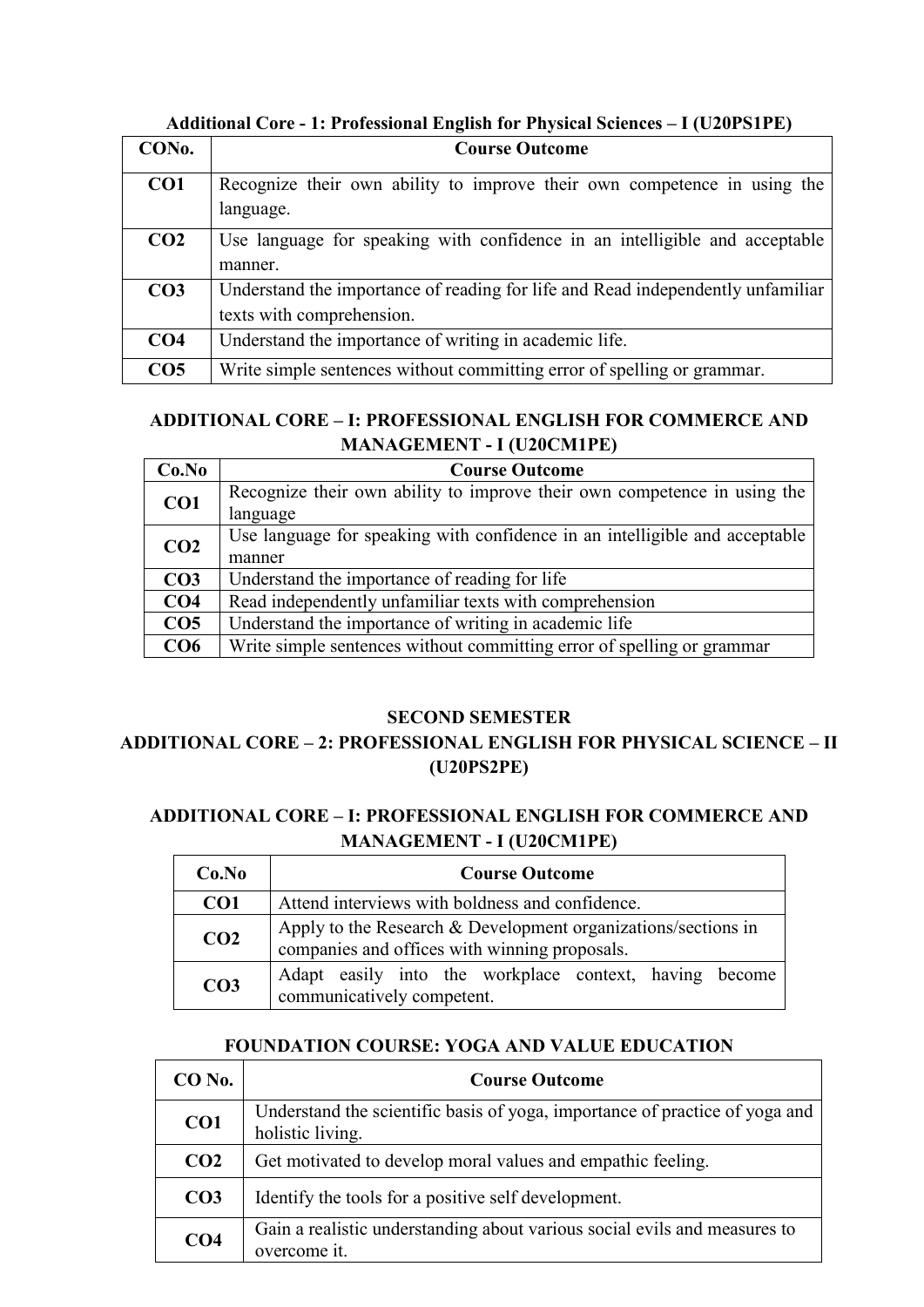### **COMMON PAPER FOR ALL PG FIRST SEMESTER ABILITY ENHANCEMENT: CYBER SECURITY (P20AE101)**

| $CO$ No.        | <b>Course Outcome</b>                                                                                                                      |
|-----------------|--------------------------------------------------------------------------------------------------------------------------------------------|
| CO1             | Understand key terms and concepts in cyber law, intellectual property<br>and cyber crimes, trademarks and domain theft.                    |
| CO <sub>2</sub> | Determine computer technologies, digital evidence collection, and<br>evidentiary reporting in forensic acquisition.                        |
| CO <sub>3</sub> | Evaluate Secure both clean and corrupted systems, protecting personal<br>data, securing simple computer networks, and safe internet usage. |
|                 | Incorporate approaches for incident analysis and response.                                                                                 |

| <b>COMMUNICATIVE ENGLISH (P20CE101)</b> |  |  |
|-----------------------------------------|--|--|
|-----------------------------------------|--|--|

| $CO$ No.        | <b>Course Outcome</b>                                                                            |
|-----------------|--------------------------------------------------------------------------------------------------|
| CO <sub>1</sub> | To make students to understand the basic skills of Communication.                                |
| CO <sub>2</sub> | Ability to communicate ideas logically.                                                          |
| CO <sub>3</sub> | Demonstrate the ability to extract and convey information<br>accurately in a variety of formats. |
| CO <sub>4</sub> | To develop the confidence level of the students in public.                                       |
| CO <sub>5</sub> | To train the students skills through practical usage.                                            |

### **COMMON PAPER FOR ALL PG SECOND SEMESTER**

### **TEACHING SKILLS: TEACHING AND LEARNING PROCESS AND CORE TEACHING SKILLS (P20TS201)**

| CoNo.           | <b>Course Outcome</b>                                                                    |
|-----------------|------------------------------------------------------------------------------------------|
| CO <sub>1</sub> | Analyse the concept of teaching and its relationship with                                |
|                 | learning process in the classroom.                                                       |
| CO <sub>2</sub> | Understand the nature of learner in the present study context                            |
| CO <sub>3</sub> | Understand the needed shifts in teaching-learning process.                               |
| CO <sub>4</sub> | Articulate subject related broad objectives in terms of<br>specific relations objectives |
| CO <sub>5</sub> | Demonstrate core teaching skills at competence level                                     |